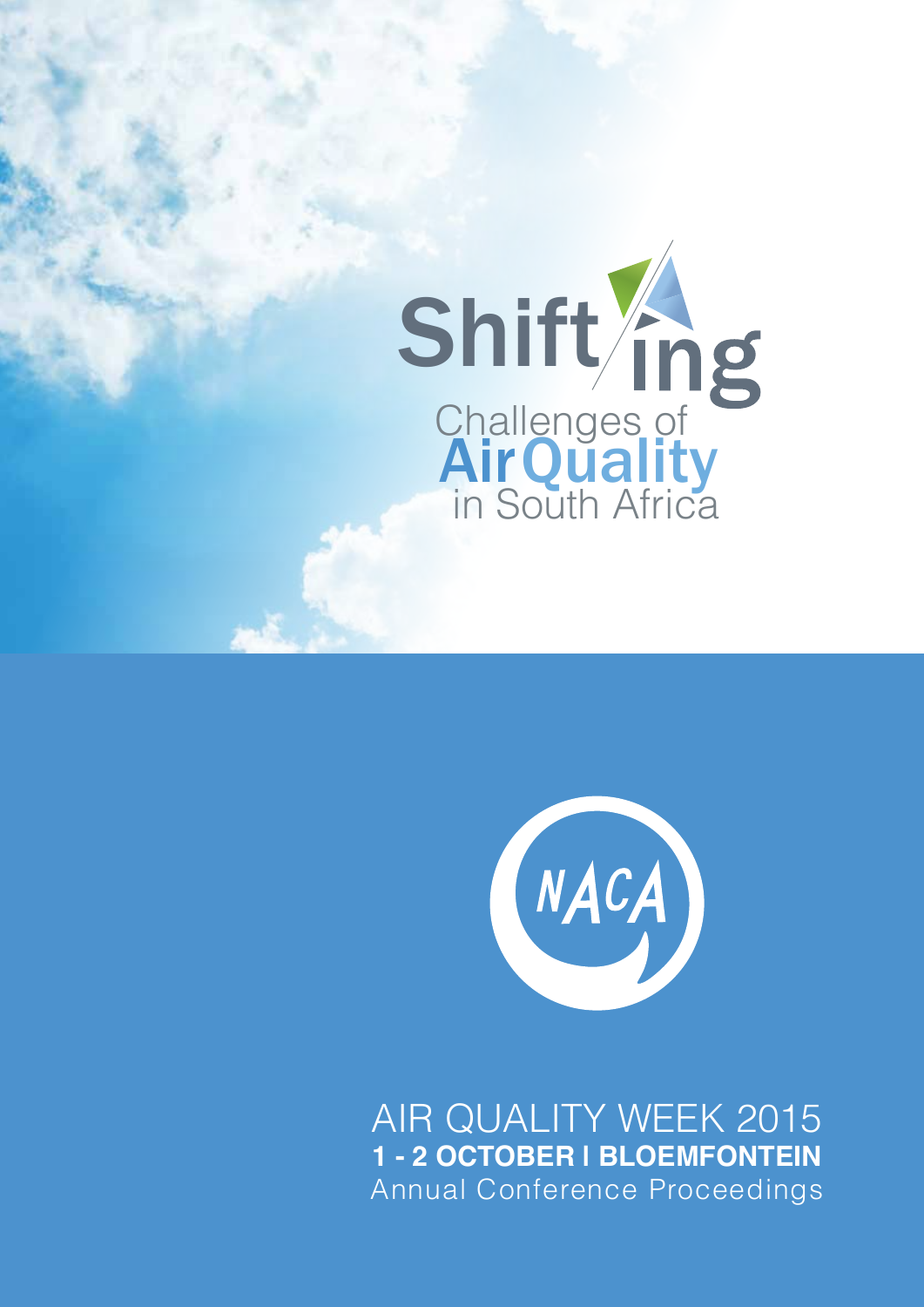# **THANK YOU TO OUR SPONSORS**

The organising committee would like to thank the following sponsors for their contributions to making the 2015 National Association for Clean Air Conference a great success:













 $^{\circ}$ NORTH-WEST UNIVERSITY YUNIBESITI YA BOKONE-BOPHIRIMA NOORDWES-UNIVERSITEIT









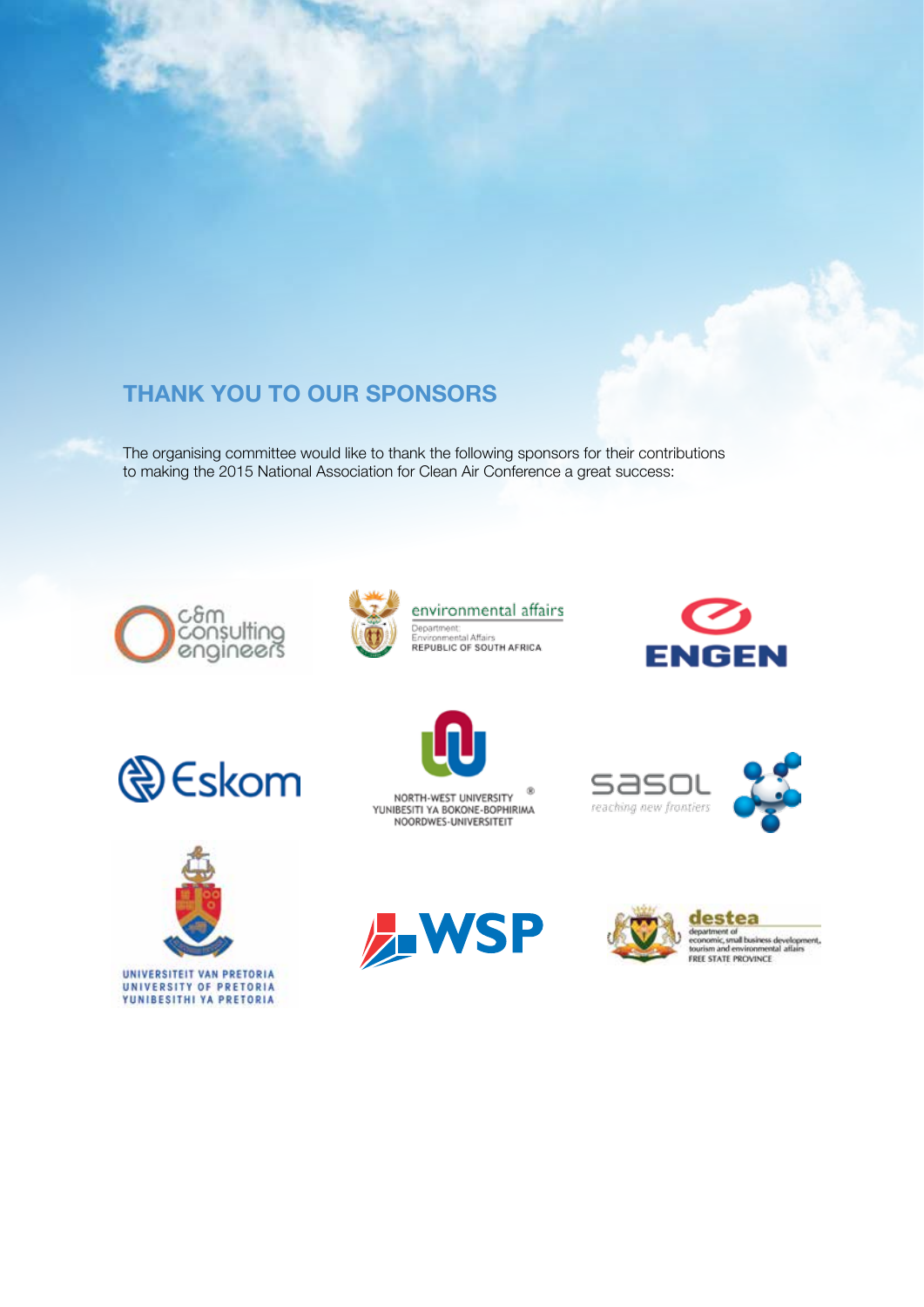

# PROCEEDINGS OF THE 2015 CONFERENCE OF THE NATIONAL ASSOCIATION FOR CLEAN AIR

# **1 – 2 October 2015**

President Hotel & Conference Venue 1 Union Avenue, Naval Hill Bloemfontein, South Africa

First Edition Copyright: October 2015

Conference Proceedings ISBN: 978-0-620-66787-6

# **Conference Secretariat**

National Association for Clean Air 17 Riverview Brakfontein Road The Reeds Centurion

+27 71 683 9770 www.naca.org.za

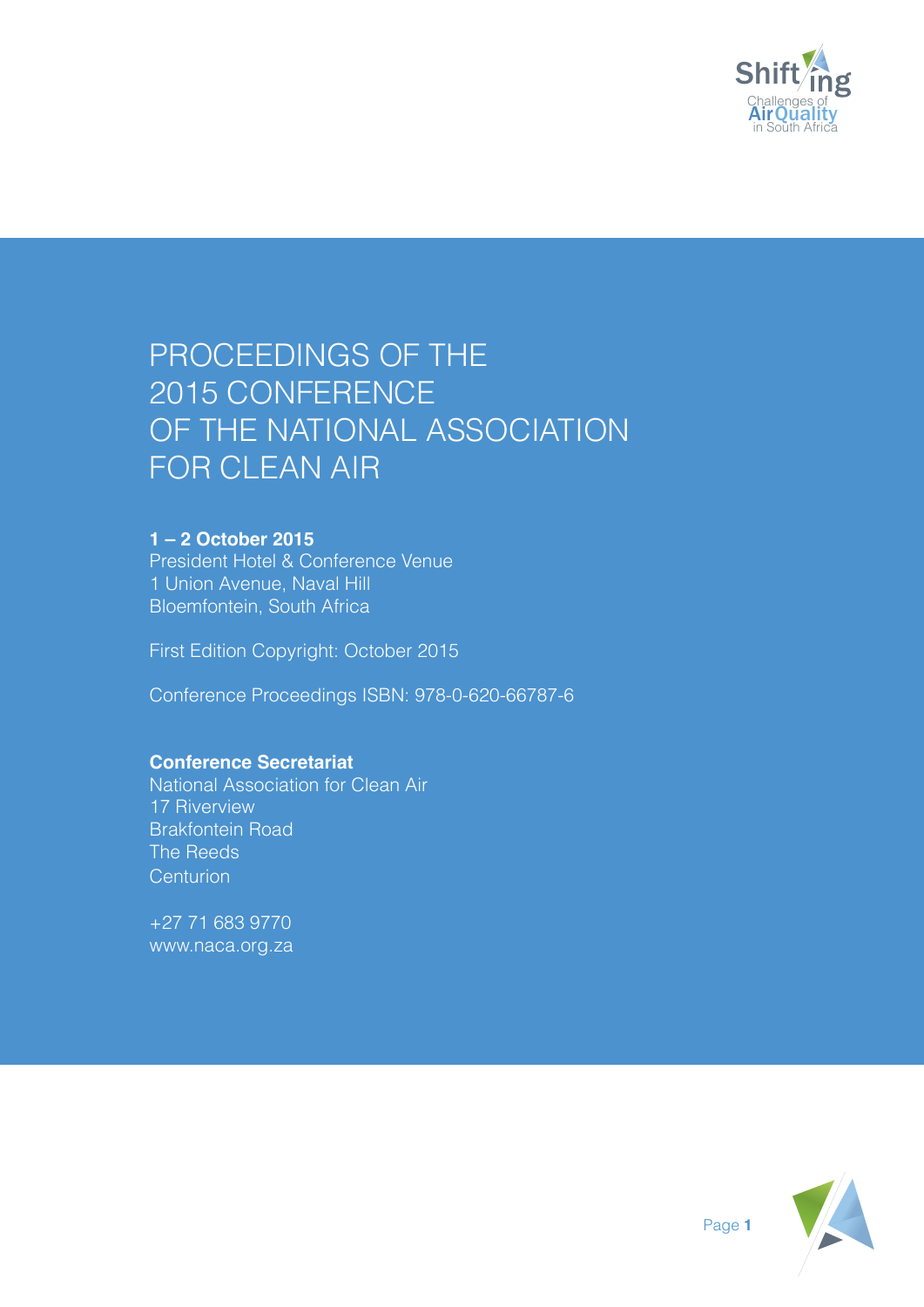# **WELCOME MESSAGE**

Dear Colleagues and Members of the South African Air Quality Fraternity It is my privilege and great pleasure to welcome

you, on behalf of the organising committee, to Bloemfontein for the 2015 NACA conference. The theme for this year's conference is "Shifting Challenges of Air Quality in South Africa".

Since NACA started in 1968, the Air Quality landscape in South Africa has shifted significantly. The national priorities have changed and the focus of national legislation and air quality management has adjusted to meet the social and environmental imperatives that have been set. It is the role of air quality managers and researchers to guide us in meeting the shifting challenges and grasp the emerging opportunities to protect and improve the quality of air to which our fellow citizens are exposed.

NACA as an organisation has an important function in promoting the cause for clean air in South Africa. Through our constitution we are obligated to play a role in the accumulation and dissemination of air pollution information. This is done through our regular seminars, the Clean Air Journal and this conference. In addition, the role of NACA is to act as a channel through which public and industrial opinions concerning air pollution can be communicated to regulatory authorities. I

would therefore like to welcome the participants from industry, from the regulatory authorities and from NGOs. Thank you for helping us fulfil our mandate and I hope that you take the opportunity to share information and ideas, to build relationships and to identify new opportunities to better understand and address the shifting challenges of air quality in South Africa.

We have been very fortunate that there has been a massive interest in this year's conference, over 60 abstracts were submitted. Through our strict peer review process, 30 papers were selected for oral presentations and several abstracts were selected for the poster sessions. I therefore ask all participants to engage with the posters and discuss the science being presented.

It is through our collective engagement with the science that is being conducted and the knowledge that is being generated that we can develop the tools to address the shifting challenges in air quality in South Africa.

**Dr Gregor Feig President National Association for Clean Air**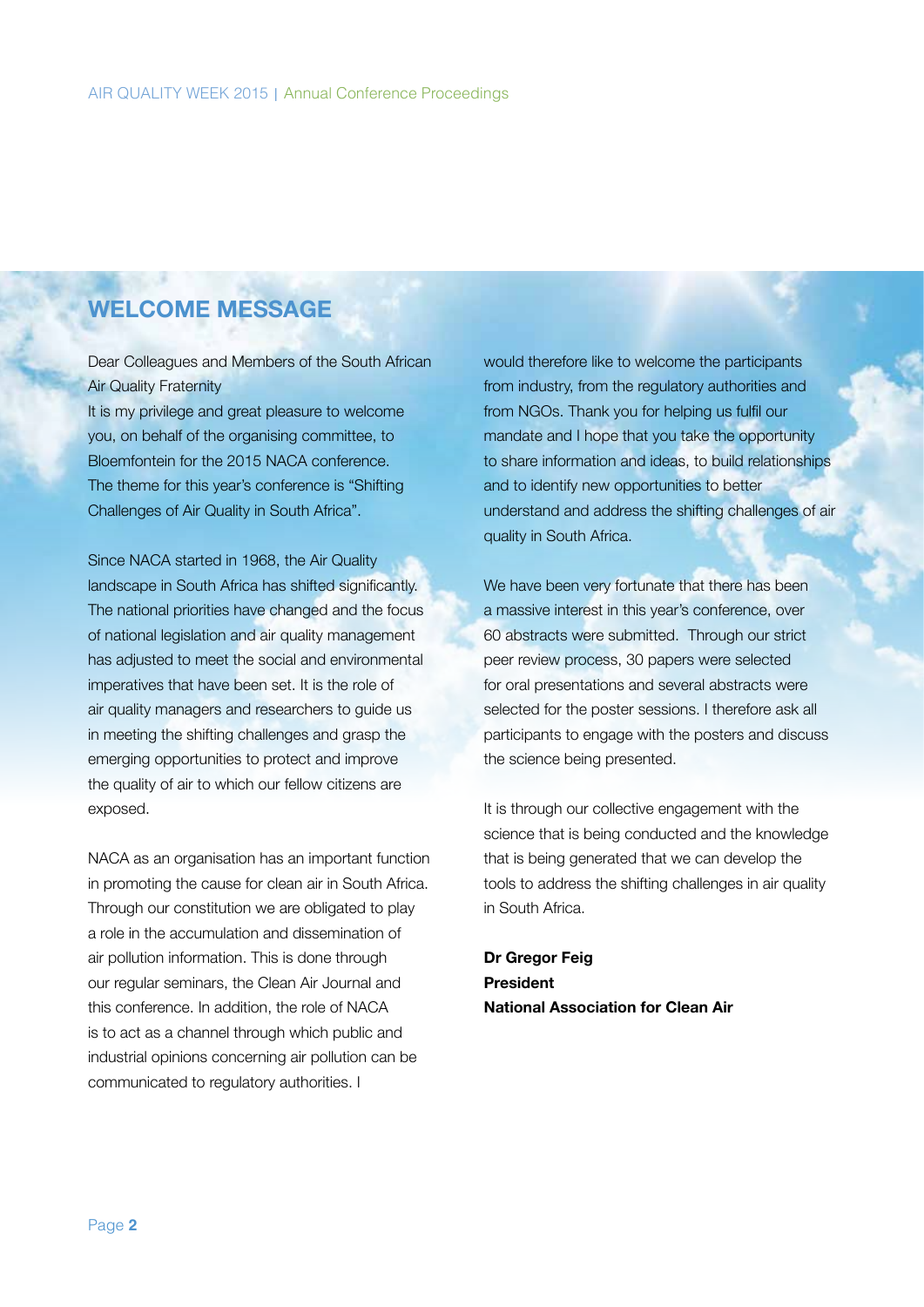

# **COMMITTEES**

The organising committee would like to thank all those who gave their time and effort in the various aspects of the conference organisations.

# 2015 Local Organising Committee

Agnes Makau Louise Mollentze Thabang Tshobeni Beverley Terry Stuart Piketh Roelof Burger Gregor Feig Caradee Wright

# Conference Organisers

Mongoose Communications & Design

# Scientific Review Committee

Papers submitted for oral and poster presentation were subject to a scientific review process by two reviewers. The National Association for Clean Air wishes to thank the review committee for their efforts and time:

# Chairperson of the Scientific Review Committee

Professor Stuart John Piketh, North-West University

**Prof Harold Annegarn** Cape Peninsula University of Technology **Dr Johan Paul Beukes** North-West University **Dr Stephen Broccardo** North-West University **Mr Roelof Burger** North-West University **Dr Gregor Feig** South African Weather Service **Dr Rebecca Garland** Council for Scientific and Industrial Research **Dr Micky Josipovic** North-West University **Dr Gerrit Kornelius** University of Pretoria **Dr Kristy Langerman** Eskom Holdings SOC Ltd **Dr Hanlie Liebenberg-Enslin** Airshed Planning Professionals **Prof Hannes Rautenbach** University of Pretoria **Dr Martin van Nierop** Gondwana Environmental Solutions **Dr Pieter van Zyl** North-West University **Dr Caradee Wright** South African Medical Research Council

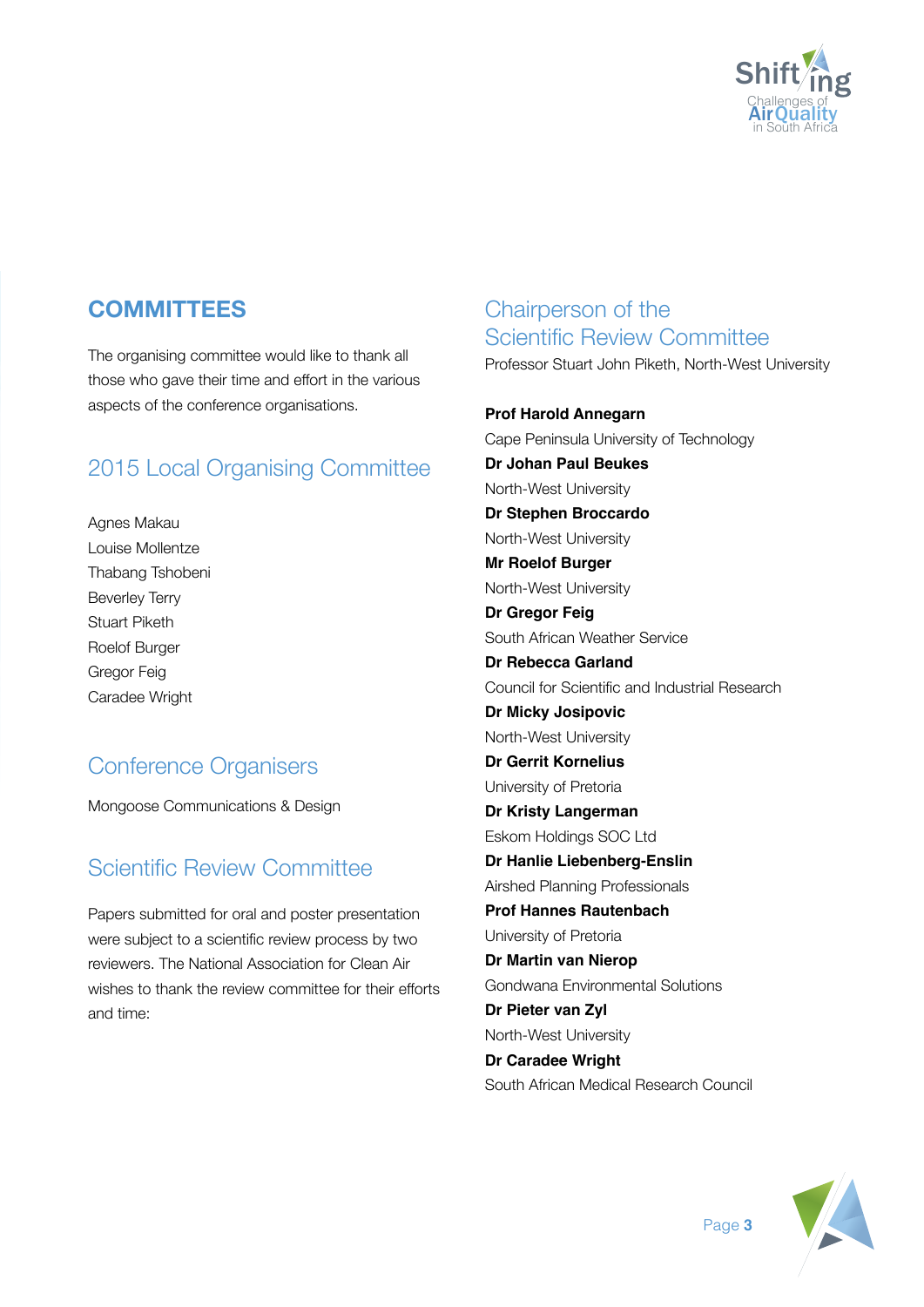# **LIST OF EXHIBITORS**

**Airshed Planning Professionals** www.airshed.co.za | 011 805 1940

**C&M Consulting Engineers** www.airpolguys.com | 012 803 5124

**Calspec** www.calspec.co.za | 082 305 0599

**Envirocon Instrumentation** www.envirocon.co.za | 011 4767323

**Ero Electronic SA Pty Ltd**  www.eroelectronic.co.za | 011 869 1101

**North-West University** www.nwu.ac.za | 018 285 2447 & **NOVA Institute** www.nova.org.za | 012 807 7991

**Levego**

www.levego.co.za | 011 608 4148

**NMISA** www. nmisa.org | 012 841 3698

**SI Analytics** www. sianalytics.co.za | 011 444 7809

**Skyside** www. skyside.co.za | 031 100 1300

**Thermon South Africa** www.unitemp.com | 021 762 8995

**uMoya-NILU Consulting** www. umoya-nilu.co.za | 031 262 3265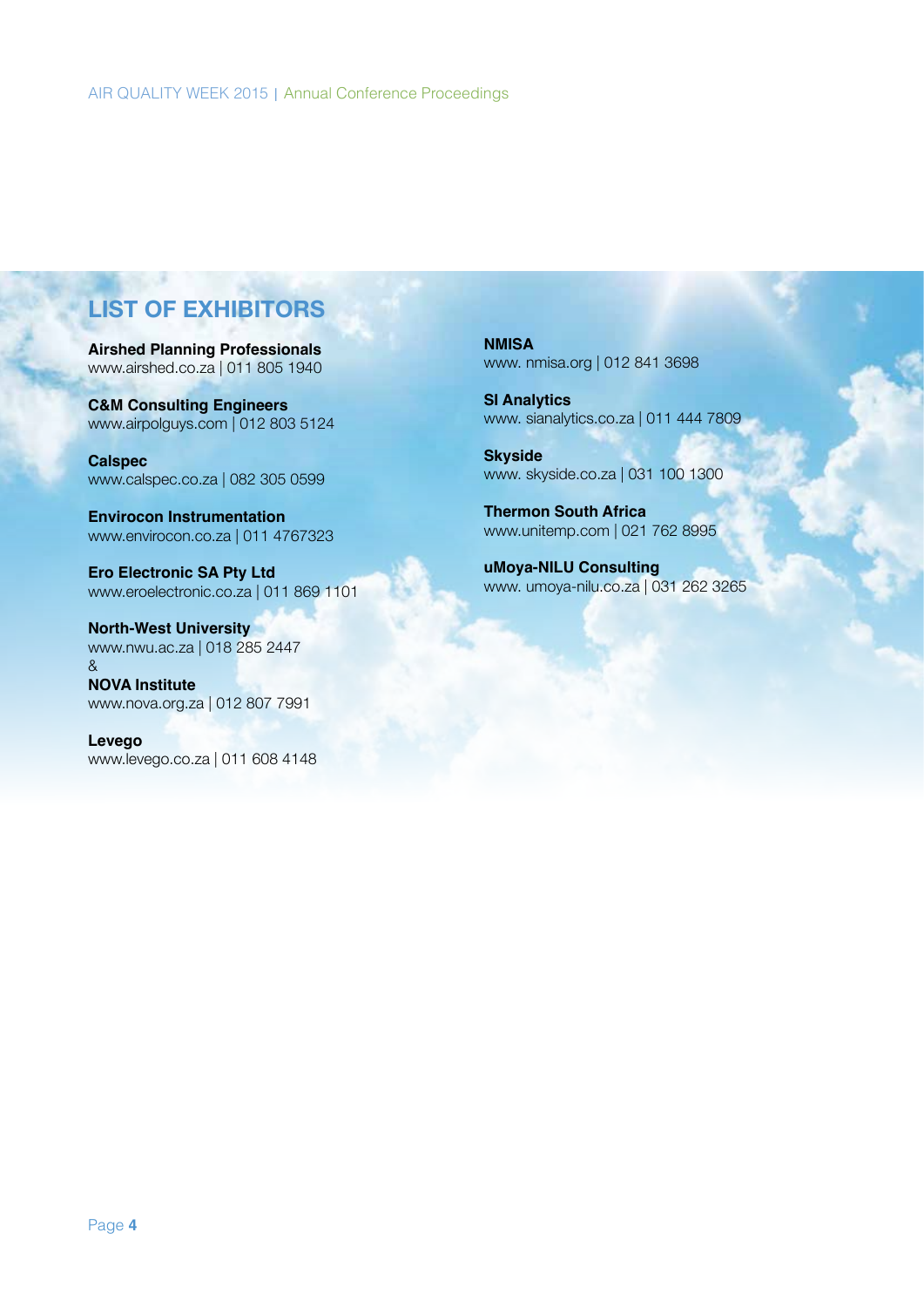

# **2015 NACA NATIONAL CONFERENCE PROGRAMME**

1 - 2 OCTOBER 2015 President Hotel, Bloemfontein, Free State, South Africa

# Wednesday, 30 September 2015

| $08:00 - 17:00$ | <b>NACA Registration</b>                                                                                                                                                                                                            |
|-----------------|-------------------------------------------------------------------------------------------------------------------------------------------------------------------------------------------------------------------------------------|
| $09:30 - 12:45$ | Department of Environmental Affairs, launch of the South African Atmospheric<br><b>Emission Licensing and Inventory Portal (SAAELIP)</b>                                                                                            |
| $12:45 - 14:00$ | Lunch                                                                                                                                                                                                                               |
| $14:00 - 17:00$ | Workshop on the International and National Landscape of Atmospheric<br>Mercury hosted by the Laboratory for Atmospheric Studies.<br>Sponsored by the University of Pretoria, North-West University, SASOL, Eskom and<br><b>NACA</b> |
| 17:30 - Late    | <b>ICE-BREAKER COCKTAIL</b><br>President Hotel, Pool Area (Lower ground floor)                                                                                                                                                      |

# Thursday, 1 October 2015

| $07:30 - 08:30$ | Registration & Refreshments<br><b>Session Chair: Dr Gregor Feig</b>                                                                                            |
|-----------------|----------------------------------------------------------------------------------------------------------------------------------------------------------------|
| $08:30 - 08:40$ | <b>Welcome by NACA President</b><br>Dr Gregor Feig                                                                                                             |
| $08:40 - 09:00$ | <b>Feedback from DEA Lekgotla</b><br>Dr Thulie Mdluli, Chief Director: Air Quality Management                                                                  |
| $09:00 - 09:05$ | Introduction to keynote speaker<br>Dr Gregor Feig                                                                                                              |
| $09:05 - 09:45$ | Mercury in the environment: Past problems, current status and future<br>challenges<br>Dr Ian Hedgecock, CNR-Institute of Atmospheric Pollution Research, Italy |
| $09:45 - 10:05$ | <b>Domestic Fuel Burning Emission Reduction: Eskom's Kwazamokuhle Pilot</b><br><b>Study</b><br>Kristy Langerman                                                |
| $10:05 - 10:25$ | Exploring Cross-Sectional Study Design in the Study of Indoor Fuel<br><b>Combustion and Respiratory Health Outcomes</b><br>Caradee Wright                      |
| $10:25 - 11:00$ | Mid-morning Refreshments - Exhibition and Poster Viewing                                                                                                       |

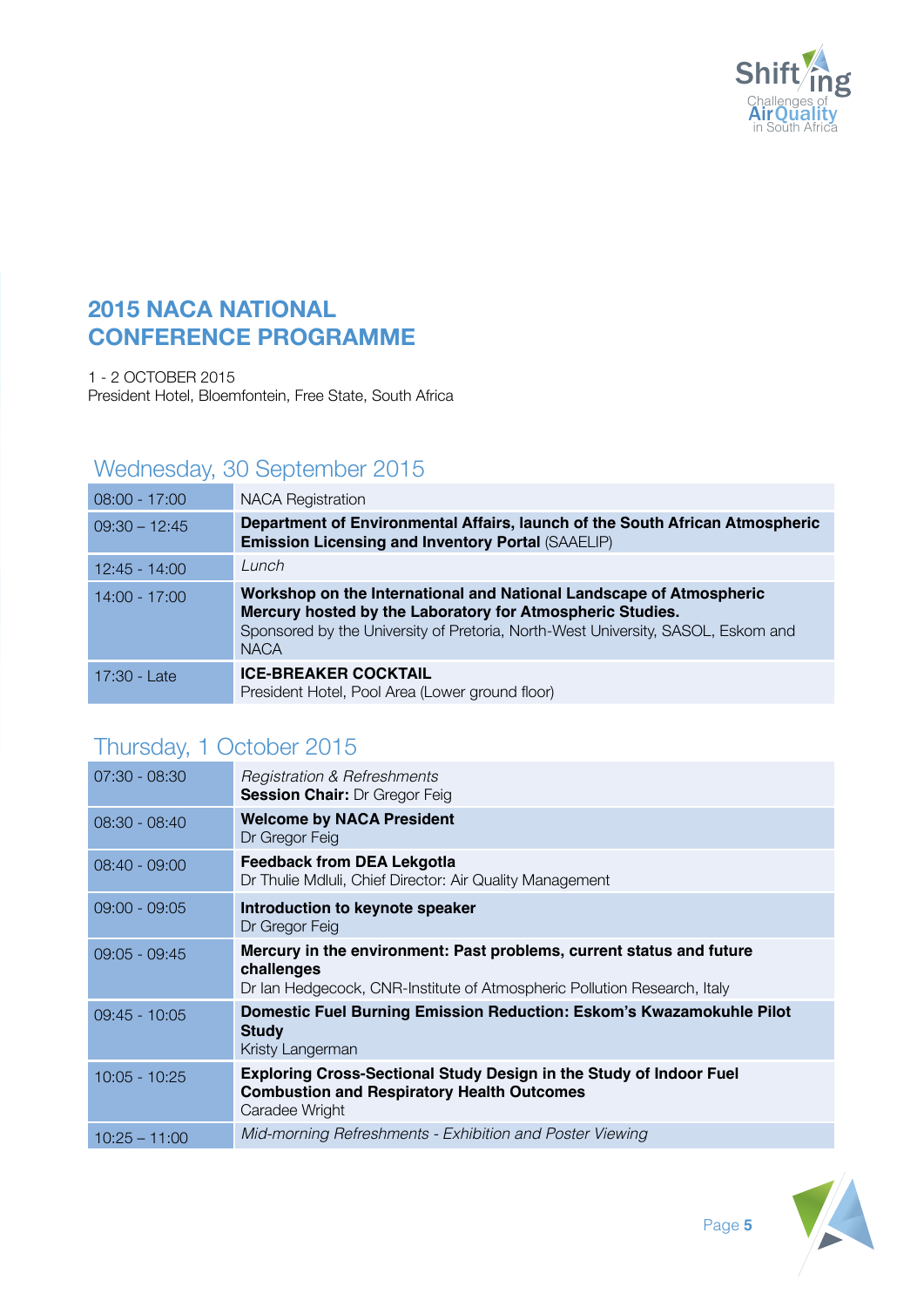# **2015 NACA NATIONAL CONFERENCE PROGRAMME (continued)**

# Thursday, 1 October 2015 continued

|                 | <b>SESSION 1A - Main Plenary</b>                                                                                                                              |
|-----------------|---------------------------------------------------------------------------------------------------------------------------------------------------------------|
| $11:00 - 11:20$ | Simulating Fine Resolution Winds in South Africa using Different<br><b>Global Forcing Fields</b><br>Hannes Rautenbach                                         |
| $11:20 - 11:40$ | Multi-Year Analysis of Aerosol Optical Depth and its Impact on Cloud<br>Properties over Cape Town as Retrieved from Modis<br>Joseph A. Adesina                |
| 11:40 - 12:00   | Gaseous Elemental Mercury (Gem) at Cape Point - A Statistical Investigation<br><b>Andrew Venter</b>                                                           |
| 12:00 - 12:20   | Indoor and Ambient Particulate Matter Exposure on the Mpumalanga Highveld -<br><b>A Case Study</b><br><b>Bianca Wernecke</b>                                  |
|                 | <b>SESSION 1B - Breakaway Venue</b>                                                                                                                           |
| $11:00 - 11:20$ | Air Pollutant Emissions Inventory from the Development, Production, and<br>Processing of Unconventional Gas in the Karoo Basin, South Africa<br>Katye Altieri |
| 11:20 - 11:40   | Atmospheric Emissions from Clamp Kilns in the South African Clay Brick<br><b>Industry</b><br>Oladapo Akinshipe                                                |
| 11:40 - 12:00   | Automated Monitoring System (AMS) Calibration Principles - EN14181:2014<br><b>Gerald Woollatt</b>                                                             |
| $12:00 - 12:20$ | <b>Fuel from Invader Species for Domestic Gasification Stoves:</b><br><b>Processing and Emission Factors</b><br>Gerrit Kornelius                              |
| 12:20 - 13:20   | Lunch                                                                                                                                                         |
| 13:20 - 13:40   | Spray Drying for the Simultaneous Removal of SO2 and NOx from Flue Gas -<br><b>Experimental Results</b><br><b>Brian Little</b>                                |
| 13:40 - 14:00   | <b>Estimation of Exhaust Emission from Ocean-going Vessels for the</b><br><b>Port of Cape Town</b><br>Farryn Moodley                                          |
| 14:00 - 14:20   | The Consideration of Non-anthropogenic Emissions for<br><b>Air Quality Modelling in South Africa</b><br>Mogesh Naidoo                                         |
| 14:20 - 14:40   | Nighttime High Ground-level Ozone Concentrations in Southern Johannesburg<br>Cheledi Tshehla                                                                  |
| 14:40 - 15:00   | Development of High Accurate Propane (C3h8) Reference Gas Mixtures for<br><b>Industrial and Stack Emission Measurements</b><br>Mudalo I. Nemadzhilili         |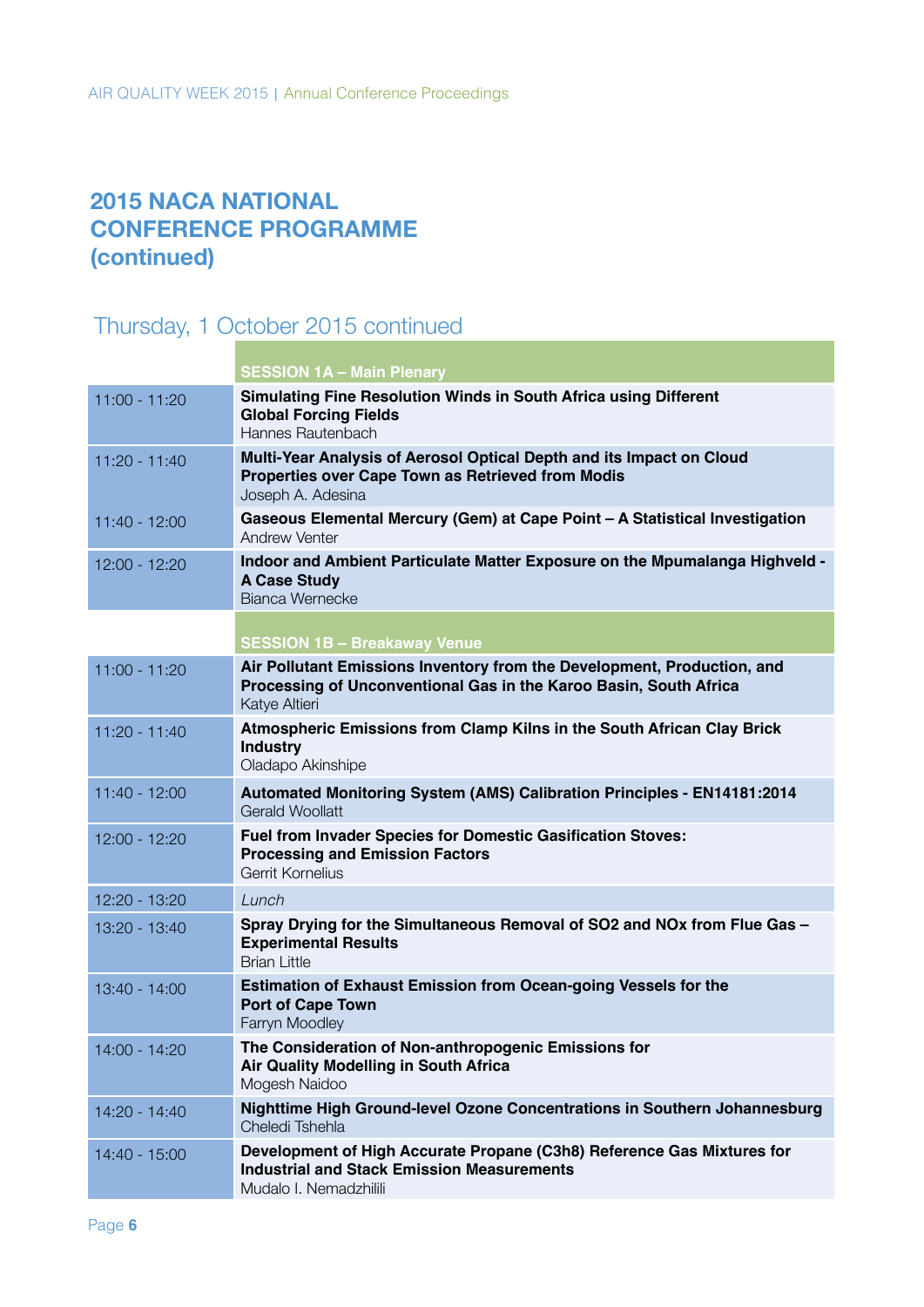

# Thursday, 1 October 2015 continued

| $15:00 - 15:30$ | Poster Viewing and mid-afternoon break                                                                                         |
|-----------------|--------------------------------------------------------------------------------------------------------------------------------|
| $15:30 - 15:50$ | <b>Representation and Validation of Aerosol Particles in</b><br><b>Regional Climate Modelling in Africa</b><br>Rebecca Garland |
| $15:50 - 16:10$ | <b>Modelling Wet Flue Gas Desulfurisation</b><br>David Branken                                                                 |
| $16:10 - 16:30$ | The Influence of Grid Resolution on WRF-ARW Wind Simulations for<br>Elandsfontein, Mpumalanga, South Africa<br>Anesu Shamu     |
| $16:30 - 16:50$ | Climate Change Impacts on Mean Wind Speeds in South Africa<br>Hannes Rautenbach                                                |
| $17:30 - 18:30$ | <b>NACA ANNUAL GENERAL MEETING</b><br>Venue: Plenary Venue                                                                     |
| 19:00 - Late    | <b>NACA GALA DINNER</b><br><b>President Hotel</b>                                                                              |

# Friday, 2 October 2015

| $08:00 - 08:30$ | Tea & Coffee                                                                                                                                                                                                               |
|-----------------|----------------------------------------------------------------------------------------------------------------------------------------------------------------------------------------------------------------------------|
| $08:30 - 08:50$ | <b>Correcting Respirable Photometric Particulate Measurements using a</b><br><b>Gravimetric Sampling Method</b><br><b>Brigitte Language</b>                                                                                |
| $08:50 - 09:10$ | <b>Improving Indoor Air Quality Monitoring Measurements using Hydrogen</b><br><b>Sulphide Reference Gas Mixtures</b><br>Nompumelelo Leshabane                                                                              |
| $09:10 - 09:30$ | <b>Comparison of Different Dust Fallout Measurement Techniques with Specific</b><br>Reference to the Standard ASTM 1739:1970 Technique for the Measurement of<br><b>Dust Deposition in South Africa</b><br>Johannes Lotter |
| $09:30 - 09:50$ | Windshields vs No Windshields: A Comparison of Dustfall Rates<br>Jared Lodder                                                                                                                                              |
| $09:50 - 10:10$ | A Comparison Between Dust Deposition Concentrations in Directional and<br><b>Non-directional Dustfall Samplers</b><br>Martin van Nierop                                                                                    |
| $10:10 - 10:30$ | Mid-morning Refreshments - Exhibition and Poster Viewing                                                                                                                                                                   |

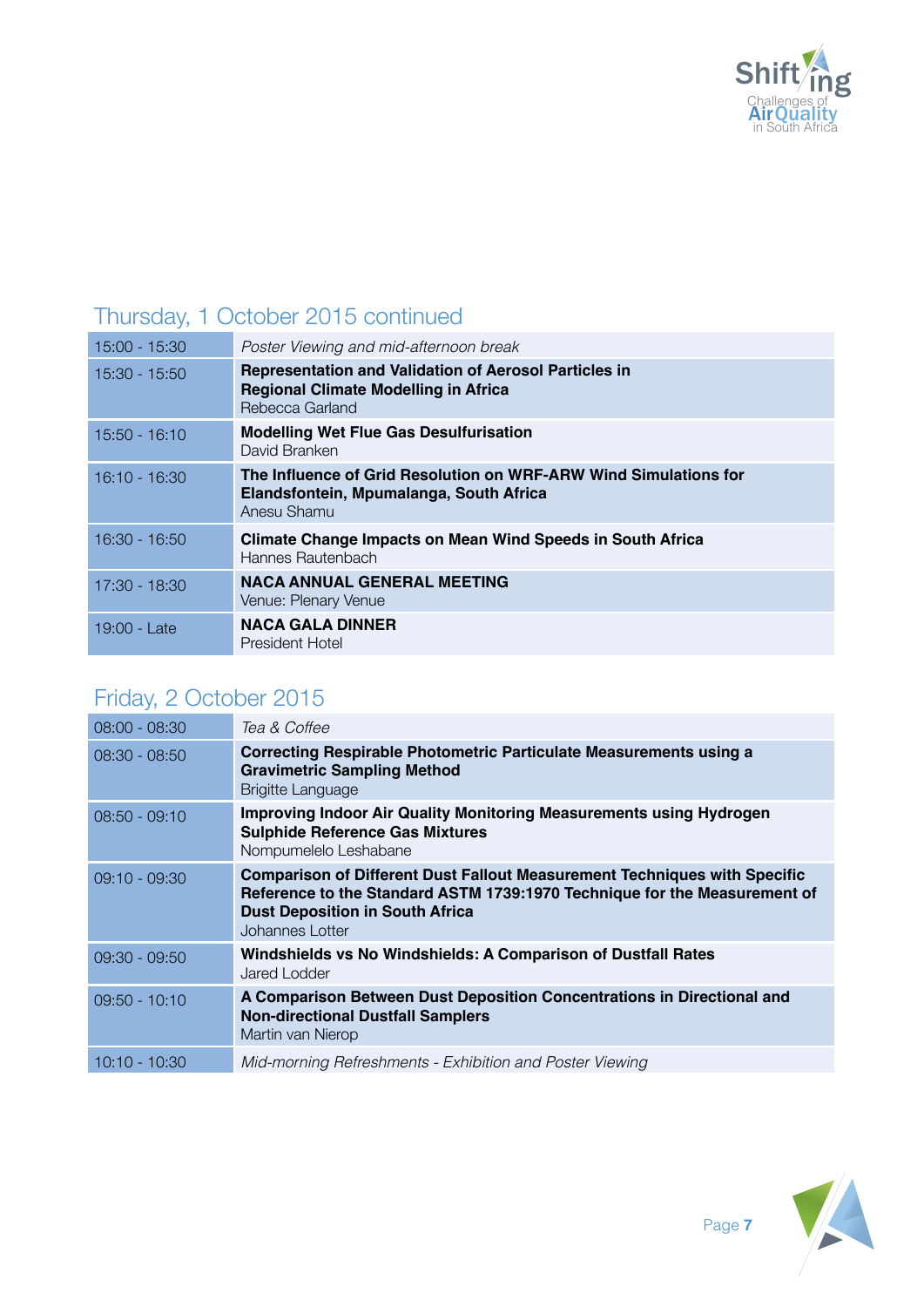# **2015 NACA NATIONAL CONFERENCE PROGRAMME (continued)**

# Friday, 2 October 2015 continued

| $10:30 - 10:50$ | The use of Fine Water Sprays to Suppress Fume Emissions when<br><b>Casting Refined Ferromanganese</b><br>Sarel Gates      |
|-----------------|---------------------------------------------------------------------------------------------------------------------------|
| $10:50 - 11:10$ | <b>Emissions Management and Health Impacts: Are all Power Stations Equal?</b><br><b>Ilze Pretorius</b>                    |
| $11:10 - 11:30$ | Geospatial Assessment of Air Pollution Risk as part of the Dr. KKDM AQMP<br>Elanie van Staden                             |
| $11:30 - 11:50$ | <b>Identifying Mitigation Opportunities in Low Income Households</b><br>Jaun van Loggerenberg                             |
| $11:50 - 12:10$ | Influence of Coal-Particle Size on Emissions Using the<br><b>Top-Lit Up-Draft Ignition Method</b><br>Lethukuthula Masondo |
| $12:10 - 12:30$ | <b>Awards for Best Papers</b><br>Announcement of NACA 2016<br><b>CLOSING</b>                                              |
| 12:30           | Lunch                                                                                                                     |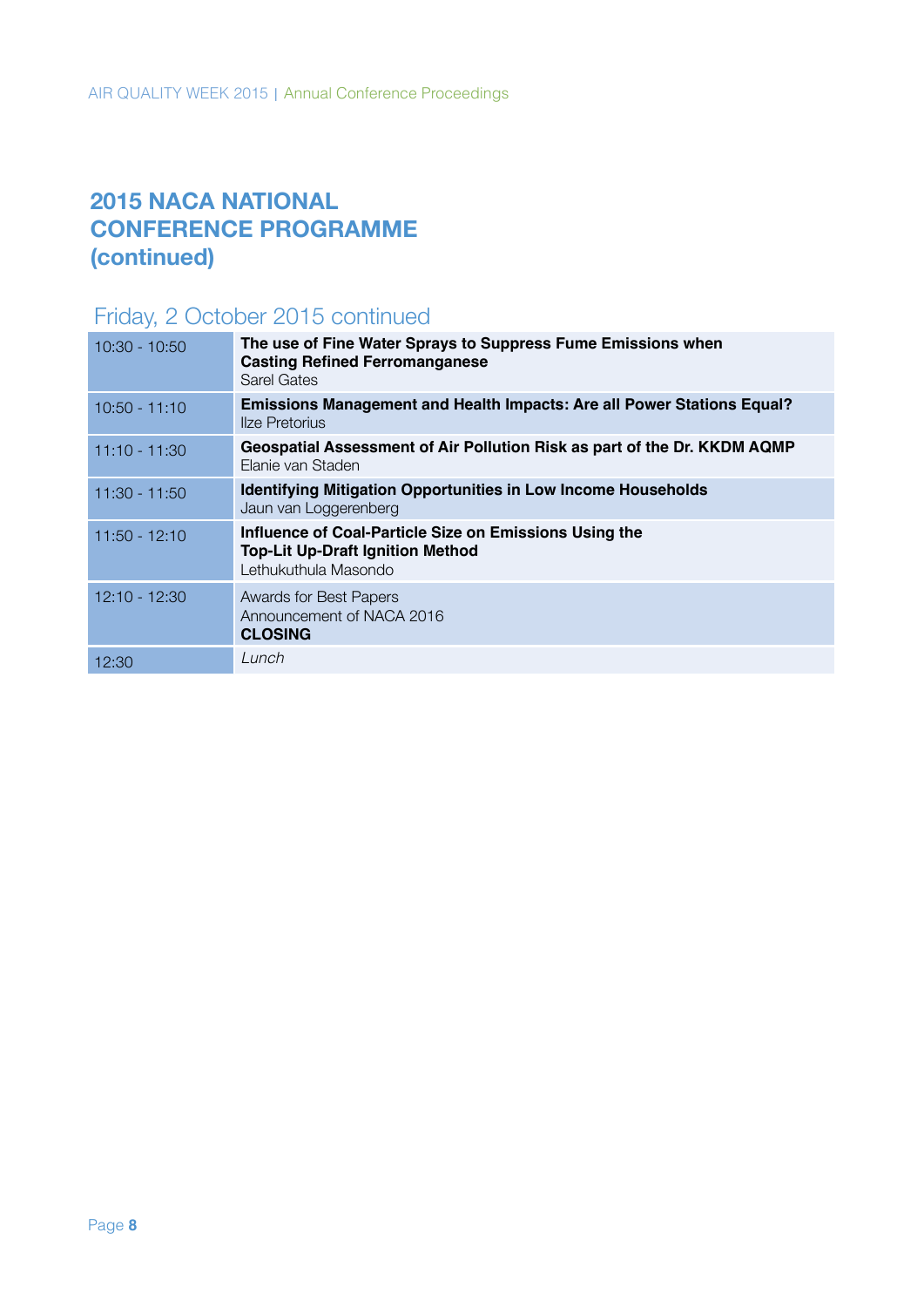

# **SCIENTIFIC PAPERS**

# **MULTI-YEAR ANALYSIS OF AEROSOL OPTICAL DEPTH AND ITS IMPACT ON CLOUD PROPERTIES OVER CAPE TOWN AS RETRIEVED FROM MODIS**

# Joseph A. Adesina<sup>1,2\*</sup>, Stuart J. Piketh<sup>1</sup>, Raghavendra K. Kumar<sup>3</sup>, and V. Sivakumar<sup>2</sup>

<sup>1</sup> School of Geo- and Spatial Science, Unit for Env. Sc. and Management, North-West University, Potchefstroom ² Discipline of Physics, School of Chem/Phys, College of Agriculture, Engineering and Science, Westville Campus, University of KwaZulu-Natal, Durban 4000, South Africa. <sup>3</sup> Key Laboratory for Aerosol-Cloud-Precipitation of China Meteorological Administration, School of Atmospheric Physics,Nanjing University of Information Science and Technology, Nanjing, China \*corresponding author: jadesina173@gmail.com

### **Abstract**

Aerosols, a significant component of air pollution may lead to an increase in cloud optical thickness due to a combination of reduction in cloud droplet radius and increased water content. Clouds that are formed in a polluted environment tend to have smaller droplets which can bring about suppression of precipitation and temporal variation in cloud life time. Aerosols indirect effect can inhibit cloud formation and evaporation of existing cloud so that aerosol-cloud interaction presents a major research area in atmospheric science. We have used the Terra Satellite onboard of the Moderate Resolution Imaging Spectroradiometer (MODIS) to investigate the temporal relationship between aerosol optical depth and cloud parameters namely, water vapor, cloud fraction and cloud effective radius. The correlation of aerosol optical depth with cloud effective radius and water vapor suggests that aerosols at this location do not significantly undergo hygroscopic growth. The correlation with cloud fraction also indicates that aerosol-cloud interaction might not lead to suppression of precipitation over the region.

*Keywords:* Aerosol optical depth, Cloud effective radius, Cloud fraction, Ångström exponent, HYSPLIT

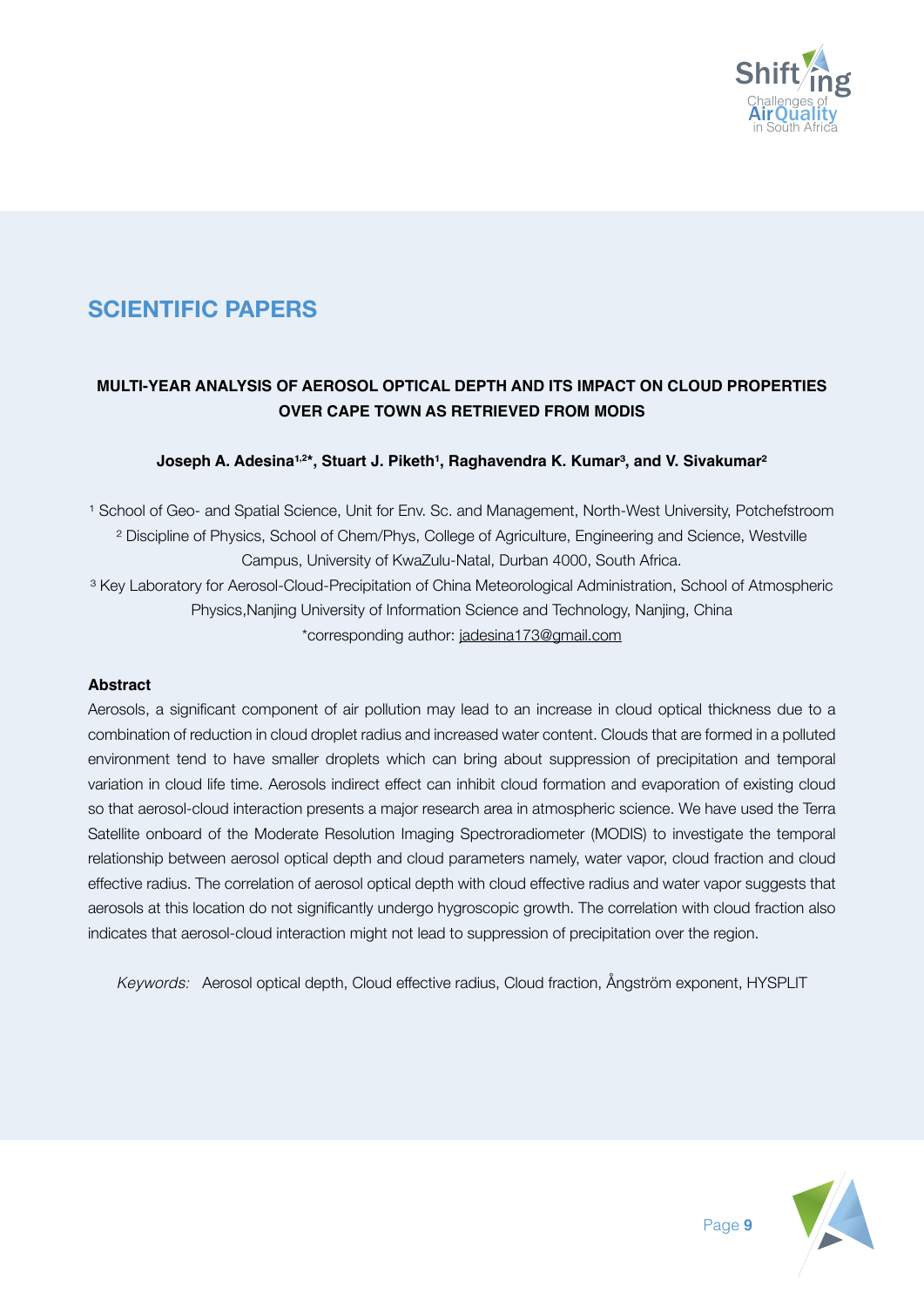#### **ATMOSPHERIC EMISSIONS FROM CLAMP KILNS IN THE SOUTH AFRICAN CLAY BRICK INDUSTRY**

#### **Oladapo Akinshipe\*1,2 and Gerrit Kornelius1,2**

1 Environmental Engr. Group, Chemical Engineering Dept., University of Pretoria, South Africa, oladapo@airshed.co.za <sup>2</sup> Airshed Planning Professionals (Pty) Ltd. PO Box 5260, Midrand, South Africa, gerritk@airshed.co.za

#### **Abstract**

The quantification of atmospheric emissions from clamp kilns in the South African clay brick industry has met with limited success. The pyramid-shaped, complex configuration of clamp kilns using coal or other carbonaceous fuels, as well as the uncertainty regarding combustion conditions within the kiln, has proven to be a hurdle in the measurement of emission parameters associated with gaseous and particulate pollutants.

To facilitate the measurement of these parameters, a model kiln was designed to fire bricks at operating conditions and configuration similar to a transverse slice of a full-scale clamp kiln used for brick firing in South Africa, but with a lower production capacity. The model kiln design ensures adequate confinement, capture and extraction of flue gases from the firing process with the aid of a bifurcated fan forcing the draft through to an extraction stack where monitoring takes place. The design provides adequate spacing to cater for packing and unpacking of bricks, and provides sufficient air for the combustion process, while still ensuring minimum losses of flue gas via the semienclosed sides.

Seven firing cycle have been completed so far, each within a period of 10 to 14 days. Hourly readings are recorded for PM<sub>10</sub>, SO<sub>2</sub>, NOx, NO, NO<sub>2</sub>, CO concentrations and process parameters in the extraction stack.

Preliminary emission rate results from the monitoring program range from 1.25 x10<sup>-1</sup> – 2.45 x10<sup>o</sup> g/s for CO, 5.00 x10<sup>-3</sup> – 9.00 x10<sup>-3</sup> g/s for NO, 0 g/s for NO<sub>2</sub>, 5.00 x10<sup>-3</sup> – 9.00 x10<sup>-3</sup> g/s for NOx, 2.9 x10<sup>-2</sup> – 8.50 x10<sup>-2</sup> for SO<sub>2</sub> and 7.00 x10<sup>-3</sup> – 1.40 x10<sup>-2</sup> for PM<sub>10</sub>.

*Keywords: Stack monitoring, clamp kiln, emission rate, emission factor, model kiln design, clay brick emissions.*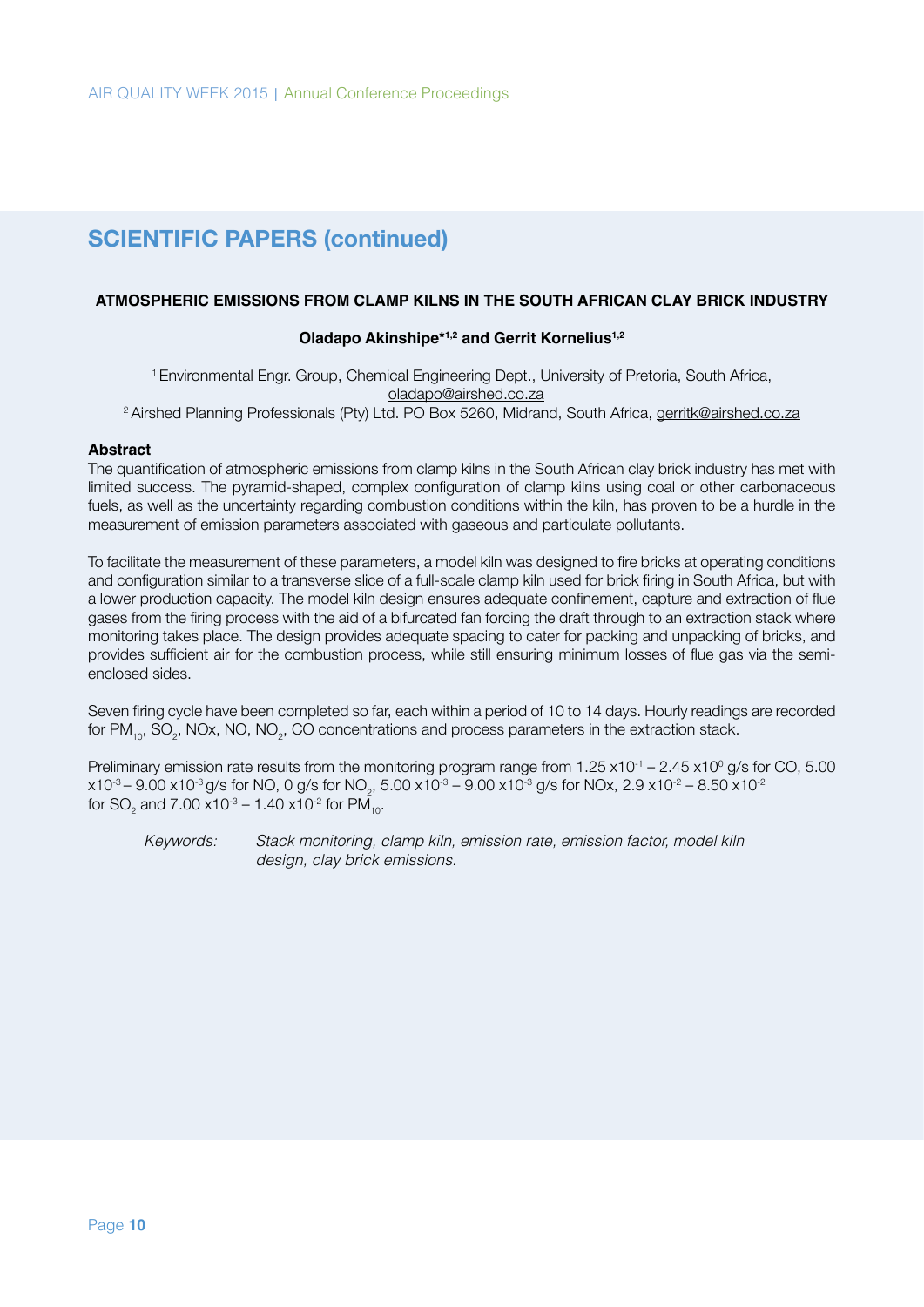

# **AIR POLLUTANT EMISSIONS INVENTORY FOR NOX FROM THE DEVELOPMENT OF UNCONVENTIONAL NATURAL GAS WELLS IN THE KAROO BASIN, SOUTH AFRICA**

# **Katye E. Altieri\*1 , Adrian Stone2**

1 Energy Research Centre, University of Cape Town, Private Bag, Rondebosch, South Africa, katye.altieri@uct.ac.za 2 Energy Research Centre, University of Cape Town, Private Bag, Rondebosch, South Africa, adrian.stone@uct.ac.za

#### **Abstract**

Unconventional natural gas (shale gas) operations have the potential for larger environmental impacts than conventional gas operations. New wells are drilled regularly and operated continuously, which creates a constant output of pollutants from diesel generators, large non-road engines, and truck traffic. The Karoo basin is a sparsely populated and vast area, with low levels of industrial activity. There is currently no air quality management plan and no ambient air quality monitoring in place in the Karoo. Yet this region is underlain by a technically recoverable shale gas reserve estimated to be as large as 390 trillion cubic feet (TCF; U.S. EIA 2013, Decker, J.; Marot 2012), with 20 to 50 TCF recoverable over a 25 year time period. The development, production, and processing of unconventional natural gas has been a significant source of air pollution in other regions (e.g., Litovitz et al. 2013, Roy et al. 2014). The air pollutant emissions depend on local conditions, including the depth of the shale, distance between water sources and the wells, available water treatment options, total number of wells, distance between wells, locally available technology, and the experience level of the operators in the industry. An *in silico* bottom-up process-level emissions study was conducted to estimate nitrogen oxide (NO<sub>x</sub>=NO+NO<sub>2</sub>) emissions from major well development activities including drilling, hydraulic fracturing, and truck traffic. A Monte Carlo approach was used to develop distributions of emission estimates in order to account for the uncertainty in input data given that the exact number of wells and scale of the resource remain poorly constrained. It is critical that policymakers at all levels of government are provided with unbiased information and the necessary tools to safely monitor and regulate the potential environmental impacts of this new industry.

*Keywords: Emissions Inventory, Unconventional Natural Gas, Nitrogen Oxides, Karoo*

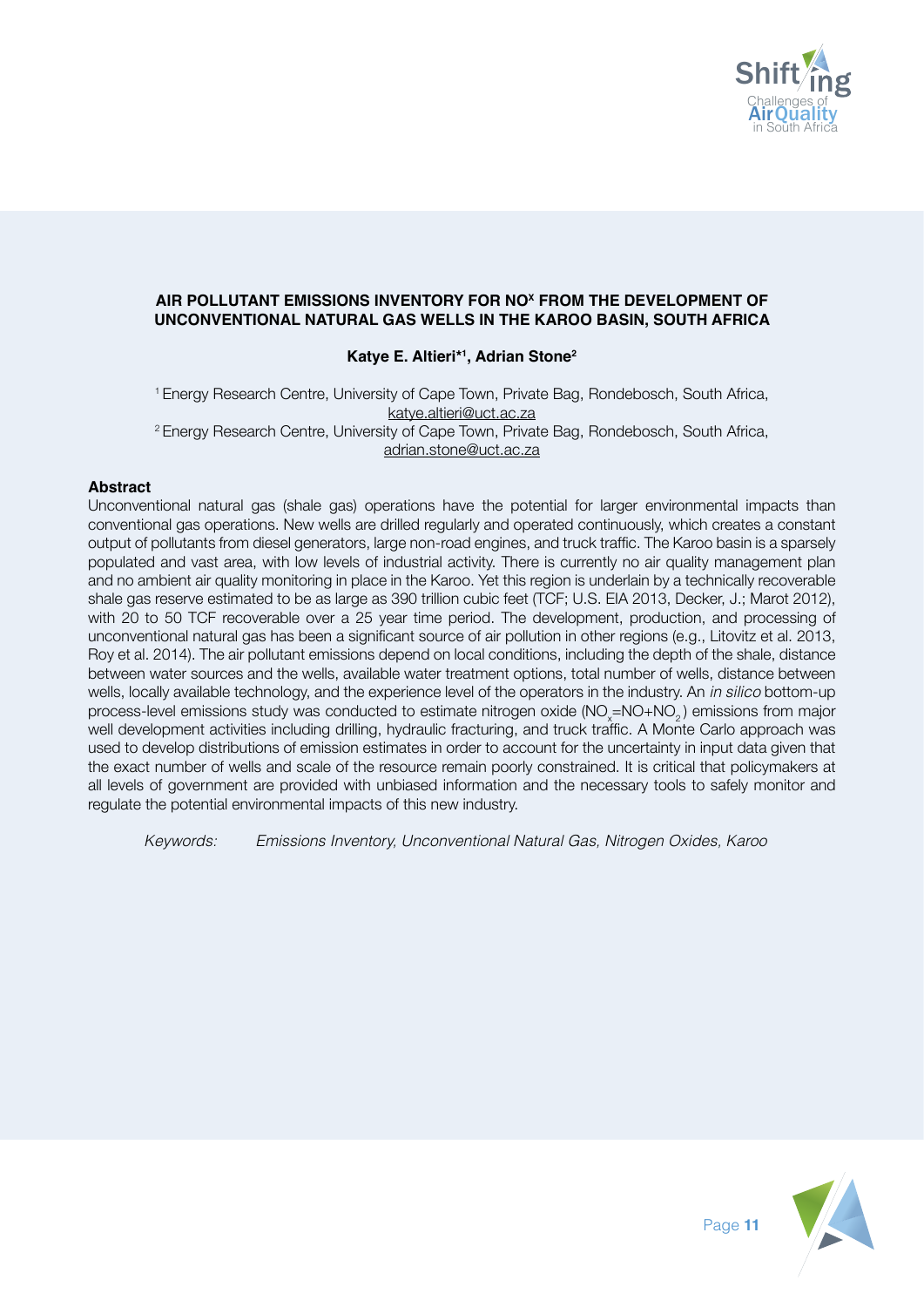#### **MODELING WET FLUE GAS DESULFURIZATION**

## **Arif Arif1 , Candice Stephen2 , David Branken1,\*, Raymond Everson1 , Hein Neomagus1 & Stuart Piketh3**

1 EPPEI Emissions Control SC, School of Chemical and Minerals Engineering, North-West University, Private Bag X6001, Potchefstroom, 2520, South Africa 2 Group Technology Boiler Engineering, ESKOM, SOC (Ltd), South Africa <sup>3</sup>EPPEI Emissions Control SC, School of Geo- and Spatial Sciences, North-West University, Private Bag X6001, Potchefstroom, 2520, South Africa \*dawie.branken@nwu.ac.za

#### **Abstract**

Eskom's new build power plants Kusile and Medupi will be fitted with wet flue gas desulfurization (WFGD) plants to meet compliance levels for SO<sub>2</sub> emissions. Although WFGD, as operated in Europe, is capable of achieving SO $_{_2}$  removal efficiencies between 95 – 98 %, operation with South African limestones are yet to be characterized.

An investigation was therefore undertaken to develop an integrated reaction rate model for wet desulfurization, which is used as input in detailed Computational Fluid Dynamics (CFD) models of WFGD absorption towers that includes detailed gas and slurry droplet flow dynamics. A semi-batch laboratory reactor was used with industrial type flue gases and commercial grade limestones, and the results have been modeled to identify the important mechanisms and the associated parameters. At this preliminary stage, it would seem that the dissolution of limestone, which is heavily influenced by the solution pH, is the rate determining step in the formation of gypsum, i.e. the final byproduct of the WFGD process. The results from these kinetic studies are to be used in conjunction with detailed CFD modeling, from which more simplified process models can be derived. It is therefore envisioned to use such process models to evaluate the use of limestones of varying quality and to characterize cost/process efficiency tradeoffs. Furthermore, the availability of accurate process models will enable efficient operation and control of Eskom WFGD plants. This paper therefore focuses on the construction of relevant CFD models, of which some preliminary results are showcased.

The water consumption for WFGD is approximately 30% more than for conventional semi-dry FGD processes. Medupi Power Station which is situated in the semi-arid region of Lephalale in the Limpopo Province is to be retrofitted with a FGD plant approximately six years after the commissioning of each boiler unit. Water optimization for WFGD remains an important aspect and options to reduce water losses are discussed in this paper.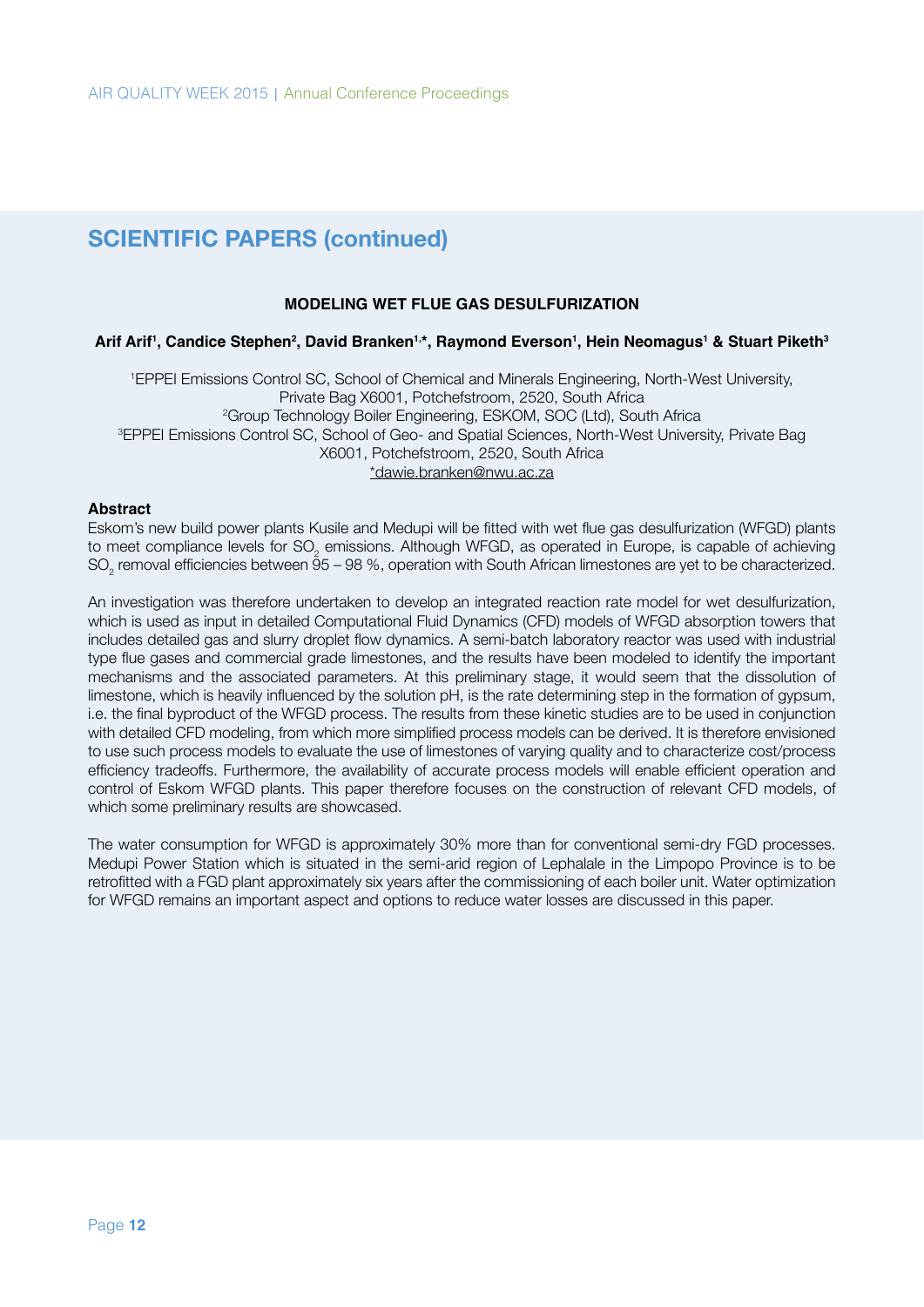

# **CR(VI) GENERATION DURING FLARING OF CO-RICH OFF-GAS FROM CLOSED FERROCHROMIUM SUBMERGED ARC FURNACES**

# **Stephanus P. du Preez<sup>1</sup> , Johan P. Beukes1 \*, Pieter G. van Zyl1**

1 Chemical Resource Beneficiation, North-West University, Potchefstroom Campus, Private Bag X6001, Potchefstroom, 2520, South Africa, paul.beukes@nwu.ac.za

#### **Abstract**

Although chemical oxidation states for chromium (Cr) range from -4 to +6, only Cr(III) and Cr(VI) are stable in the ambient environment (Mohan and Pittman 2006). Cr(III) is considered an essential micro-nutrient (Berner et al. 2004), while Cr(VI) is generally considered to be carcinogenic (Bielicka et al. 2005).

Cr(VI) can be generated and/or released into the environment through various anthropogenic activities, e.g. leather tanning, stainless steel welding and stainless steel production. Of relevance in this paper is the generation of Cr(VI) during ferrochrome (FeCr) production. FeCr is produced from chromite ore and is a relatively crude alloy that consists mainly of Cr and iron (Fe). FeCr is the only source of new Cr units used during stainless steel production. Stainless steel is a vital alloy in the modern society, making FeCr equally important.

Beukes et al. (2010) reviewed the generation of Cr(VI) during FeCr production. According to this paper and references therein, several ferrochrome production steps can lead to Cr(VI) formation (Beukes et al. 2010). This review also highlighted uncertainties with regard to certain production steps that need to be further investigated in order to enhance the current understanding of Cr(VI) generation during FeCr production. One such process is the flaring of CO-rich off-gas from closed submerged arc furnaces (SAF).

Off-gas from a closed FeCr SAF is usually cleaned with wet venturi scrubbing, which removes 99.9% of particulate matter in the off-gas, reducing particulate matter from 35-45g/Nm $^3$  to 50-100mg/Nm $^3$  (Niemelä et al. 2004).

Currently, almost no data exist in the peer-reviewed public domain to quantify the conversion of Cr(III). As far as the authors could assess, only a personal communication has been cited in an environmental impact assessment (EIA) (Venter and Liebenberg-Enslin, 2004), which indicated that approximately 0.8-1% of Cr(III) is converted to Cr(VI) during flaring. This conversion factor has since been used in various EIAs, although it is largely unverified since no supporting data were supplied in the afore-mentioned personal communication.

In order to partially address the uncertainty relating to Cr(III) to Cr(VI) conversion during flaring of CO-rich off-gas from closed FeCr SAFs, the influence of flaring temperature, size of the particles passing through the flare and retention time within the flame was investigated in this paper. Although the oxidation of Cr(III) to Cr(VI) depends on various factors, these three factors are likely to be important within this context. Multiple linear regression was also used to combine the effect of the three parameters investigated to estimate the overall impact.

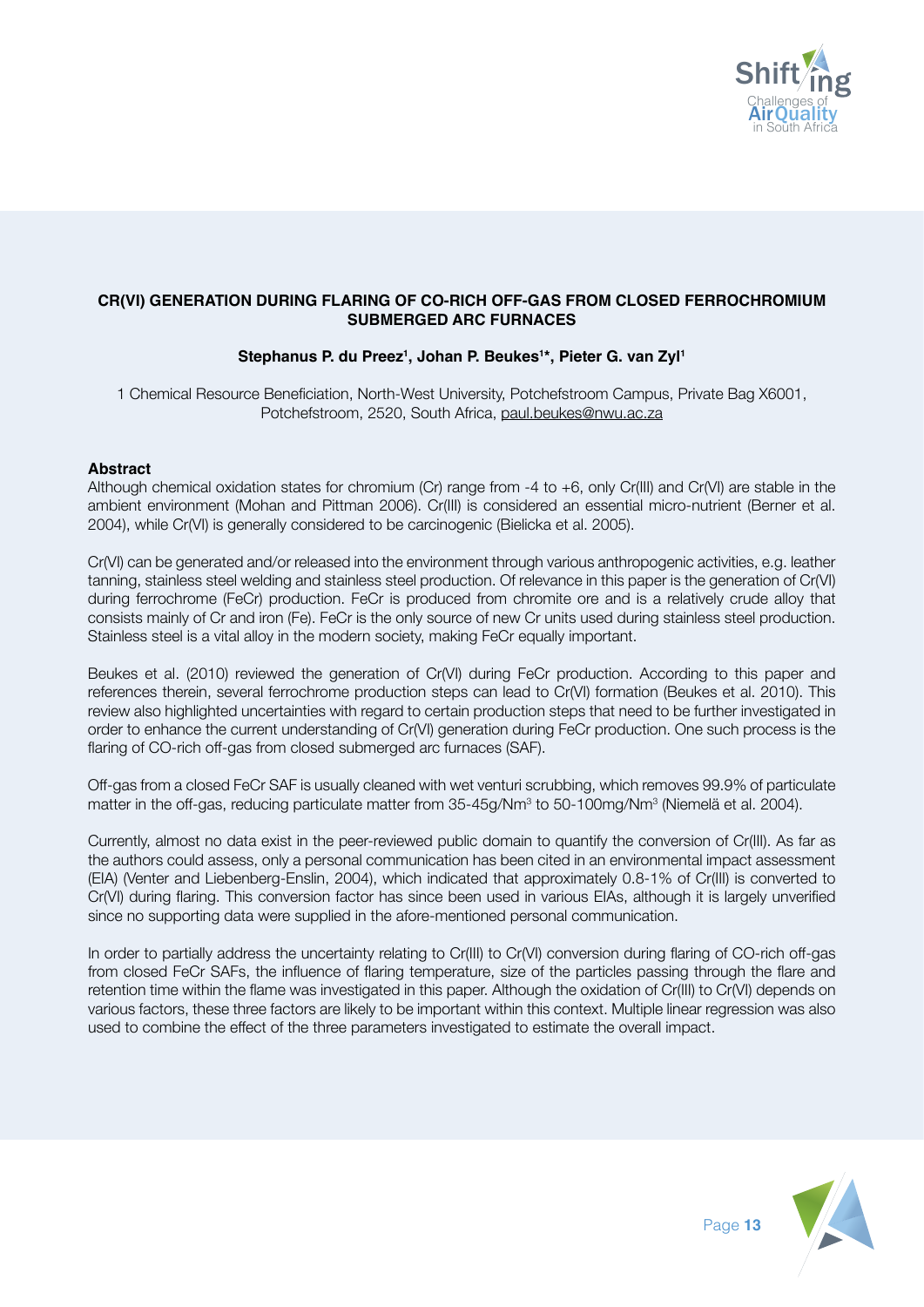# **REPRESENTATION AND VALIDATION OF AEROSOL PARTICLES IN REGIONAL CLIMATE MODELLING IN AFRICA**

### Rebecca M. Garland<sup>1,2,\*</sup>, Hannah M. Horowitz<sup>3</sup>, Marcus Thatcher<sup>4</sup>, Mogesh Naidoo<sup>1</sup>, **Jacobus van der Merwe<sup>1</sup> , Willem A Landman1,5, and Francois A Engelbrecht1,6**

<sup>1</sup> Natural Resources and the Environment Unit, Council for Scientific and Industrial Research, Pretoria, South Africa

RGarland@csir.co.za, MNaidoo4@csir.co.za, JHvdMerwe@csir.co.za, WALandman@csir.co.za,

FEngelbrecht@csir.co.za<br>Climatology Research Group, North West University, Potchefstroom, South Africa

<sup>3</sup> Department of Earth & Planetary Sciences, Harvard University, Cambridge, MA, USA,

hmhorow@fas.harvard.edu

<sup>4</sup>Marine and Atmospheric Research, Commonwealth Scientific and Industrial Research Organisation, Melbourne, Australia, Marcus.Thatcher@csiro.au

5 Department of Geography, Geoinformatics and Meteorology, University of Pretoria, Pretoria, South Africa <sup>6</sup> School of Geography, Archaeology and Environmental Studies, University of the Witwatersrand, South Africa

#### **Abstract**

Aerosol particles can have large impacts on air quality and on the climate system. A shifting challenge in air quality in South Africa is how to effectively consider the air quality and climate co-benefits when crafting policy. In order to analyse the impact of aerosol particles on climate, as well as the potential impacts of climate change on air quality, regional climate models and their outputs can be utilized. However, regional climate models for Africa have not been well-tested and validated for their representation and simulation of aerosol particles. This study aimed to validate the current representation of aerosol particles in the Conformal Cubic Atmospheric Model (CCAM), using the CMIP5 historical emissions inventory, to monitored data over Africa.

In this study, CCAM was used to produce historical regional climate model simulations at 50 km horizontal resolution, globally, through the dynamical downscaling of ERA Interim reanalysis data. CCAM has a prognostic aerosol scheme for organic carbon, black carbon, sulphate, and dust, and non-prognostic sea salt. The aerosol optical depth (AOD) at 550nm from CCAM was compared to the AOD values (observed at 440nm and adjusted to 550nm using the Ångström exponent) from AERONET stations across Africa for 1999-2012. For this validation with AERONET, sites that are strongly impacted by aerosols from natural sources were prioritized. In general, the model captures well the monthly trends of the AERONET data. This presentation will provide, through comparisons to monitored data, a basis for understanding how well aerosol particles are represented over Africa in regional climate modelling using the emissions inventory from the latest Intergovernmental Panel on Climate Change assessment report.

*Keywords: Aerosol particles, regional climate modelling, aerosol optical depth, natural aerosol emissions*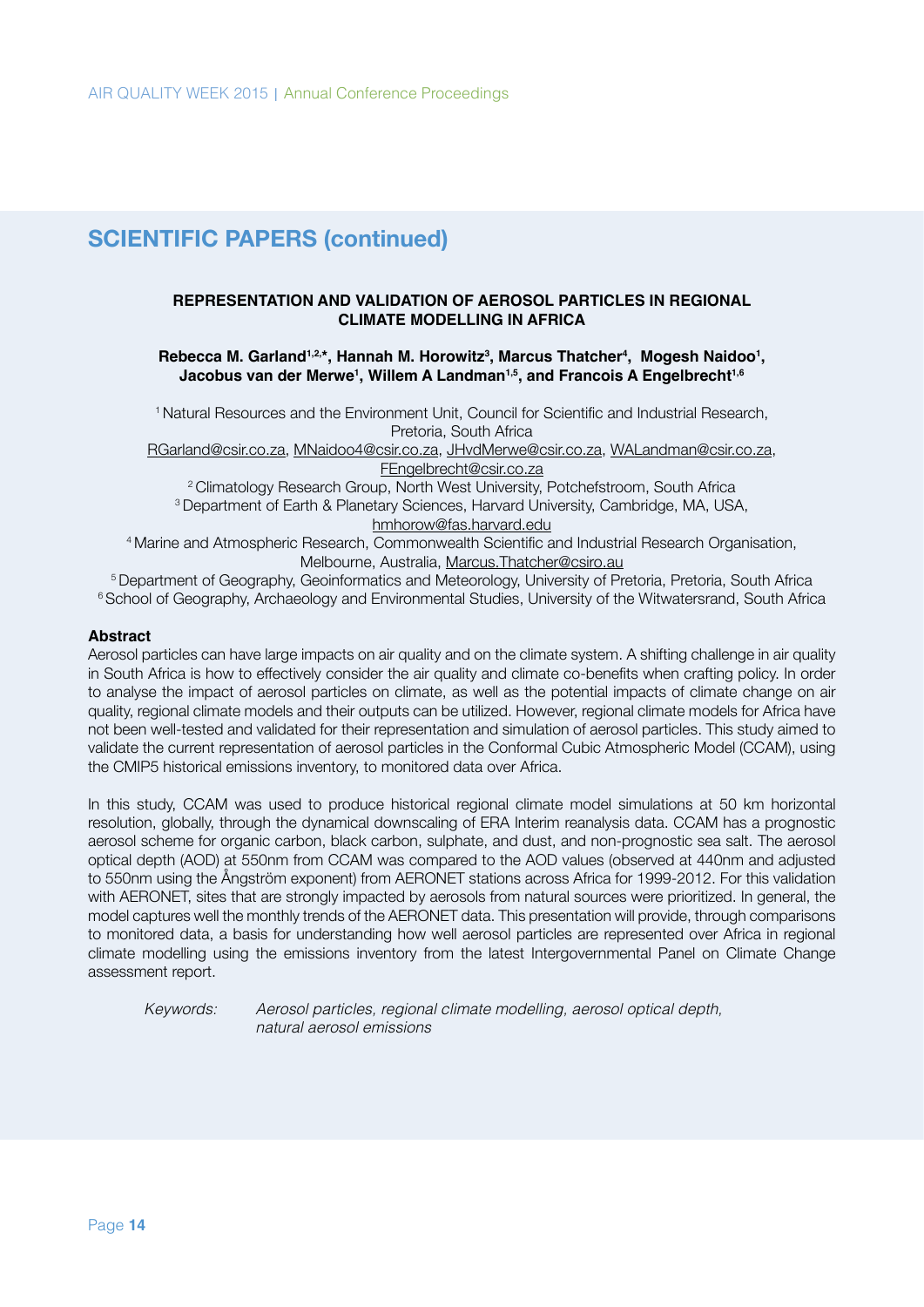

## **THE USE OF FINE WATER SPRAYS TO SUPPRESS FUME EMISSIONS WHEN CASTING REFINED FERROMANGANESE**

# **Sarel J. Gates\*1 , Gerrit Kornelius1 , Steven C. Rencken1 , Neil M. Fagan1 , Peter Cowx<sup>2</sup> , Luther Els3**

1 University of Pretoria, Dept of Chemical Engineering,Environmental Engineering Group, Private Bag X20 Hatfield, Pretoria, South Africa, 0028, gerrit.kornelius@up.ac.za 2 Eramet Norway, Sauda, Norway, peter.cowx@erametgroup.com <sup>3</sup>Resonant Environmental Technologies, P.O. Box 12225, Centurion, South Africa, 0046, <u>luther@resonant.co.za</u>

### **Abstract**

During the casting of refined ferromanganese alloys from electric arc furnaces into sand beds at temperatures of up to 1800°C a considerable amount of very brown fumes is generated when the alloy fume is oxidized in the atmosphere. The fume is difficult to capture because of the large flux of gas that is generated. Possible reasons for this flux include the high evaporation rate of Mn at elevated temperatures, the large surface area of the casting beds and the large thermal plumes over the furnace tapholes and casting beds. It has been found that the use of fine water sprays along the edge of the roof that covers the casting bed resulted in a significant reduction in visible emissions. This paper describes research into the kinetics of the fume to improve the design of the capture hoods, as well as the mechanism of suppression by the water sprays by using CFD analysis. It is shown that the oxidation reaction produces less than 20% of the energy content of the plume over the arc furnace taphole, and also that radiation heat transfer may play an important role in increasing the energy content of the taphole plume. The capture of fume particles by fine spray droplets is shown to have limited efficiency, while the heat sink that is caused by evaporation does not materially contribute to the circulation of fume through the spray. It is surmised that the increased moisture content of the air over the casting beds may be instrumental in the formation of an oxide layer, which reduces metal evaporation and, therefore fume formation.

*Keywords: ferromanganese, secondary fume, water sprays, fume capture hoods, fume extraction, ferro-alloy tapping*

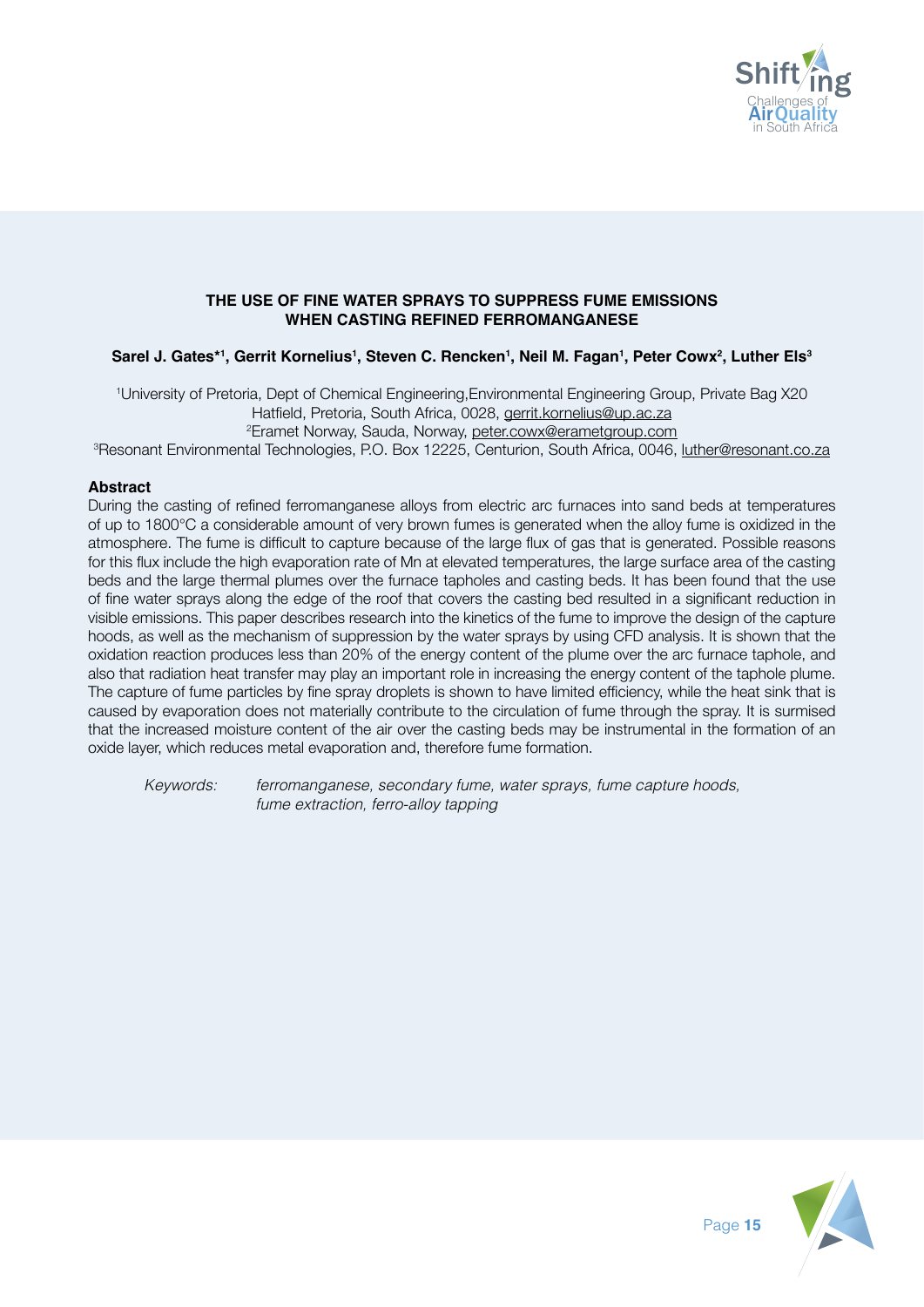# **CLIMATE CHANGE IMPACTS ON MEAN WIND SPEEDS IN SOUTH AFRICA**

#### **Lynette Herbst\*1,2 and Hannes Rautenbach2**

1 Graduate School of Technology Management, University of Pretoria, Cnr Lynnwood Rd and Roper Str, Hatfield, Pretoria, 0001, South Africa, lynette.herbst@up.ac.za 2 Laboratory for Atmospheric Sciences, Department of Geography, Geoinformatics and Meteorology, University of Pretoria, hannes.rautenbach@up.ac.za

#### **Abstract**

Climate change could potentially affect a number of variables that impact the dispersal of and human exposure to air pollutants, as well as climate dependent sectors such as wind energy. This study attempted to quantify the projected changes in seasonal daily mean wind speeds for South Africa around the mid-21st century (2051-2075) under two different atmospheric heat pathways. Seasonal daily mean wind speed increases rarely reach 6% and decreases occur to a maximum of 3% and are variable between different seasons and areas within the country. In all seasons except December-January-February, wind speeds are projected to increase in the Highveld region, suggesting that air pollution dispersing conditions could increase. Wind direction at the 850hPa-level show minor changes, except over the Western and Eastern Cape provinces.

*Keywords: Climate change, wind speed, air pollution, mitigation, climate models.*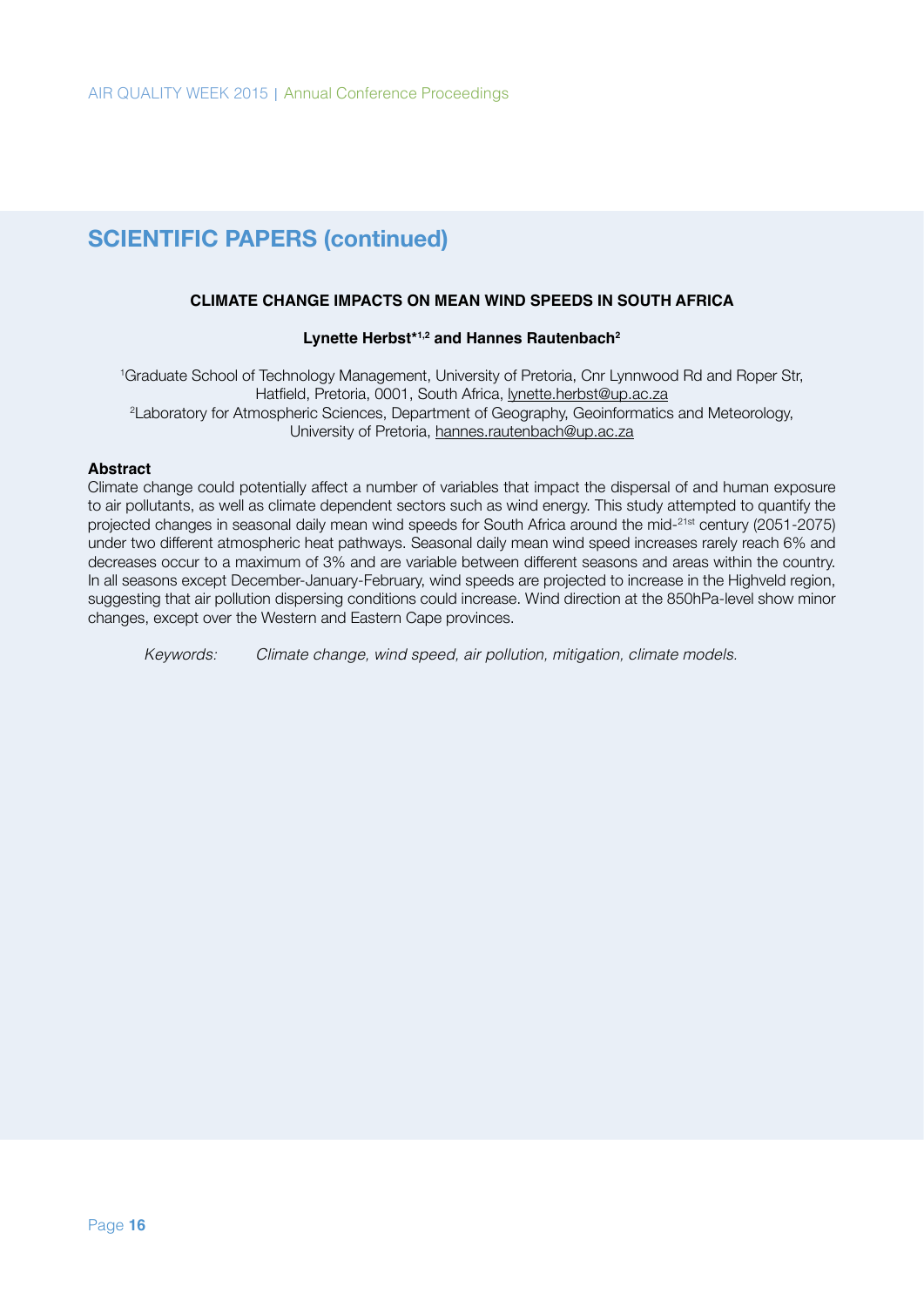

# **FUEL FROM INVADER SPECIES FOR DOMESTIC GASIFICATION STOVES: PROCESSING AND EMISSION FACTORS.**

# **Gerrit Kornelius, Christelle de Jager and Phina George Kariyatty**

Environmental Engineering Group, Department of Chemical Engineering, University of Pretoria, Pretoria, 0002, gerrit.kornelius@up.ac.za

### **Abstract**

Exposure to air pollutants resulting from the use of coal and wood in South African townships has been extensively reported on. Mitigation of exposure due to coal fires has received considerable attention, but little has been published on mitigation of exposure to smoke from wood burning. We have previously reported on the design and operation of a simple natural draft wood gasification stove that could play a role in this. The emission factors reported in previous work were obtained using a uniformly sized fuel to ensure reproducibility in laboratory work. In the present paper, we report on the processing of locally harvested wood from invader species, such as is produced by the Department of Environmental Affairs' Working for Water (WfW) programme. The fuel is produced using a commercial wood chipper followed by sun drying. Operating characteristics and emission factors for various size fractions are reported, the emission factors being obtained by the use of a dilution sampler similar to the UJ SeTAR apparatus with some simplifications. Emission factors for CO are much higher than those reported for the "ideal" uniformly sized fuel, but they are a factor of five or more lower than those reported for an open wood fire, while particulate matter emission factors are at least an order of magnitude lower than those reported for open fires. As the stove design is simple enough for manufacture by rural artisans, the use of wood from invader species potentially provides a market for the wood harvested by the Working for Water projects.

 *Keywords:* Domestic fires, emission factors, wood gasification stove

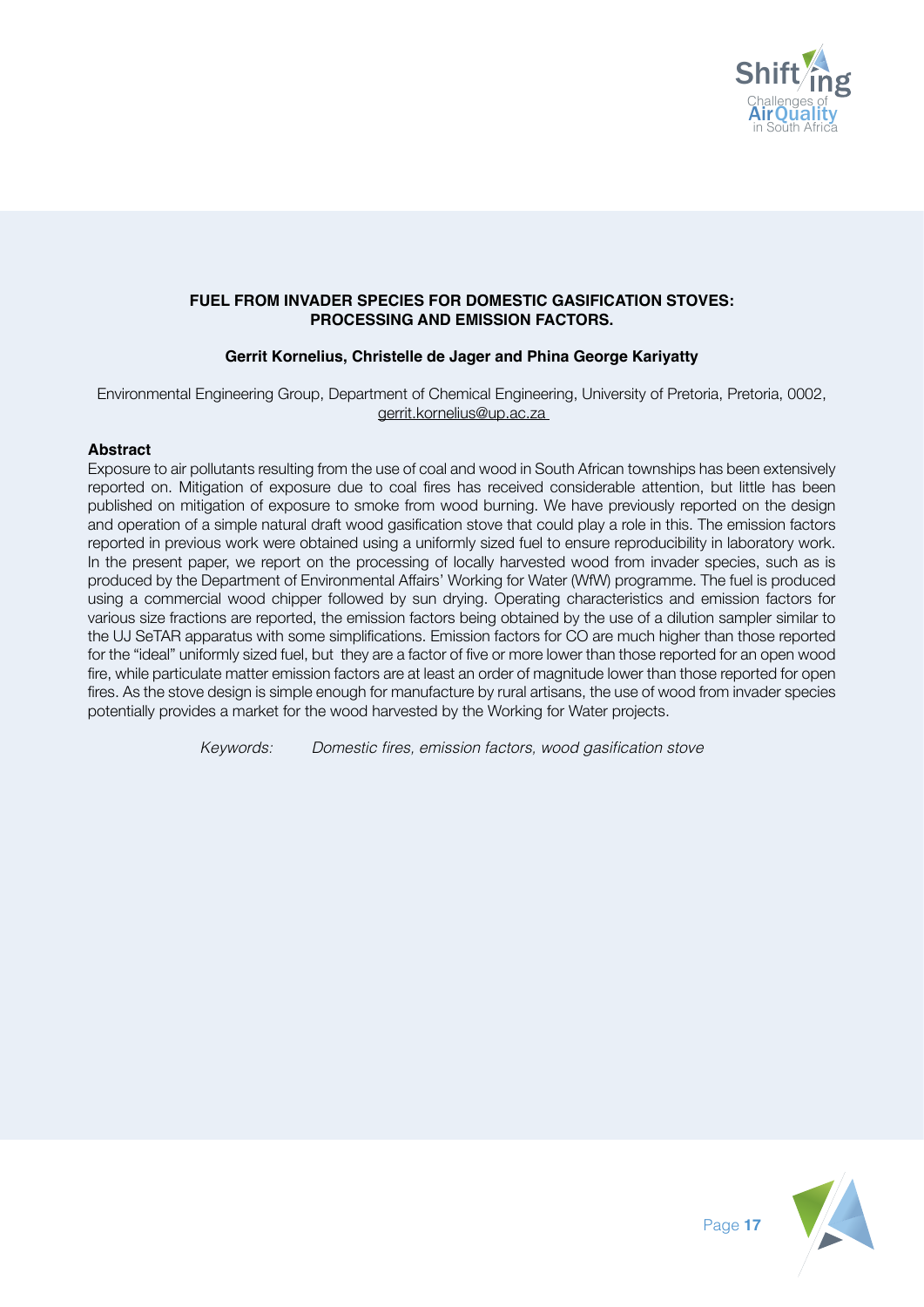#### **DOMESTIC FUEL BURNING EMISSION REDUCTION: ESKOM'S KWAZAMOKUHLE PILOT STUDY**

**Kristy Langerman1 , Bianca Wernecke1 , Gabi Mkhatshwa<sup>1</sup> , Deidre Herbst1 , Stuart Piketh2 , Roelof**  Burger<sup>2</sup>, Christiaan Pauw<sup>3</sup>, Hendrik Snyman<sup>3</sup>, Henry Murray<sup>3</sup>, Theo Fisher<sup>4</sup> and Michael Weston<sup>4</sup>

1 Eskom Holdings SOC Ltd, Megawatt Park, Maxwell Drive, Sunninghill, Sandton, rosske@eskom.co.za 2 North-West University, Potchefstroom <sup>3</sup> The NOVA Institute, 13 Beuke Place, The Willows Ext 14, Pretoria 4 E-Science Associates, 9 Victoria Street, Oaklands, Johannesburg

#### **Abstract**

Scientific studies show that in South Africa the main cause of harmful health effects due to poor air quality is the domestic burning of solid fuels, usually in dense, low income settlements. The reduction of emissions from domestic burning therefore needs to be addressed as an equally pressing priority in parallel to industrial point source emission reduction, in order to meaningfully improve the health and quality of life of people living in areas with poor air quality. Eskom, in partnership with the North-West University, the NOVA Institute, E-Science Associates, the CSIR and Prime Africa Consultants, have embarked on a pilot study in order to test the feasibility of several interventions intended to reduce emissions from domestic solid fuel burning. 140 households in KwaZamokuhle (near Hendrina in Mpumalanga) have been randomly selected to participate in the pilot study. Twenty households form the control group, and the interventions have been rolled out at the remainder. Each of the treatment houses has either been fitted with a ceiling or full thermal insulation, and then either supplied with a more efficient coal-burning stove, or an LPG heater and stove, or an electricity subsidy. Amounts of solid fuel used, indoor temperature and indoor air quality will be monitored, in addition to ambient air quality and personal exposure monitoring. Preliminary results show that around 74% of households burn coal as their main energy source. Domestic burning is the main contributor to ambient PM10 concentrations in summer and winter, and the main contributor to ambient SO<sub>2</sub> and NO<sub>2</sub> concentrations in winter. Reducing solid fuel burning emissions thus has the potential to reduce levels of all three criteria pollutants in low income settlements.

 *Keywords: domestic burning, air quality offsets*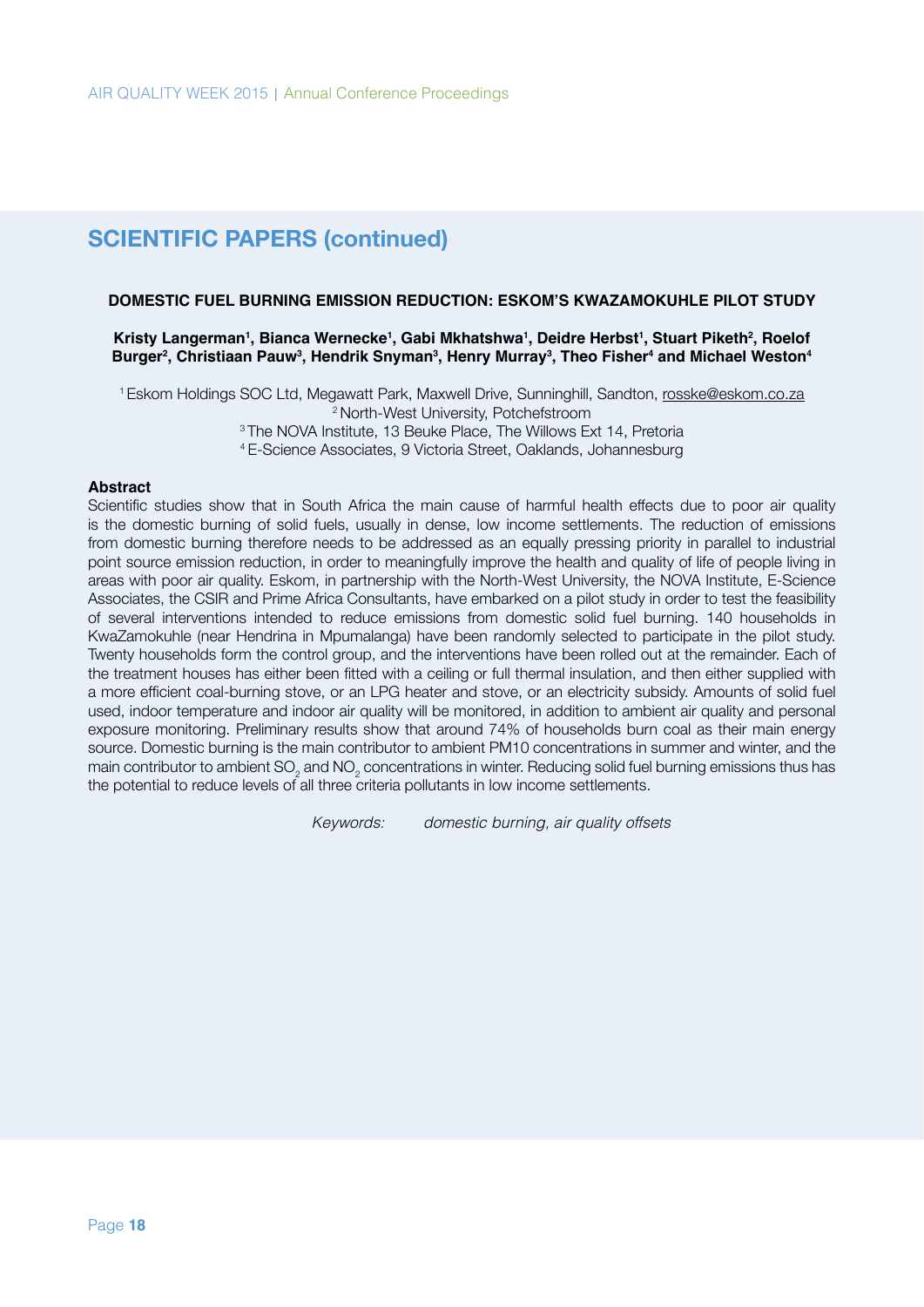

# **CORRECTING RESPIRABLE PHOTOMETRIC PARTICULATE MEASUREMENTS USING A GRAVIMETIC SAMPLING METHOD**

# Brigitte Language<sup>\*1</sup>, Stuart J. Piketh<sup>1</sup> and Roelof P. Burger<sup>1</sup>

1 Unit for Environmental Sciences and Management, North West University, Potchefstroom, 2520, South Africa, bl23034149@gmail.com, Stuart.Piketh@nwu.ac.za, Roelof.Burger@nwu.ac.za

### **Abstract**

According to the National Environmental Management: Air Quality Act of 2004 people have the right to clean air and a healthy environment. Particulate matter (PM) emissions pose a significant health threat. Both indoor and ambient air pollution contribute to the burden of disease associated with poor air quality. This is particularly true within the South African setting where low income households make use of different solid fuels for heating and cooking purposes resulting in high levels of PM emissions. This paper focuses on the evaluation of measured and derived mass concentration measurements recorded by continuous photometric PM instruments within KwaDela, a low income settlement in Mpumalanga located on the South African Highveld. Thus, obtaining a photometric calibration factor for both the DustTrak Model 8530 and the SidePak AM510. Sampling took place during August 2014 for a period of seven days. The photometric and gravimetric instruments were collocated within selected households. These instruments were all fitted with 10mm Dorr-Oliver Cyclone inlets to obtain the respirable (PM<sub>4</sub>) cut-point. The study found that both instruments tend to overestimate the indoor particulate mass concentrations when compared to the reference gravimetric method. The estimated photometric calibration factors for the DustTrak Model 8530 and SidePak AM510 are 0.14 and 0.24 respectively. The photometric calibration factors assist in acquiring a more accurate representation of the actual PM<sub>4</sub> mass concentrations within an indoor environment prone to the combustion of solid fuels.

*Keywords: particulate matter, gravimetric analysis, light scattering photometer, photometric calibration factor; indoor air quality*

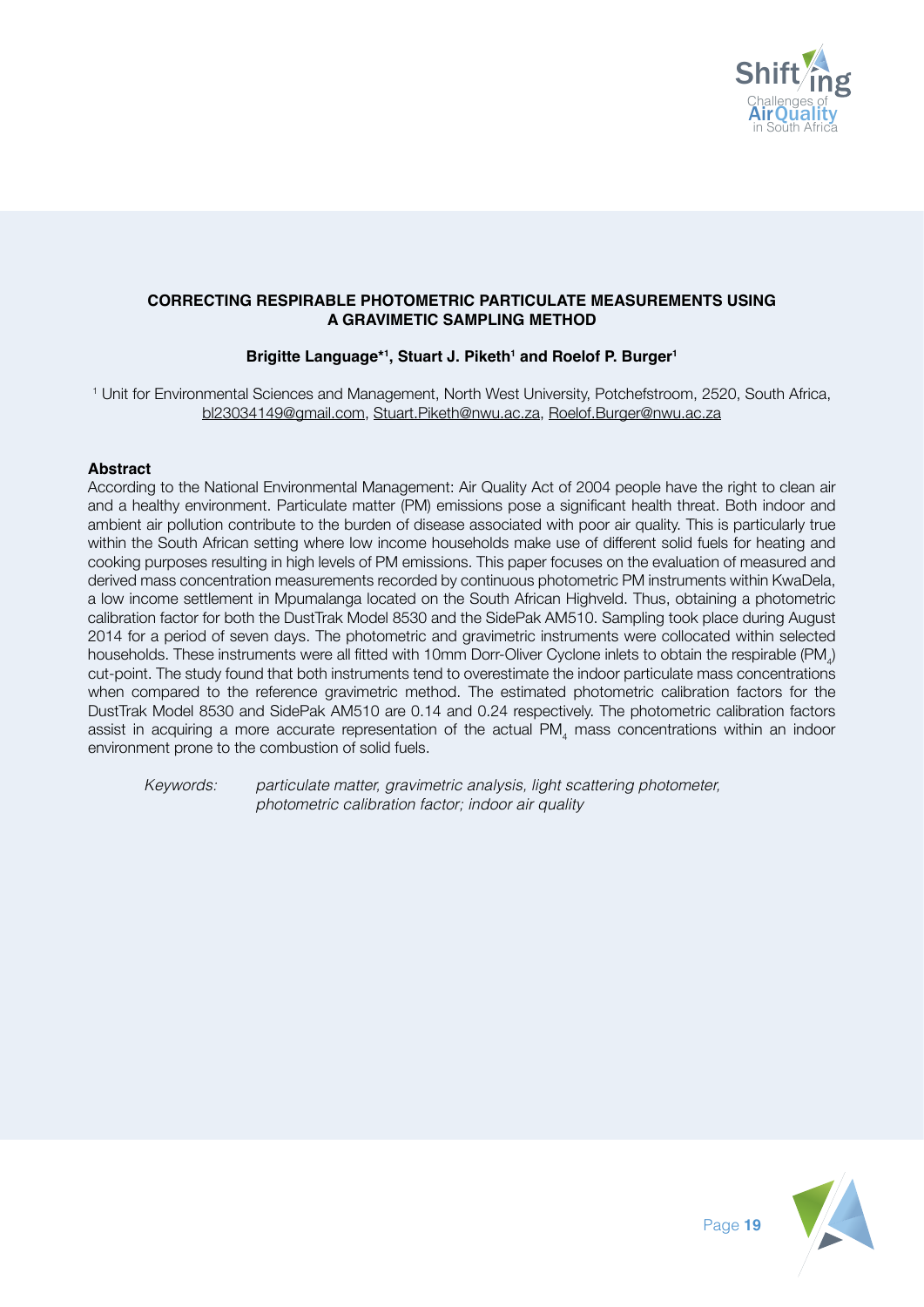#### **IMPROVING INDOOR AIR QUALITY MONITORING MEASUREMENTS USING HYDROGEN SULPHIDE REFERENCE GAS MIXTURES**

### **Nompumelelo Leshabane\*1 , James Tshilongo1 , Napo G. Ntsasa1 , and Mudalo I.Nemadzhilili<sup>1</sup>**

1 National Metrology Institute of South Africa (NMISA), Private Bag X34, Lynnwood Ridge, 0040, nleshabane@nmisa.org

#### **Abstract**

Hydrogen sulphide (H<sub>2</sub>S) is one of the gases monitored by industries due to its toxic nature in human health. It depletes oxygen in air, thus inhibits oxygen from reaching vital organs such as the brain, causing dizziness in the process.  $H_{2}S$  is mainly monitored for occupational health and safety and indoor air quality. The gaseous breakdown products of sulphur containing compounds such as  ${\sf H}_{_2}$ S are generated under anaerobic conditions. Sulphur containing compounds are also present in high quantities in natural gases and emitted during volcanic eruptions.

Reference gas mixtures are gravimetrically prepared in accordance to International Organization for Standardization (ISO 6142). The H<sub>2</sub>S reference gas mixtures used in this investigation were produced with the lowest metrological uncertainty level, thus the molar mass, purity assessment, and the weighing of each gas gave an overall gravimetric relative uncertainty which is less than 0.2 % (k=1).One of the biggest challenges in producing H<sub>2</sub>S gas mixtures is the adsorption and desorption (stability) within the cylinder and hence reported uncertainty increases. This work details the study of adsorption and desorption effect of  ${\sf H}_{2}$ S reference gas mixtures. The internal consistencies between the mixtures were verified using a Non-Dispersive Ultra-Violet analyser (NDUV).

Our measurement uncertainty results show that the gravimetric value, internal consistency, homogeneity and stability were within relative uncertainty of 0.5 % as compared to our previous uncertainty of 3%. This is a significant improvement for the measurements of air quality monitoring using  $\mathsf{H}_{_2}\mathsf{S}$  reference gas mixtures.

> *Keywords: Indoor air quality, hydrogen sulphide, reference gas mixtures, accurate, uncertainty*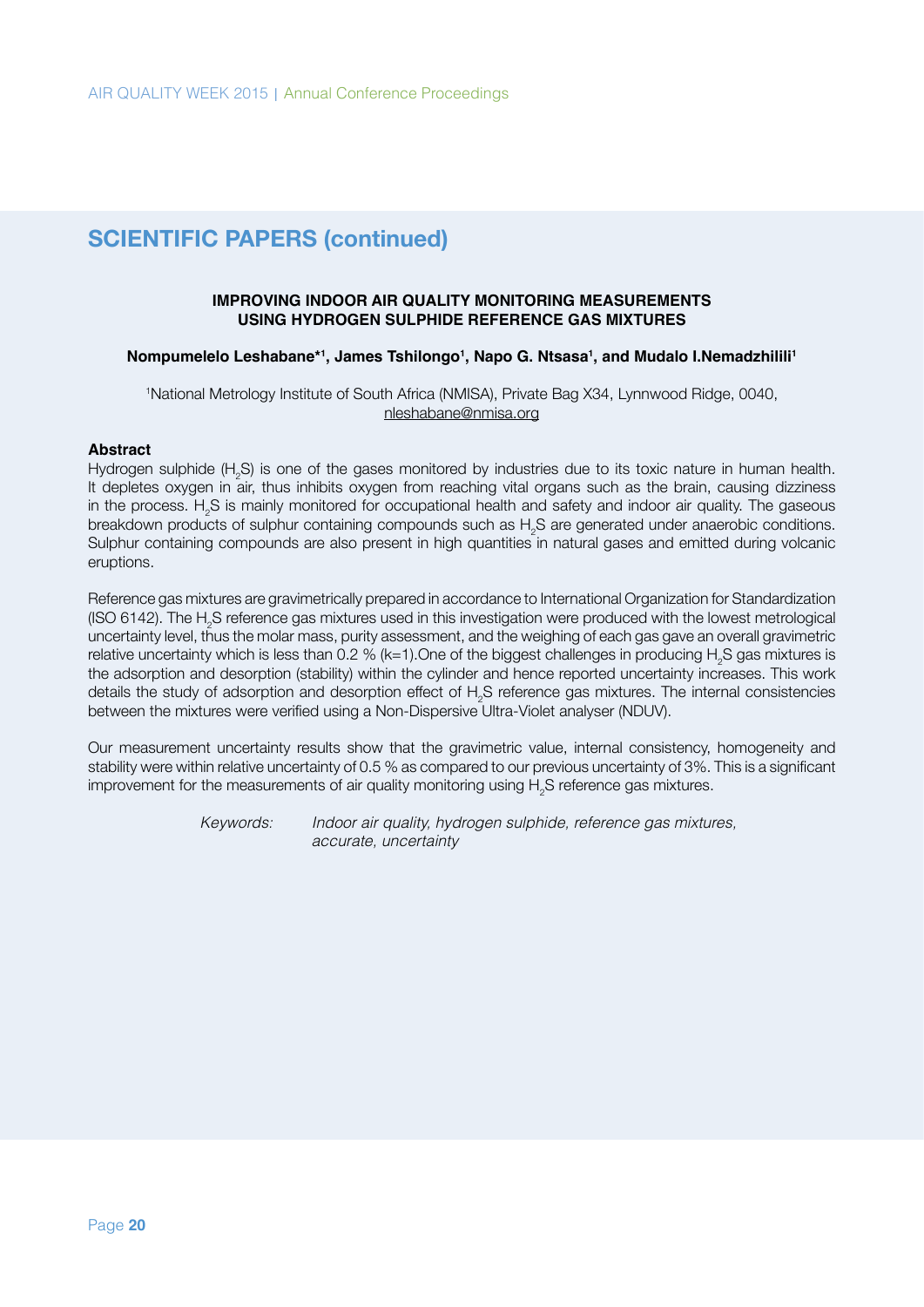

# **SPRAY DRYING FOR THE SIMULTANEOUS REMOVAL OF SO2 AND NOx FROM FLUE GAS – EXPERIMENTAL RESULTS**

# **Gerrit Kornelius1 , Luther Els2 , Christoff Muller1 , Sarel Gates1 , Brian Little\*1,2**

1 Environmental Engineering Group, Department of Chemical Engineering, University of Pretoria, Pretoria, 0002 2 Resonant Environment Technologies, P O Box 12225, Centurion 0046 <sup>1</sup> gerrit.kornelius@up.ac.za <sup>2</sup>luther@resonant.co.za

### **Abstract**

The implementation of the "New plant" emission limit values set in terms of section 21 of the National Environmental Management - Air Quality Act requires the reduction of emissions from a number of smaller operations, especially in the metallurgical field. Although apparatus for the control of particulate matter for such smaller operations has traditionally been designed and manufactured locally, there is less local experience with the control of SO<sub>2</sub> and  $\mathsf{NO}_{\mathsf{x}}$  at small scale. In this paper, we report results from laboratory-scale work on the use of spray drying for simultaneous control of SO<sub>2</sub> and NO<sub>x</sub> using suspensions of commercially available dolomitic lime. In a 3 m high spray column, up to 70% of SO $_2$  could be removed in the absence of NO $_2^,$ ; when both SO $_2^{}$  and NO $_2^{}$  were present, approximately 30% efficiency was achieved for both. The oxidation of NO to NO<sub>2</sub>, which is required where the  $\rm NO_{_X}$  emissions are in the form of  $\rm NO$ , was also investigated using ozone as the oxidant. Inconclusive experimental results were obtained, but sound literature data for the process design of this reaction exists.

> *Keywords:*  $SO<sub>a</sub>$  removal, NO<sub>x</sub> removal, spray drying, NO oxidation.

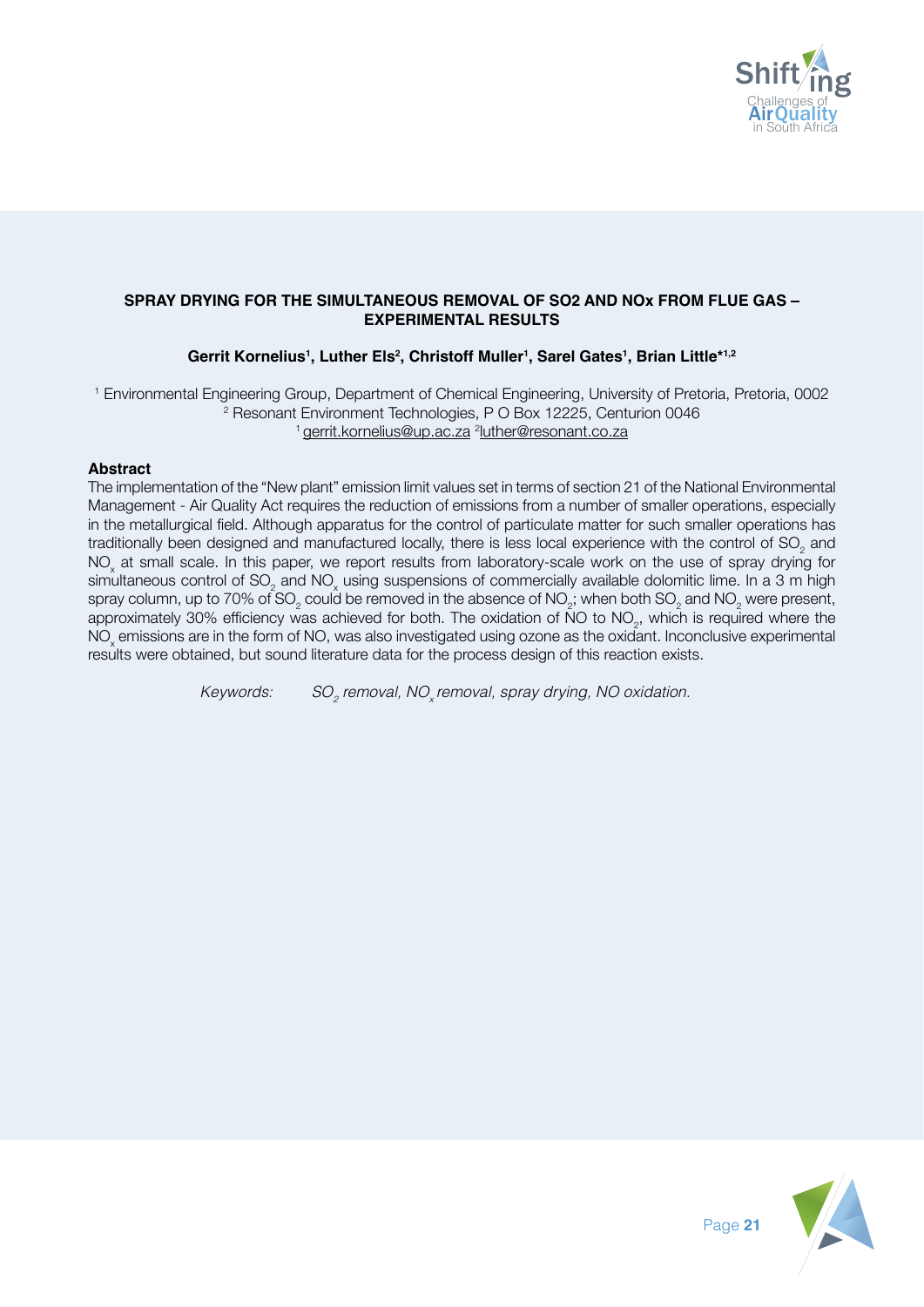#### **WINDSHIELDS VS NO WINDSHIELDS: A COMPARISON OF DUSTFALL RATES**

# Jared Lodder\*<sup>1</sup>, Martin A. van Nierop<sup>1</sup>, Elanie van Staden<sup>1</sup>, and Stuart J. Piketh<sup>2</sup>

1 Gondwana Environmental Solutions, 562 Ontdekkers Road, Florida, Roodepoort, 1716, South Africa, info@gesza.co.za

2 Unit for Environmental Sciences and Management, North-West University, Potchefstroom, 2520, South Africa

#### **Abstract**

Fugitive dust occurs from a range of natural and anthropogenic sources. Fugitive dust has the ability to pollute the ambient environment and impact on surrounding areas. Monitoring of dustfall in South Africa has been on-going for decades. A number of methods exist to conduct dustfall monitoring; however, the predominant method has been the ASTM D1739. The SANS 1929 (2005) provided the guidelines for dustfall monitoring until the National Dust Control Regulations were promulgated in 2013. The introduction of the NDCR required the ASTM D1739 (1970) method to be used as its basis. This method does not include a windshield that was included in the later reapproved versions of the ASTM D1739 (1998). However, many facilities still made use of the dustfall samplers with a windshield. This study aimed to investigate the potential variation in dustfall deposition rates using co-located dustfall samplers with and without windshields. The study comprised of five sites that were monitored for one year. The co-located samplers were located within one meter of each other, at the same height and with water, to minimise variability. All samples were exposed from 30 days  $\pm$  2 days, gravimetrically analysed and expressed as a rate mg/m²/day as per the ASTM D1739 (1970). The results from 53 paired samples, indicate a close correlation ( $R^2$  = 0.876) with a slope of 0.934 between samples collected with and without a windshield. Dustfall rates ranged between 172 and 1,998 mg/m<sup>2</sup>/day for samplers without windshields and between 191 and 1,934 mg/m<sup>2</sup>/day for samplers with windshields. The results indicate that the use of windshields or not, in this instance, is largely a compliance issue.

*Keywords: ASTM D1739, dustfall, fugitive dust, monitoring, South Africa, windshields.*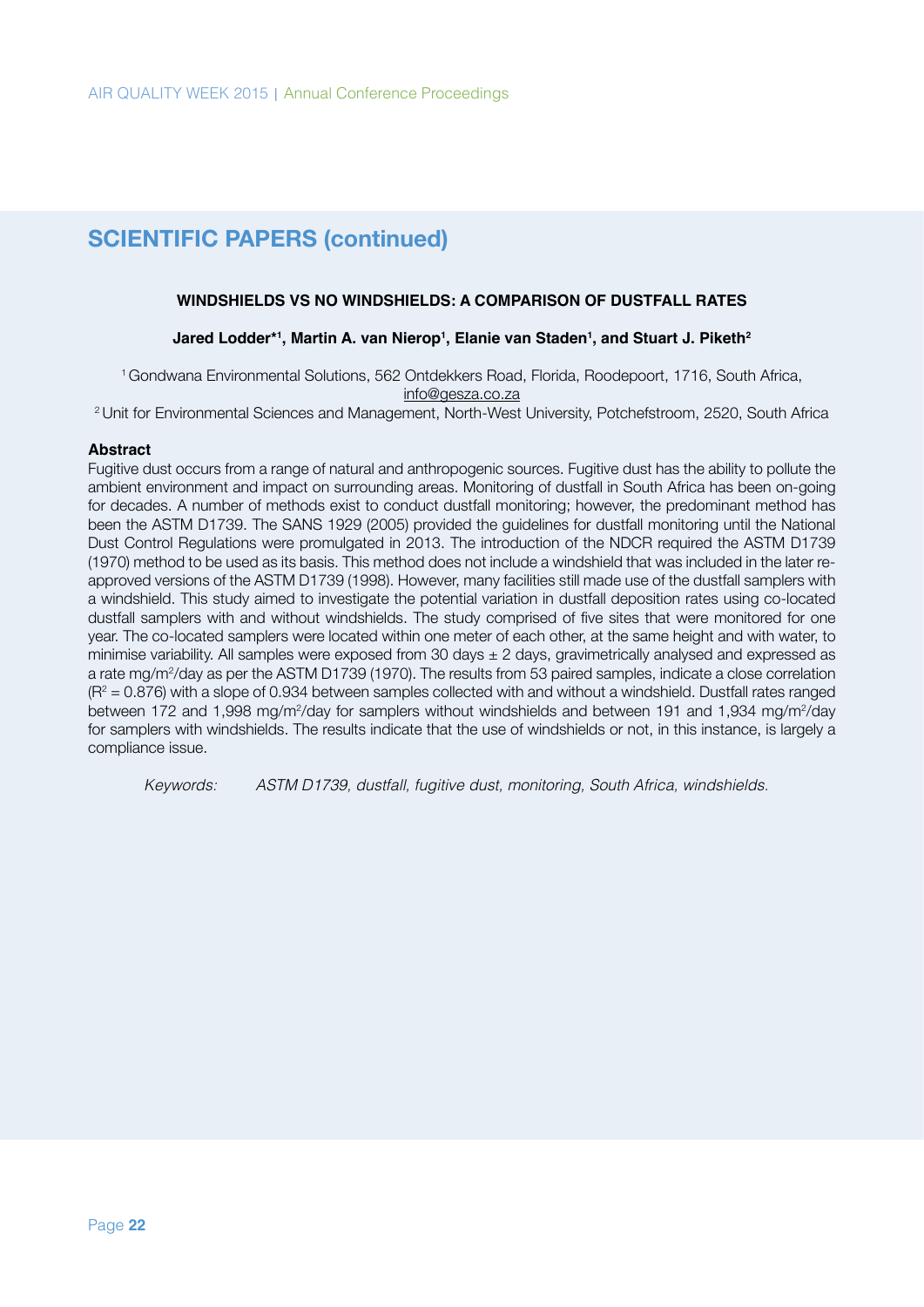

#### **COMPARISON OF DIFFERENT DUST FALLOUT MEASUREMENT TECHNIQUES WITH SPECIFIC REFERENCE TO THE STANDARD ASTM D1739:1970 TECHNIQUE FOR THE MEASUREMENT OF DUST DEPOSITION IN SOUTH AFRICA**

# **Gerrit Kornelius1 , Chris Loans2 , Johannes L. Lotter\*1 Danny Ramsuchit3**

 1 Environmental Engineering Group, Department of Chemical Engineering, University of Pretoria, Pretoria, 0002, gerrit.kornelius@up.ac.za, u29284075@tuks.co.za 2 DUSTWATCH, 6 Driefontein Lane, Noordhoek, 7985, chris@dustwatch.com 3 SIBANYE GOLD, Libanon Business Park, 1 Hospital Street, Westonaria, 1780, danny.ramsuchit@sibanyegold.co.za

### **Abstract**

Dust fallout monitoring has become increasingly important in South Africa since the promulgation of the National Environmental Management Air Quality Act (No 39 of 2004) and the National Dust Control Regulations (published in November 2013) issued in terms of this Act. The regulations specify the dust fallout limits for residential and non-residential areas. These are 600 mg/m<sup>2</sup>/day on a 30 day average for residential areas and 1200 mg/m<sup>2</sup>/day on a 30 day average for non-residential areas. These standards are based on the ASTM D1739:1970 technique for measuring dust fallout. The initial SANS 1929:2005 standard states that ASTM D1739 needs to be used for the measurement of dust fallout without specifying the edition of the ASTM standard. This research reports on the comparison of dust fallout measurement using the ASTM D1739:1970 method with the ASTM D1739:2010 method and the DustWatch multidirectional bucket measurements. Dust fallout measurements have been collected at gold and coal industries to compare the performance between the different apparatuses. The outcome of this study will be to determine if the ASTM D1739:2010 method and the multidirectional bucket provide equivalent results to the ASTM D1739:1970 method. This is of high importance as the ASTM D1739:2010 method and the multidirectional buckets are extensively used in industry and they can only be used for measuring dust fallout rates if they provide equivalent results to the ASTM D1739:1970 method (according to the National Dust Control Regulations).

Keywords: Dust deposition, dust flux, dust fallout

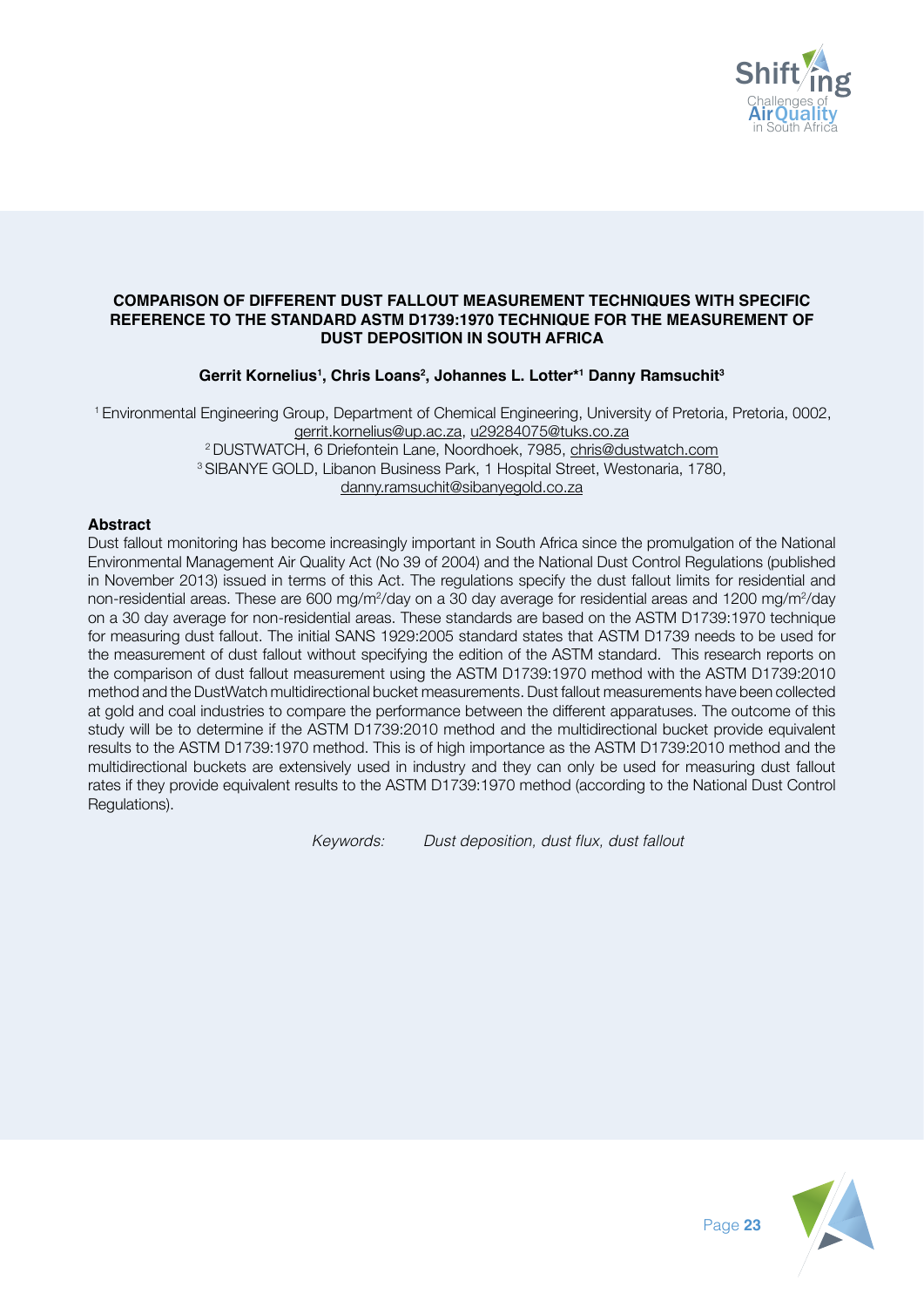#### **INFLUENCE OF COAL-PARTICLE SIZE ON EMISSIONS USING THE TOP-LIT UPDRAFT IGNITION METHOD**

#### Lethukuthula Masondo<sup>\*1</sup>, Daniel Masekameni<sup>1, 2, 3,</sup> **Tafadzwa Makonese1, 2, Harold J Annegarn4 , Kenneth Mohapi1**

<sup>1.</sup> Department of Environmental Health: University of Johannesburg, <sup>2.</sup> SeTAR Centre, Faculty of Engineering and the Built Environment,<br><sup>3.</sup> Department of Geography, Environmental Management and Energy Studies, Faculty of Science, University of Johannesburg, PO Box 524, Auckland Park 2006, Johannesburg 4. Energy Institute, Cape Peninsula University of Technology, PO Box 652, Cape Town, 8001 \* Corresponding author: lethukuthulamasondo@gmail.com

### **Abstract**

Despite the Government's intervention of an intensive electrification program in South Africa, which has resulted in more than 87% of households being connected to the grid, a majority of low-income households still depend on coal as a primary source of energy, especially on the central Highveld. In informal settlements, combustion of coal is done in inefficient self-fabricated braziers, colloquially known as *imbaulas*. Emissions from domestic coal combustion result in elevated household and ambient air pollution levels that often exceed national air quality limits. Continued dependence on coal combustion exposes households to copious amounts of health-damaging pollutants. Despite the health significance of coal-burning emissions from informal braziers, there is still a dearth of emissions data from these devices. Consequently, evaluating the emission characteristics of these devices and to determine the resultant emission factors is needed. The effects of ignition methods and ventilation rates on particulate and gaseous emission from coal-burning braziers are reported in literature. However, to date there are no studies carried out to investigate the influence of the size of coal pieces on brazier emission performance. In this paper, we report on controlled combustion experiments carried out to investigate systematically, influences of coal particle size on gaseous and condensed matter (smoke) emissions from informal residential coal combustion braziers. Results presented are averages of three identical burn-cycles of duration three hours or fuel burn-out, whichever was the soonest.

 *Keywords: Coal particle size; brazier; imbaula, emission factor, smoke*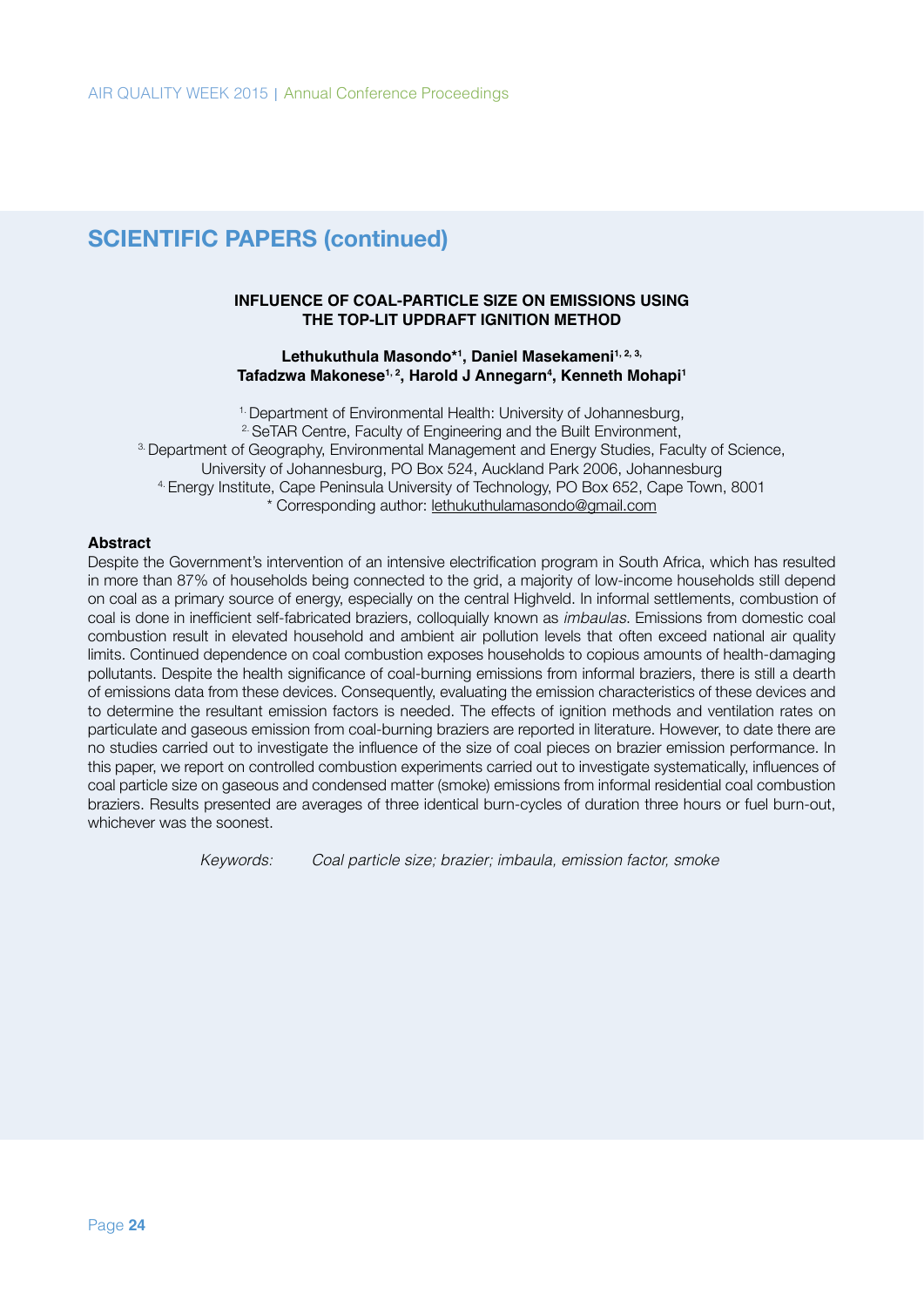

## **ESTIMATION OF EXHAUST EMISSION FROM OCEAN-GOING VESSELS FOR THE PORT OF CAPE TOWN**

### **Farryn B. Moodley\*1, 2 and Tirusha Thambiran3, 4**

1 uMoya-NILU Consulting, 29 Aberfeldy Road, Westville, Durban, 3629, South Africa, farryn@umoya-nilu.co.za 2 School of Environmental Sciences, University of KwaZulu-Natal, Westville Campus, Private Bag X 54001, 4000, Durban, South Africa, 208507057@stu.ukzn.ac.za

3 CSIR Natural Resources and the Environment, PO Box 17001, Congella, 4013, Durban, South Africa, TThambiran@csir.co.za

4 School of Environmental Sciences, University of KwaZulu-Natal, Westville Campus, Private Bag X 54001, 4000, Durban, South Africa, TThambiran@csir.co.za

# **Abstract**

International shipping is recognised as an important sector of the global economy with over 80% of trading goods being transported by ships. Emissions from Ocean-Going Vessels (OGVs) which are generally powered by diesel fuel are thus increasingly contributing to the growing emissions from the transport sector. As 70% of emissions from ships occur within 400 km of coastlines this could lead to air quality related problems within and around coastal towns and harbours. South Africa is home to some of the busiest ports on the African continent, thus highlighting the importance of characterising emissions from OGVs. This paper presents the results of ship emissions inventories that were compiled for the Port of Cape Town for a base year of 2012 using three well known emission inventory methodologies. Results for key greenhouse gas emissions, carbon dioxide (CO<sub>2</sub>) and methane (CH $_{\scriptscriptstyle (}$ ), and air pollutants such as particulate matter, carbon monoxide (CO), oxides of nitrogen (NO $_{\!\scriptscriptstyle \chi}$ ), and oxides of sulphur (SO $_{\!\times}$ ) are presented. The approaches, data needs/availability and assumptions of these methods in relation to the case study outcomes are used to make recommendations for a suitable approach that could be used in future research to characterise emissions from OGVs for the other major ports of the country.

 *Keywords: Ocean-going vessels, methodologies, greenhouses gases, Port of Cape Town, emission inventory, pollutants*

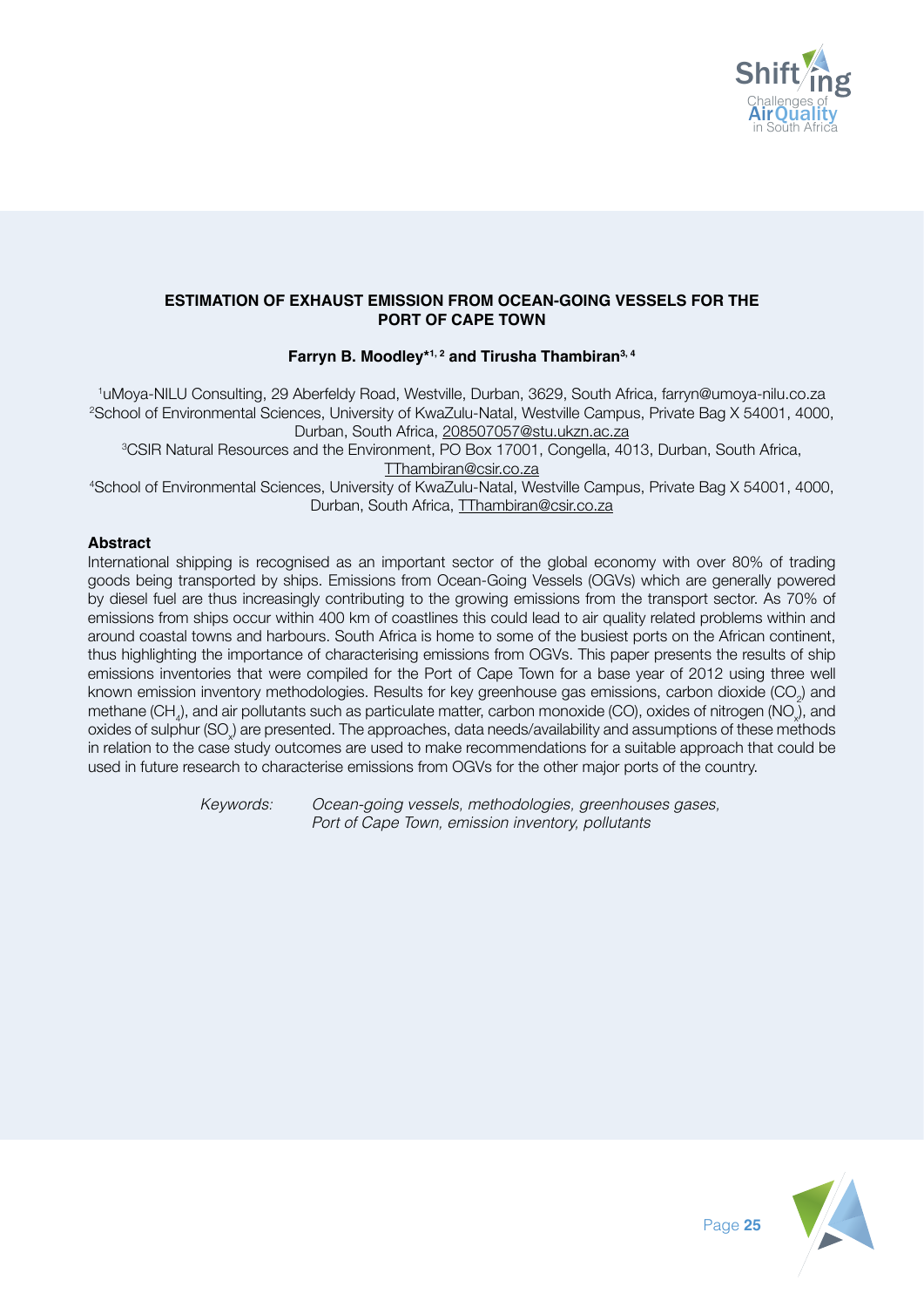### **THE CONSIDERATION OF NON-ANTHROPOGENIC EMISSIONS FOR AIR QUALITY MODELLING IN SOUTH AFRICA**

#### **Mogesh Naidoo1,2 and Stuart Piketh2**

1 CSIR, Natural Resources and the Environment Unit, Climate Studies, Modelling and Environmental Health Research Group, P O Box 395, Pretoria, 0001. <sup>2</sup> Unit for Environmental Sciences and Management, North-West University, Potchefstroom, 2520, South Africa mnaidoo4@csir.co.za

#### **Abstract**

Air quality modelling requires the identification of all relevant sources of emissions and the accurate calculation of the emissions rates. Many of these sources include anthropogenic activities that need to be accounted for in any emissions inventory to appraise their impact on air quality. Frequently the anthropogenic sources are the easiest to control through various emissions mitigation strategies. However emissions from natural sources can also contribute significantly to air pollution levels and are thus just as important to quantify to avoid underestimation in air quality in simulations. Biomass burning plays a key role in southern Africa's environmental concerns (highlighted by both the Southern African Regional Science Initiative field campaigns, SAFARI'92 and SAFARI2000) as it is associated with land-cover change as well as the release of pollutants into the atmosphere within a relatively short period of time. Biomass burning emissions inclusion in any air quality modelling over southern Africa is necessary. Biogenic emissions can be considered as just as important, especially, if chemical transformation modelling is required. Biogenic Volatile Organic Carbon (BVOC) emissions as well as NO<sub>x</sub> from the soil may contribute significantly (depending on vegetation and soil types) within a model domain. Together, biomass burning and biogenic emissions establish a baseline emissions inventory onto which anthropogenic emissions can be added. This paper provides a description of various models and data sources for deriving model ready emissions inventories for biomass burning and biogenic emissions. The results from these models are also presented and discussed.

*Keywords: Natural emissions, biomass burning, biogenic, air quality modeling, Waterberg Air Quality Priority Area*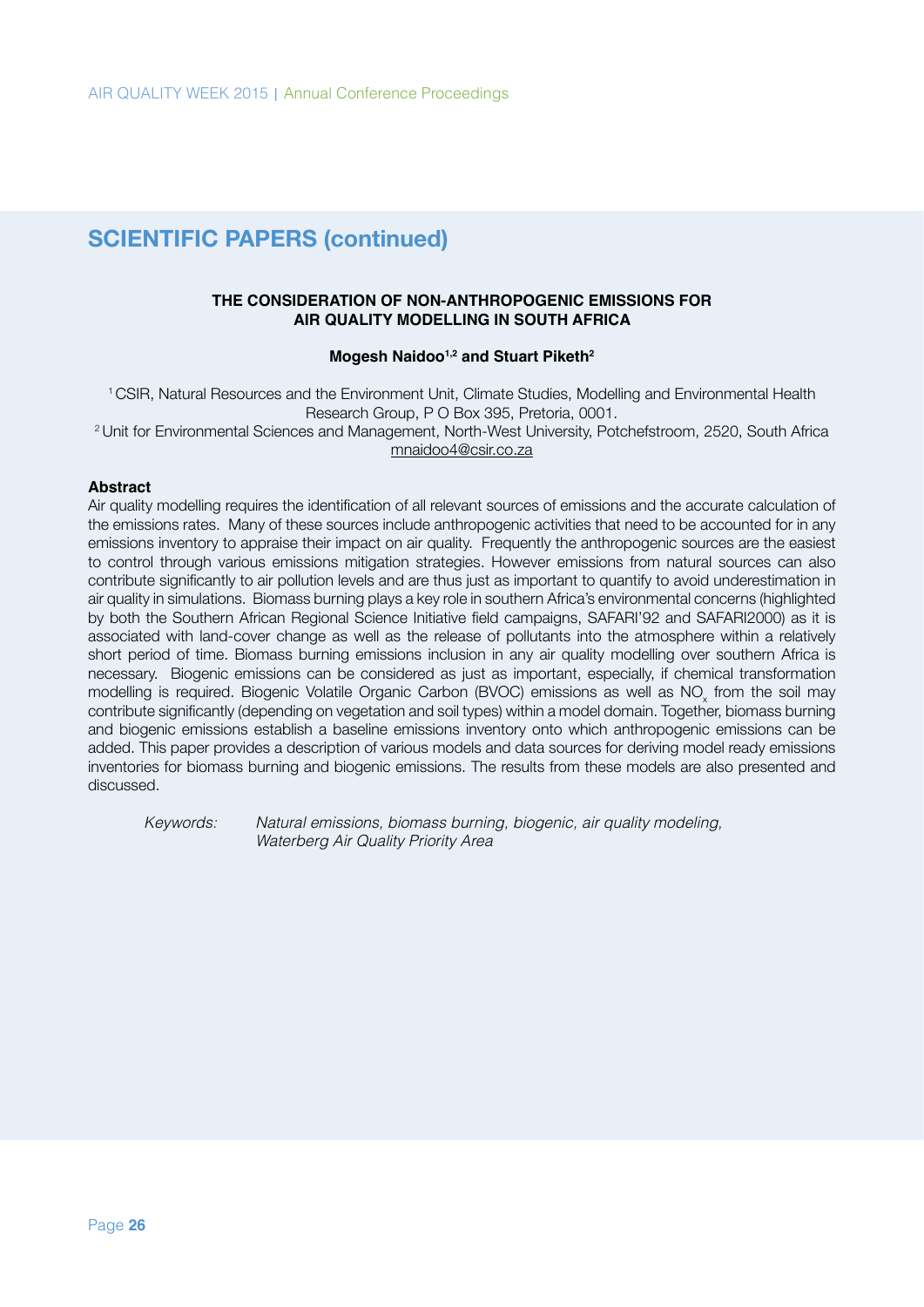

# **DEVELOPMENT OF HIGH ACCURACY PROPANE (C3H8) REFERENCE GAS MIXTURES FOR INDUSTRIAL AND STACK EMISSION MEASUREMENTS**

# **Mudalo I. Nemadzhilili\*<sup>1</sup> , James Tshilongo1 , Napo G. Ntsasa1 , Nompumelelo Leshabane1**

1 National Metrology Institute of South Africa (NMISA), Private Bag X34, Lynnwood Ridge, 0040, mnemadzhilili@nmisa.org

#### **Abstract**

Propane reference gas mixtures are used for calibrating a wide variety of analysers for measuring stack and other industrial emissions gases. All emission and automotive industries need to comply with the South African regulations for emissions such as the vehicle emission regulations. In order to achieve this, it is necessary to utilize high accurate and traceable gas standards. Other gas measurement equipment such as gas sensors/detectors used for major hazardous installations requires high accurate reference gas mixtures. These detectors have to be tested to ensure that they are capable of detecting the intended threshold level, and regularly calibrated as their performance invariably drifts with usage. It is therefore important to have measurement capabilities and national measurement standards for propane in South Africa.

This paper describes the development of high accurate propane reference gas mixtures prepared gravimetrically in accordance to International Organization for Standardization (ISO 6142). The essential key factors in developing propane reference gas mixtures considered in this work are the purity assessment of the propane source gases before preparation, weighing system, well developed gas filling system and internal consistency among the mixtures. The internal consistency between the mixtures was verified using gas chromatograph with flame ionisation detector (GC-FID). Our analysis results show that propane reference mixtures produced agree well within the measurement uncertainty of 0.3 %. Finally, the reference gas mixtures were produced with the highest metrological level of 0.5 % expanded uncertainty at 95% confidence level (k=2).

*Keywords: Propane gas mixtures materials, Emission measurements, GC-FID.*

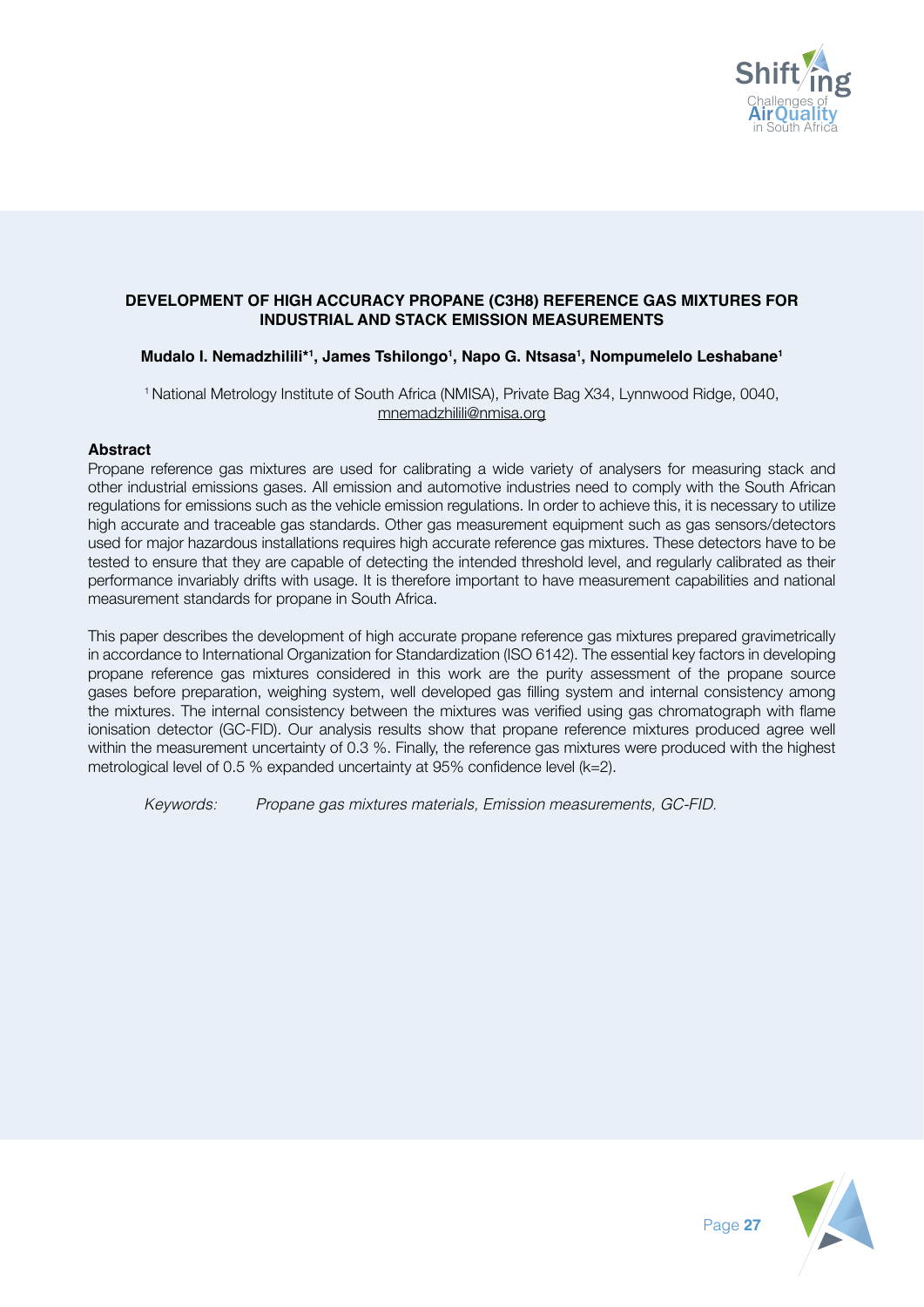#### **EMISSIONS MANAGEMENT AND HEALTH IMPACTS: ARE ALL POWER STATIONS EQUAL?**

### **Ilze, I. Pretorius\*<sup>1</sup> , Stuart, S.J. Piketh1 and Roelof, R.P. Burger1**

1 Eskom Engineering Power Plant Institute - Emission Control, Climatology Research Group, Unit for Environmental Sciences and Management, North-West University, Potchefstroom, South Africa

#### **Abstract**

The central objective of the South African National Environmental Management: Air Quality Act, 2004 (NEM:AQA NO. 39 OF 2004) is to enhance the quality of ambient air for the sake of securing an environment that is not harmful to the health and well-being of people. Ambient air quality to which people are exposed therefore lies at the heart of South African air quality legislation. In South Africa air quality is regulated by means of both ambient air quality standards and minimum emission standards (MES) - similar to many developed and developing countries in the world. The listed activities and associated MES identified in terms of section 21 of the NEM:AQA set blanket Minimum Emission Standards for all large boilers (>100 MW) including coal-fired power stations. Tension sometimes arise between the ambient air quality standards and MES, as power stations are expected to comply with MES irrespective of whether ambient air quality standards in their vicinity are met and their potential human health exposure. This may lead to the unnecessary installment of costly abatement technology, the funding which may have been applied with greater effect to health exposure reduction elsewhere. The following question therefore arises, are all coal fired power stations equal in terms of their impact on human health and ambient air quality or does each station have a unique footprint? Fifteen coal-fired power stations in South Africa (of which the results of three power stations are described here) are compared in terms of potential human health exposure to their emissions. Human health exposure is presented by means of intake (the total amount of pollutant from a specific source that enters human lungs) and intake fraction (the mass fraction of a pollutant from a specific source that enters the lungs of humans). It was found that every power station has a unique health impact that is closely associated not only with the emission rate of the power station in question, but also with the proximity to human populations as well as the density and size of these populations. This suggests that it may be more viable to manage emissions from coal-fired power stations on an individual power station basis, rather than utilizing a blanket set of standards, if optimized minimal human health exposure is to be achieved.

 *Keywords: exposure, intake, intake fraction, emissions management,*  coal fired power station.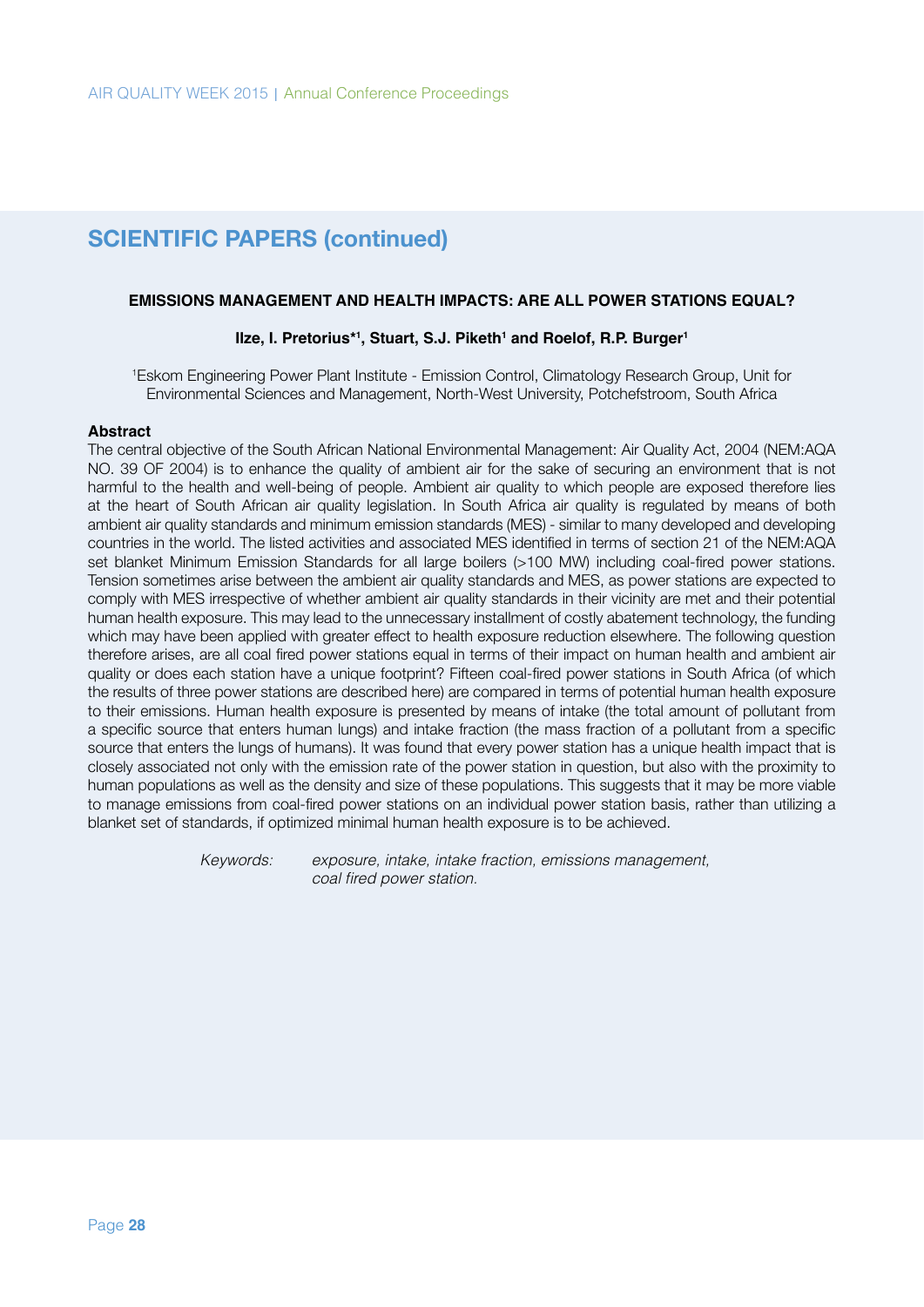

### **SIMULATING FINE RESOLUTION WINDS IN SOUTH AFRICA USING DIFFERENT GLOBAL FORCING FIELDS**

# **Hannes Rautenbach1 , Melaku Tesfaye1 and Jannie Pretorius2**

1 Laboratory for Atmospheric Studies, Department of Geography, Geoinformatcs and Meteorology (GGM), University of Pretoria, Private Bag X20, Hatfield, 0028, South Africa. hannes.rautenbach@up.ac.za <sup>2</sup>Centre for the Advancement of Scholarship, University of Pretoria, South Africa. <u>jannie.pretorius@up.ac.za</u>

#### **Abstract**

On 20 February 2015, a new Laboratory for Atmospheric Studies (LAS) was launched at the University of Pretoria, with support from Eskom and Sasol. One of the objectives of the LAS is generate the best possible atmospheric flow patterns (winds) suitable for application in chemical dispersion modelling in South Africa. To achieve this, the Weather Forecasting and Research (WRF) Regional Climate Model (RCM) model was installed. The principle of nesting historical meteorological fields to finer spatial resolutions requires lateral boundary input which could be obtained from global reanalysis fields. In this study boundary input from two global reanalyses/analysis data sets, namely the European Centre for Medium-Range Weather Forecasts (ECMWF) Interim Reanalysis (ERA-Interim) and the National Centre for Environmental Prediction (NCEP) FiNaL (FNL) data, were separately used as boundary input to the WRF model. Simulations of near-surface temperatures and winds were performed at a 27km x 27km horizontal grid resolution for January and July 2009 over the Marapong (Waterberg priority area) and Elandsfontein (Highveld priority area) weather stations. Hourly WRF model output was verified against hourly observations at these two weather stations. Results indicate relatively small differences between ERA-Interim and FNL forced simulations. A good agreement was found between WRF model simulated and observed near-surface temperatures, while wind comparisons were found to be more variable, especially for January (summer) and at the Marapong weather station.

*Keywords: WRF, nesting, lateral boundary forcing, wind, near-surface temperature.*

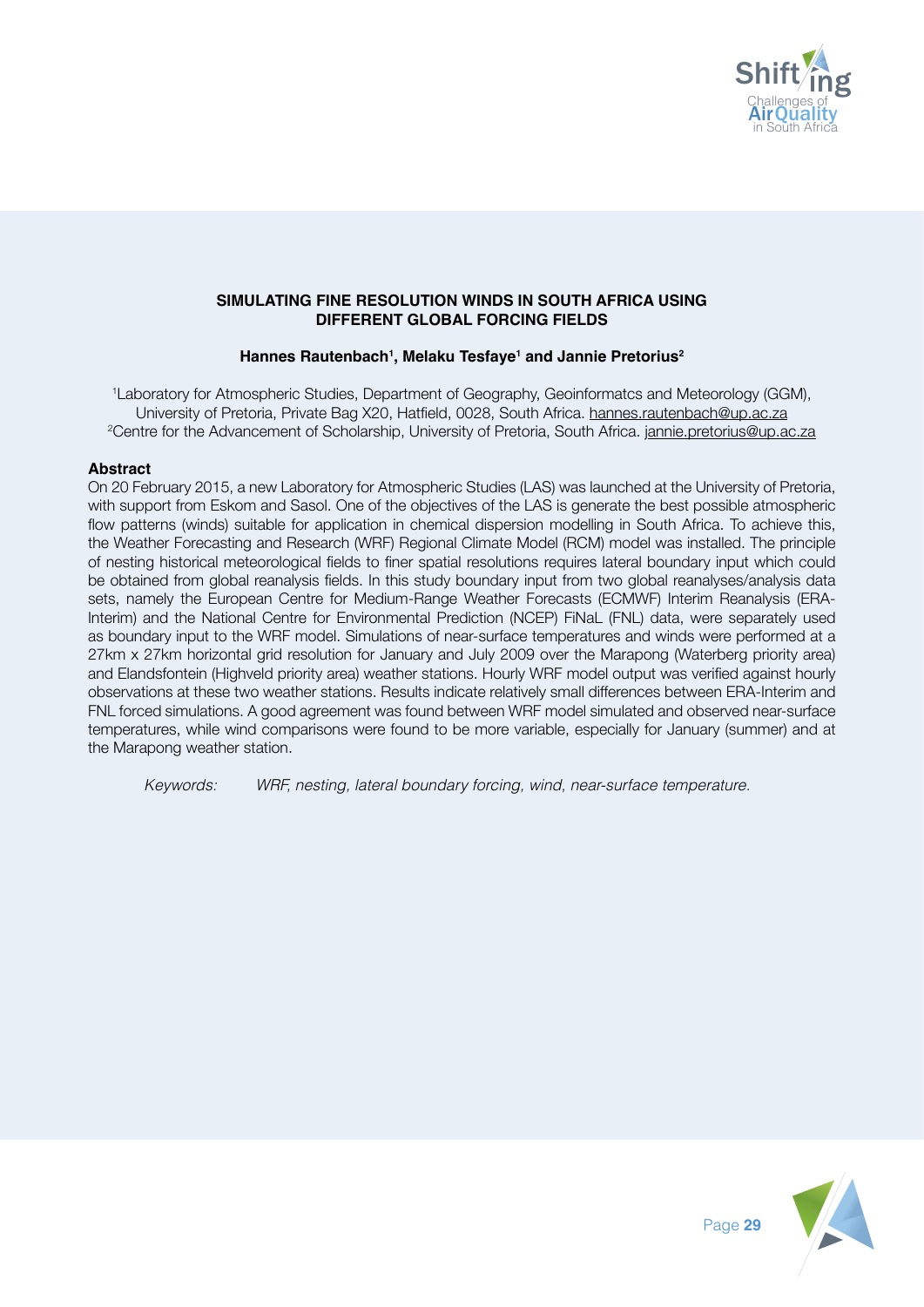### **THE INFLUENCE OF GRID RESOLUTION ON WRF-ARW WIND SIMULATIONS FOR ELANDSFONTEIN, MPUMALANGA, SOUTH AFRICA**

#### **Anesu K. Shamu\*, C.J. deW. Rautenbach**

Laboratory for Atmospheric Studies, Department of Geography, Geoinformatics and Meteorology (GGM), University of Pretoria, Private Bag X20, Hatfield, 0028, South Africa.

#### **Abstract**

Hourly observed wind-speed and direction data were taken from ESKOM's Elandsfontein weather station over the period of January 2009. The Weather Forecasting and Research model-Advanced Research WRF (WRF-ARW) was used to generate simulations over the same period, with the first 10 days being used as a spin-up period. The global data utilised for the simulation came from the National Center for Environmental Prediction's FNL (final) Operational Global Analysis data which have an interval of 6 hours and a 1 by 1 degree grid. The WRF-ARW simulations were performed over 4 domain resolutions of 27km, 9km, 3km (situated over the Eastern parts of South Africa) and a 1km domain over the Elandsfontein weather station. The 1km domain that covers the Elandsfontein area has an area dimension of 100km x 100km. The simulation results from 11<sup>th</sup> to the 31<sup>st</sup> of January 2009 were selected. Due to time constraints to model over 4 month periods of January, April, July, and October due to their seasonal variations, the January simulation was selected and was interpolated to the position of the Elandsfontein weather station from the 4 domain grid fields. Model results from the 4 domains were verified against the Elandsfontein data, from where model performance according to domain grid resolutions was analysed.

*Keywords: Elandsfontein WRF, model, wind, resolution, simulations, dispersion, pollution*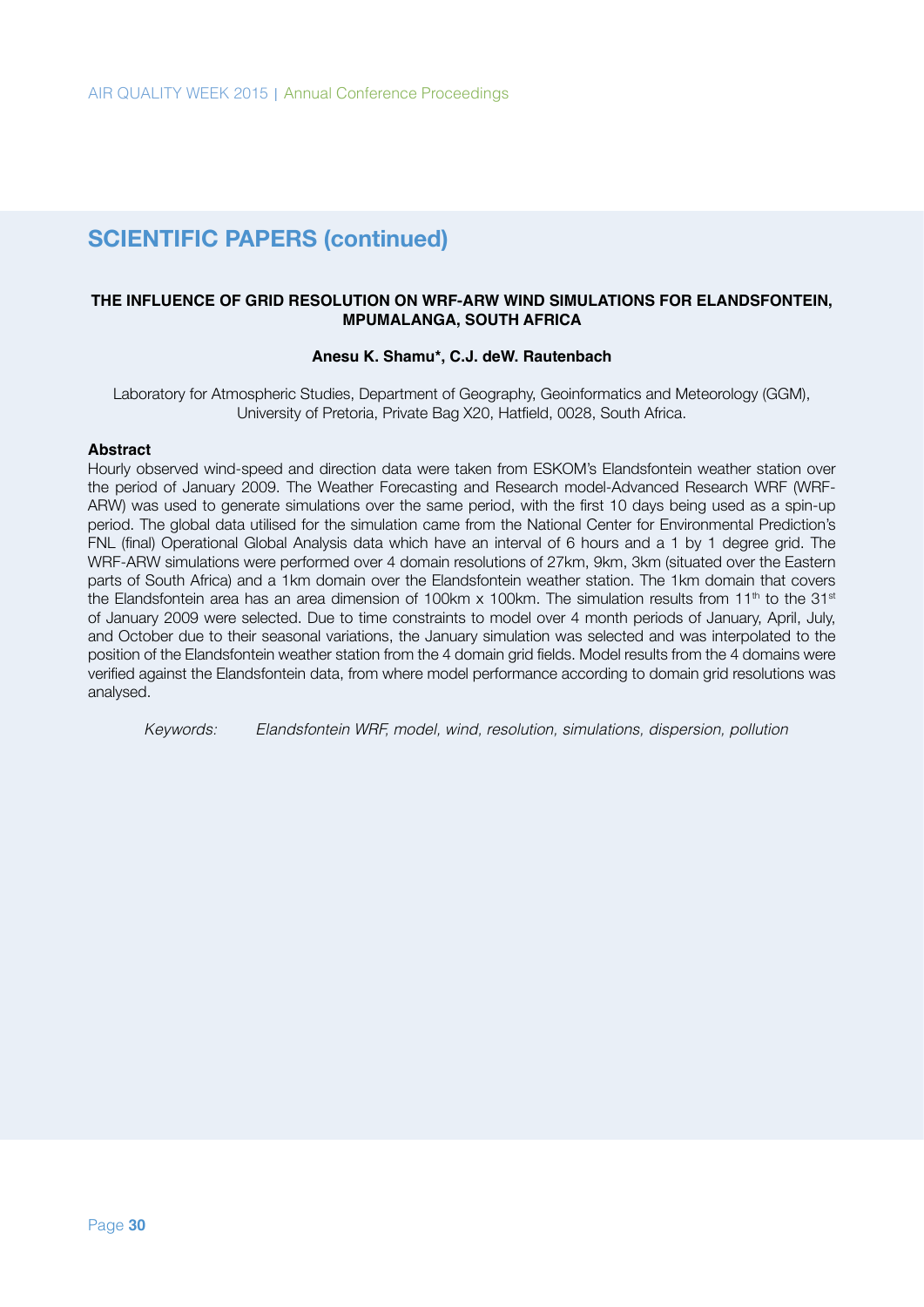

# **NIGHTTIME HIGH GROUND-LEVEL OZONE CONCENTRATIONS IN SOUTHERN JOHANNESBURG**

# **Cheledi Tshehla**

South African Weather Service, 442 Rigel Avenue, Erasmusrand, Pretoria, 0181, South Africa, cheledi.tshehla@weathersa.co.za

#### **Abstract**

A sudden increase in ozone during the night of the 10<sup>th</sup> and early morning of the 11<sup>th</sup> of June 2015 is investigated. The increase in ozone was accompanied by increase in wind speed during the same period. The observed increase cannot be explained by the photochemical chemistry for the production of ozone. Hence, the stratospheric ozone intrusion is investigated. It was found that there was a cut-off low pressure system that resulted in the vertical wind transport from the upper troposphere to the lower troposphere which was also evident on the backward trajectories. These disturbances contribute to the high ozone levels observed in the free troposphere, where the atmospheric boundary layer interacts with the upper troposphere resulting in the transportation of stratospheric air close to the surface, thus resulting in the observed tropospheric ozone increase.

 *Keywords: Nighttime ozone, stratosphere, cut-off low*

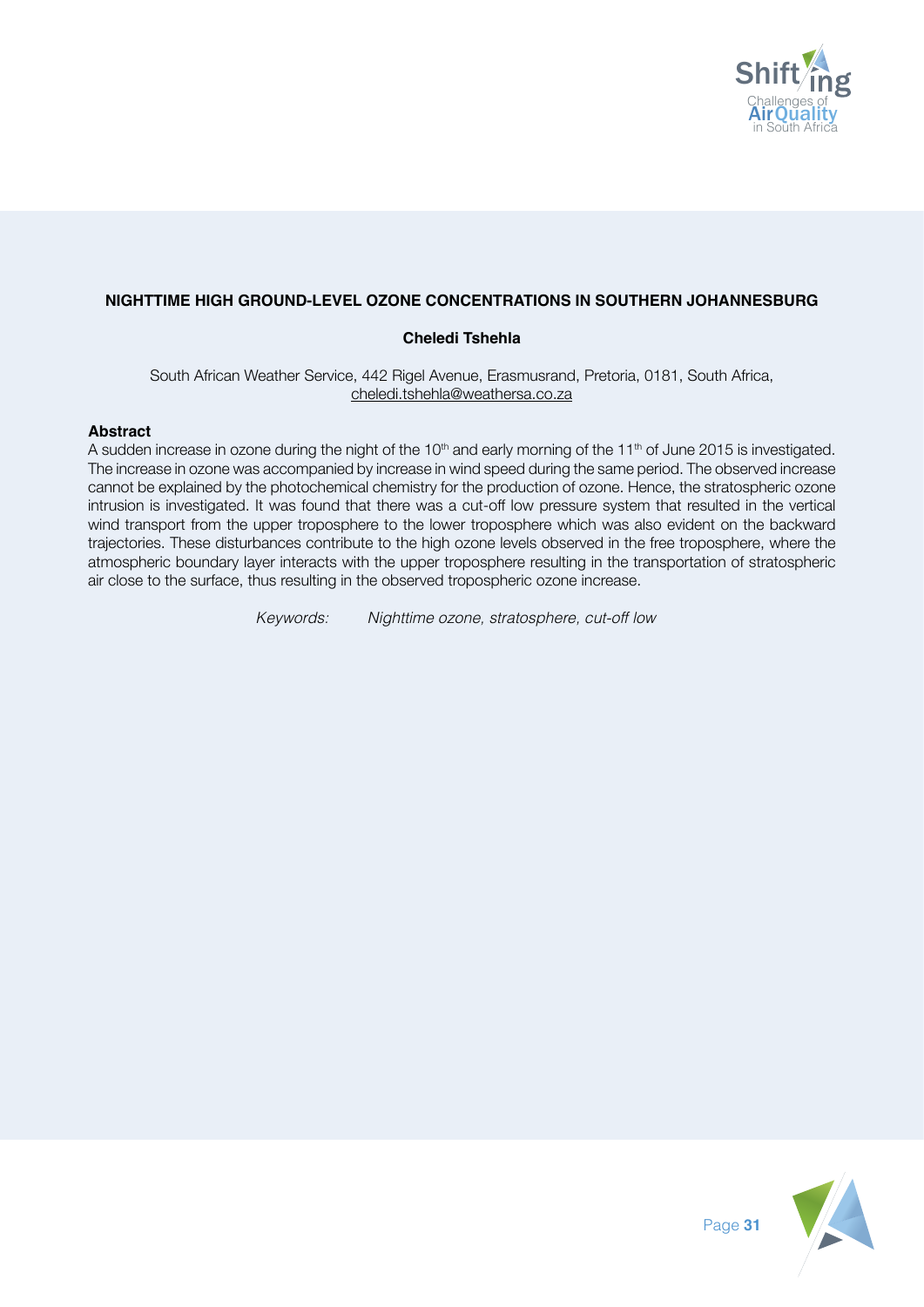#### **IDENTIFYING MITIGATION OPPORTUNITIES IN LOW INCOME HOUSEHOLDS**

#### **Jaun van Loggerenberg\*, Stuart J. Piketh, Roelof P. Burger**

Climatology Research Group, Unit for Environmental Sciences and Management, North-West University, Private Bag X6001, Potchefstroom, 2520, 21714355@nwu.ac.za, Stuart.Piketh@nwu.ac.za, Roelof.Burger@nwu.ac.za

#### **Abstract**

Ambient air quality in low income settlements is a major concern in South Africa. Domestic burning in low income household's account for a large portion of particulate emissions. Possible mitigation opportunities to reduce these high levels of emissions can be done by improving the thermal efficiency of houses which will lower the amount of energy used and burning of coal for heating houses in townships. This will reduce emissions and also lower the carbon footprint. Mitigation measures can include insulating houses better, better coal stoves, better electricity usage etc. This is extremely important to be done in South Africa because people living in low income settlements are extremely vulnerable to diseases etc. Therefore the better the insulation of houses the less electricity will be used which will lower our carbon footprint. Burning of coal in stoves will also be minimized which is a big polluter in low income settlements. Houses with bad thermal efficiency are polluting the atmosphere by burning coal and at the same time using up electricity which South Africa cannot afford. Identifying houses were energy is used in an insufficient manner is done by using infrared imagery. Unmanned Ariel Vehicles (UAV's) was used to map low-income settlements. Houses with poor thermal efficiency are easily identifiable on high resolution infrared images. These are linked with temperature gauges of the ambient air in and outside houses to identify houses were mitigation is needed to better the thermal efficiency. An attempt is made to scale this approach by using satellite imagery. The purpose therefore of this paper is to identify houses with poor thermal efficiency to help find the most appropriate mitigation measures to improve air pollution and energy usage in low income settlements and to evaluate mitigation measures whether it decreases the loss of thermal radiation of houses.

Keywords: Thermal efficiency, insulation, infrared, low income settlements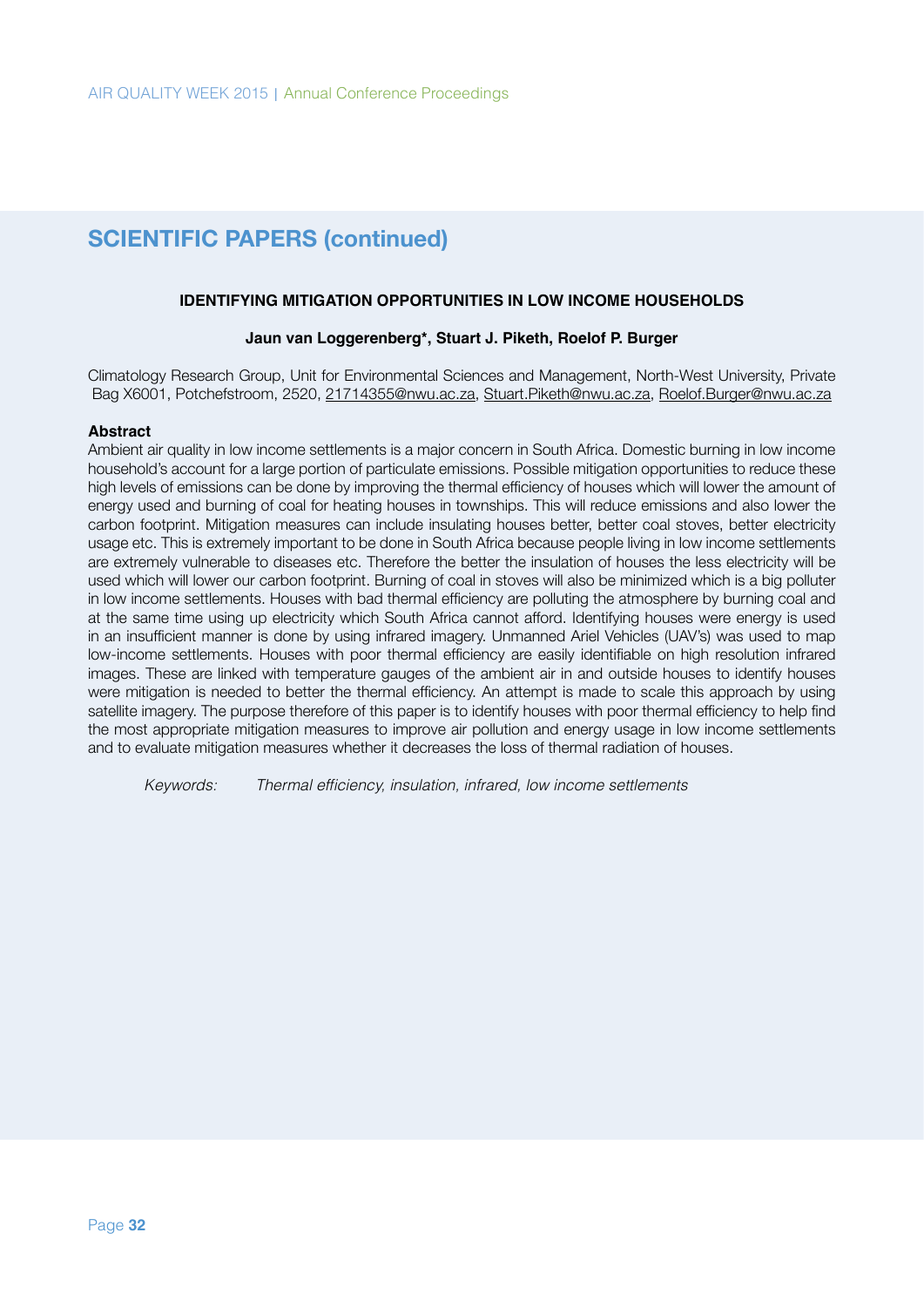

# **A COMPARISON BETWEEN DUST DEPOSITION CONCENTRATIONS IN DIRECTIONAL AND NON-DIRECTIONAL DUSTFALL SAMPLERS**

# **Martin A. van Nierop1 , Elanie van Staden1 , Jared Lodder1 , and Stuart J. Piketh2**

1 Gondwana Environmental Solutions, 562 Ontdekkers Road, Florida, Roodepoort, 1716, South Africa, info@gesza.co.za

2 Unit for Environmental Sciences and Management, North-West University, Potchefstroom, 2520, South Africa.

### **Abstract**

Dustfall monitoring is regulated by the National Environmental Management: Air Quality Act, Act 39 of 2004, under the National Dust Control Regulations, R. 827 of 2013 (NDCR). The NDCR specifies dustfall standards for Residential and non-residential areas that dust generating industries need to comply with. The method for measuring dustfall is the ASTM D1739: 1970 or equivalent method. The ASTM D1739: 1970, and therefore the NDCR, specifies an open-topped cylindrical collector for dust sampling, without windshield and with water in the sampler. The aim of this study is to correlate values obtained from both directional and non-directional samplers at four sites situated in the Highveld Priority Area. Data has been collected over a period of three years for directional samplers located in close proximity to a non-directional sampler. Using this, it can be determined to what extend can the absolute values obtained from directional samplers be compared against the standards set out by the NDCR. A comparison of the non-directional sampler results with directional sampler results is presented, showing that directional buckets over-represent the dustfall rate and thus should not be compared to the national standard.

> *Keywords: Directional Sampler, Dust, Non-Directional Sampler, Standards, Dustfall, ASTM D1739:1970, NDCR.*

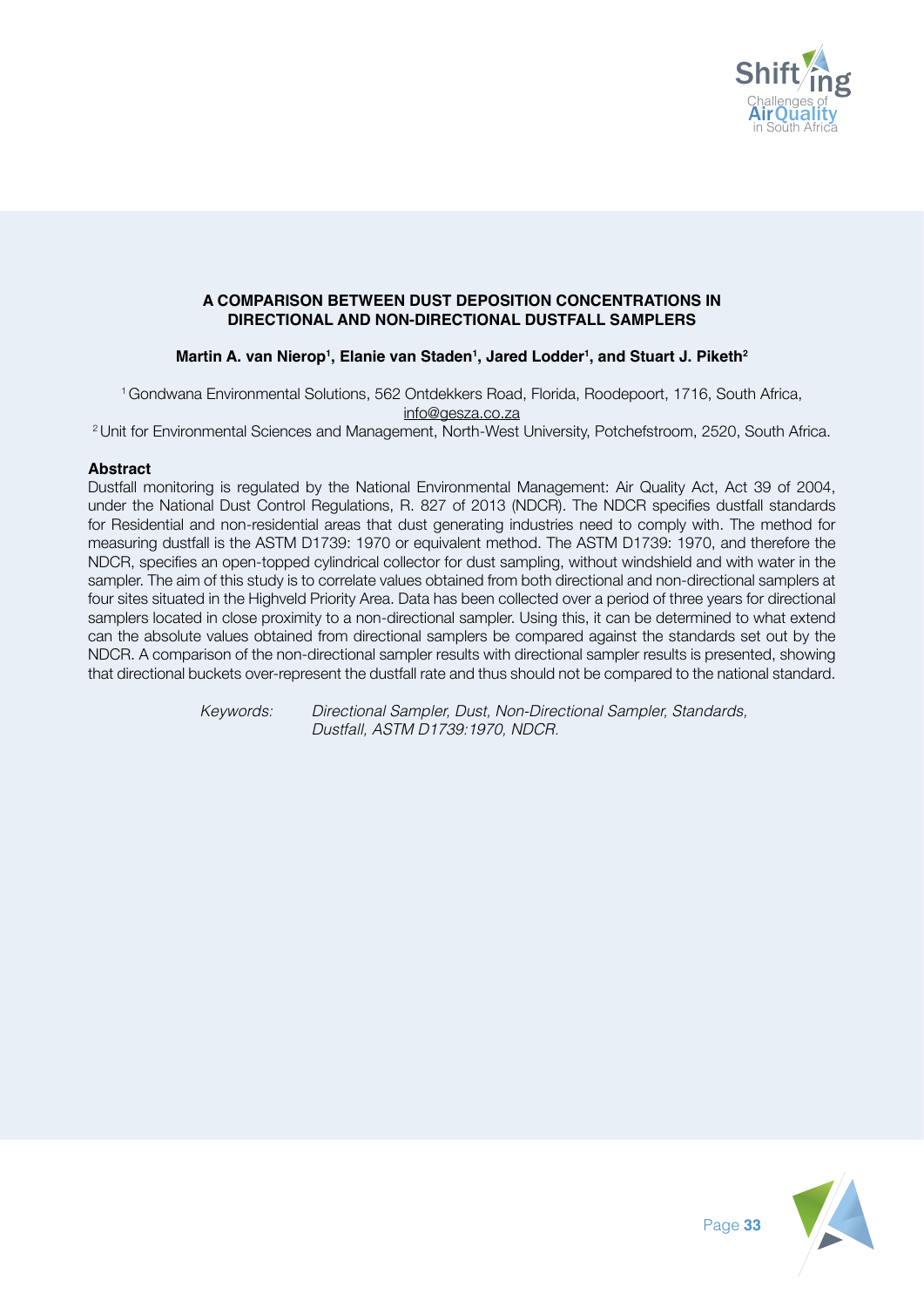### **GEOSPATIAL ASSESSMENT OF AIR POLLUTION RISK AS PART OF THE DR. KKDM AQMP**

### Martin A. van Nierop<sup>1</sup>, Elanie van Staden<sup>1</sup>\*, Jared Lodder<sup>1</sup>, Roelof Burger<sup>2</sup> and Stuart J. Piketh<sup>2</sup>.

1 Gondwana Environmental Solutions, 562 Ontdekkers Road, Florida, Roodepoort, 1716, South Africa, info@gesza.co.za

2 Unit for Environmental Sciences and Management, North-West University, Potchefstroom, 2520, South Africa

#### **Abstract**

Air quality in South Africa is governed under the National Environmental Management Air Quality, Act 39 of 2004 (NEM:AQA) and related legislation such as the National Ambient Air Quality Standards, 2009 (NAAQS). The NEM:AQA requires Municipalities to introduce Air Quality Management Plans (AQMP) that set out what will be done to achieve or maintain the prescribed air quality standards. Municipalities are required to include an AQMP as part of their Integrated Development Plans (IDP). This study was conducted to develop an AQMP to manage the AQ issues within the Dr. Kenneth Kaunda District Municipality (Dr. KKDM). As part of the AQMP a geospatial assessment of air pollution risk was done.

A spatial assessment of air pollution risk is necessary for effective air quality management. Dispersion modelling is typically used to identify areas where the ambient concentration of particular compounds exceed the national ambient air quality standard. However, emission rates are the biggest uncertainty in dispersion modelling assessments. Although progress has been made towards better inventories of emissions to air in South Africa, there is still a long way to go before having all the necessary information from all the important sources. This leads to assessments that overemphasize sources about which information is available, and under represents sources that are difficult to quantify. This is particularly true for domestic burning. Another problem with dispersion models is the inability to accurately assess intra-urban exposure from large area sources that emit at low temperatures, close to the ground, like residential solid fuel burning (Jerret et al, 2005). This assessment made use of a proximitybased geospatial model that uses nearness to a particular pollution source as a proxy for exposure similar to Wright and Diab, 2009.

The geospatial model represents each source category as a weighted layer. Sources, for which sufficient information was available, were modelled. The sum off all the different layers results in an assessment of how many sources impacts on that particular conurbation. This exposure map is then combined with population demographics in order to assess risk.

 *Keywords: Geospatial Assessment, Risk, Air Pollution, Air Quality, AQMP, Dispersion Modelling.*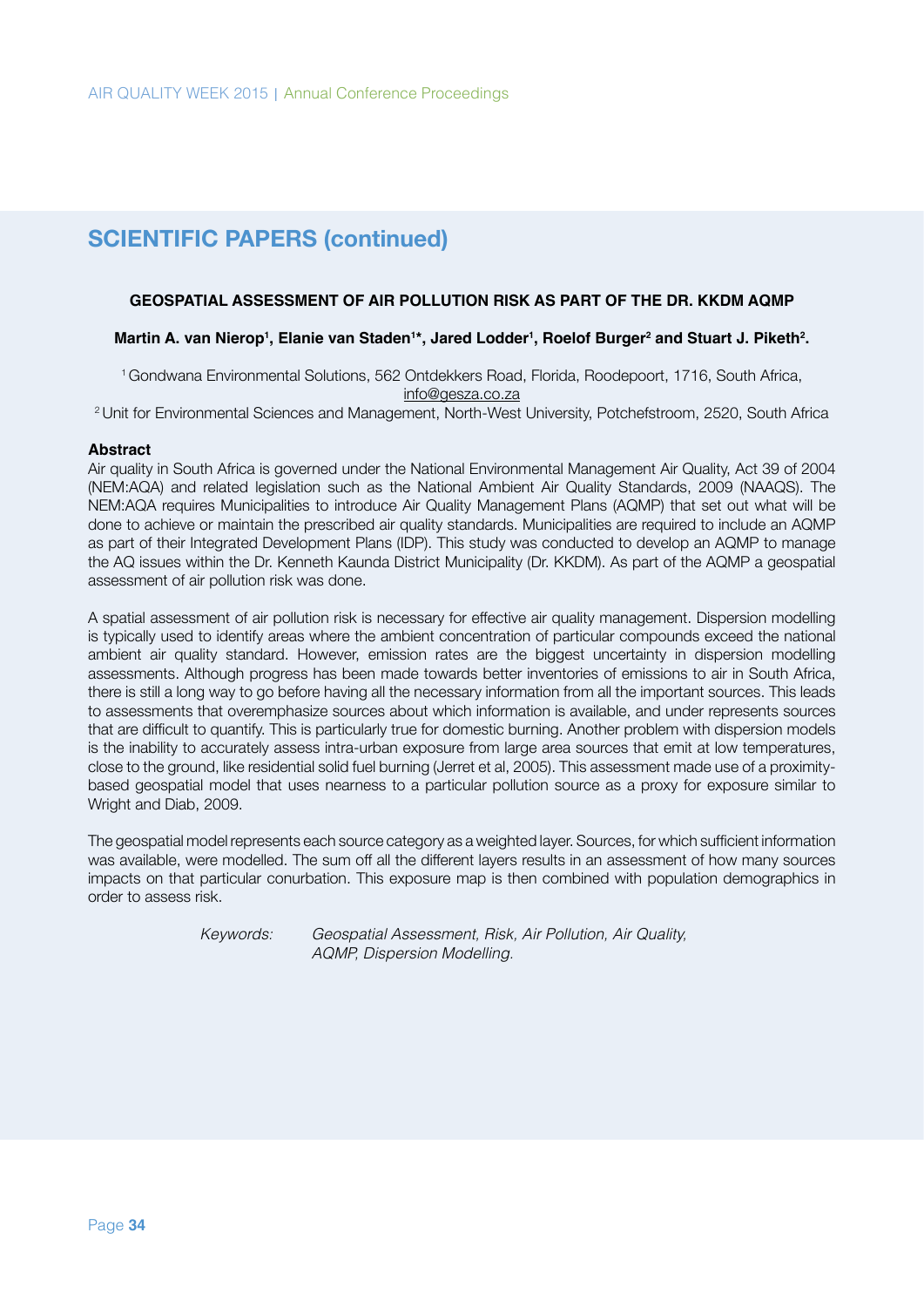

### **GASEOUS ELEMENTAL MERCURY (GEM) AT CAPE POINT – A STATISTICAL INVESTIGATION**

## **A.D. Venter1 , J. P. Beukes1 , P. G. van Zyl1 , E.-G.Brunke2 , C. Labuschagne2 , F. Slemr3 , R. Ebinghaus4 , H. Kock4**

 Unit for Environmental Sciences and Management, North-West University, Potchefstroom, South Africa South African Weather Service, P.O. Box 320, Stellenbosch 7599, South Africa Max-Planck-Institut fur Chemie, Hahn-Meitner-Weg 1, 55128 Mainz, Germany Helmholtz-Zentrum Geesthacht, Institute of Coastal Research, Max-Planck-Strasse, 21502 Geesthacht, Germany

#### **Abstract**

The Cape Point station is part of the Global Atmospheric Watch (GAW) network initiated by the World Meteorological Organization (WMO). In addition to a comprehensive list of long-term gaseous and aerosol observations, continuous measurements of gaseous elemental mercury (GEM) have been conducted at Cape Point (34.21º S, 18.29º E, South Africa) since March 2007. Atmospheric mercury (Hg) is of global importance since it is subject to long-range transport and partial transformation to highly neurotoxic methylated mercury. Long-term monitoring is important, which can provide valuable information on the oxidation mechanisms of atmospheric Hg. In this study five years of continuous GEM data, together with ancillary data were investigated statistically by using the multi-linear regression (MLR) analysis method. MLR was applied to determine an equation, with ancillary data parameters as independent variables, which could be used to simulate the measured GEM concentrations relatively well. It was also demonstrated that MLR analysis could be used to predict GEM at CPT GAW. Moreover, this equation provided some insight into the complex nature of GEM chemistry. Lastly, the evaluation of both continuously measured and calculated (with the determined MLR Eq. 1) GEM concentrations seem to indicate a decline in GEM concentrations over the period evaluated in this paper.

 *Keywords: Gaseous elemental mercury (GEM), statistical analysis, multiple linear regression, Cape Point*

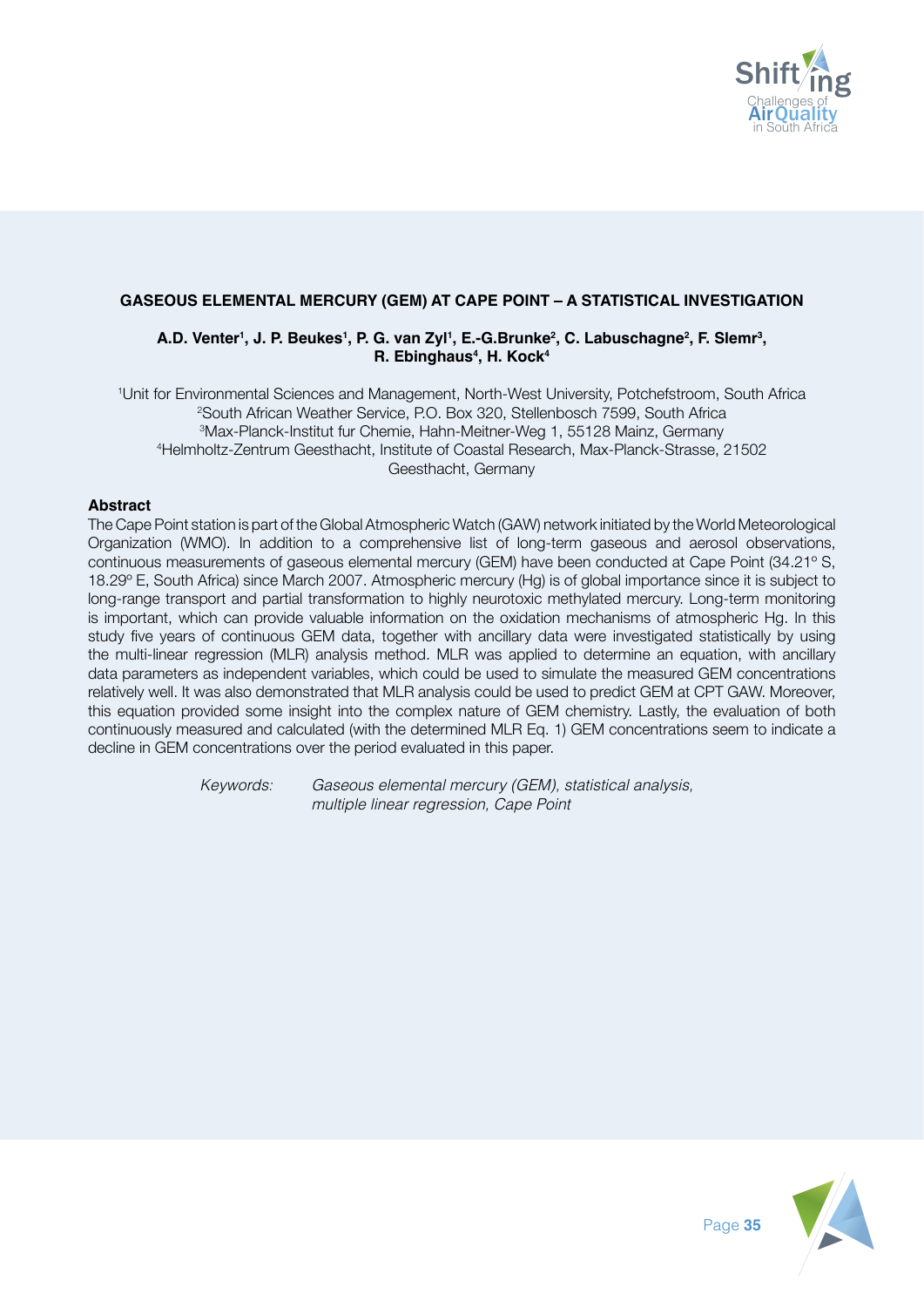### **INDOOR AND AMBIENT PARTICULATE MATTER EXPOSURE ON THE MPUMALANGA HIGHVELD – A CASE STUDY**

### **Bianca Wernecke\*1 Brigitte Language1 , Stuart J. Piketh1 and Roelof P. Burger1**

\*Eskom Holdings SOC Ltd, Megawatt Park, Maxwell Drive, Sunninghill, 2001 1 Unit for Environmental Sciences and Management, North West University, Potchefstroom, 2520, South Africa, wernecb@eskom.co.za, bl23034149@gmail.com, Stuart.Piketh@nwu.ac.za, Roelof.Burger@nwu.ac.za

#### **Abstract**

The household combustion of solid fuels, for the purpose of heating and cooking, is an activity practiced by many people in South Africa. Air pollution caused by the combustion of solid fuels in households has a significant influence on public health. People most affected are those considered to be the poorest, living in low-income settlements, where burning solid fuel is the primary source of energy. Insufficient data has been collected in South Africa to quantify the exposure of people to particulate emissions, especially the respirable fraction, associated with the combustion of solid fuels. The aim of this paper is to evaluate the level of particulate matter exposure for a typical household in a low income settlement in South Africa (KwaDela, Mpumalanga) and to demonstrate that the use of solid fuels in the household can lead to indoor air pollution concentrations reaching well in excess of the National Ambient Air Quality Standards, representing a major national public health threat in the Highveld area of the Mpumalanga Province, South Africa. A mobile monitoring station was used to measure both ambient particulate concentrations and meteorological conditions, while a range of dust/particulate monitors were used for indoor and personal particulate concentration measurements. Indoor and personal measurements are limited to the respirable fraction (PM4) as this fraction contributes significantly to negative health impacts. The sampling for this case study took place from 7- 19 August 2014. The average indoor/outdoor particulate matter ratios varied from 1.6 to 7.1 for PM<sub>2.5</sub> and from 0.7 to 9.8 for PM<sub>10</sub>. The personal/indoor particulate matter ratios varied from 0.3 to 1.1 for PM<sub>4</sub> depending on time of the day. Highest particulate matter concentrations were evident during the early mornings and the early evenings, when solid fuel burning activities were at their highest. Indoor hourly PM<sup>4</sup> concentrations reached a maximum of between 270 and 1100  $\mu$ g/m<sup>3</sup>. Indoor daily average PM<sub>4</sub> concentrations were found to exceed the 24h National Ambient PM<sup>10</sup> Standard of 75  $\mu$ g/m $^3$  for 4 days of the 13 day sampling period, whereby the outdoor  $PM_{2.5}$  and  $PM_{10}$  concentrations were found to be below the standard for the duration of the sampling period. Results indicate that the current focus of national air quality standards on ambient air quality has not taken into account the health risk of domestic burning and its effect on indoor air pollution exposure.

 *Keywords: particulate matter exposure, indoor air quality, ambient air quality, personal exposure*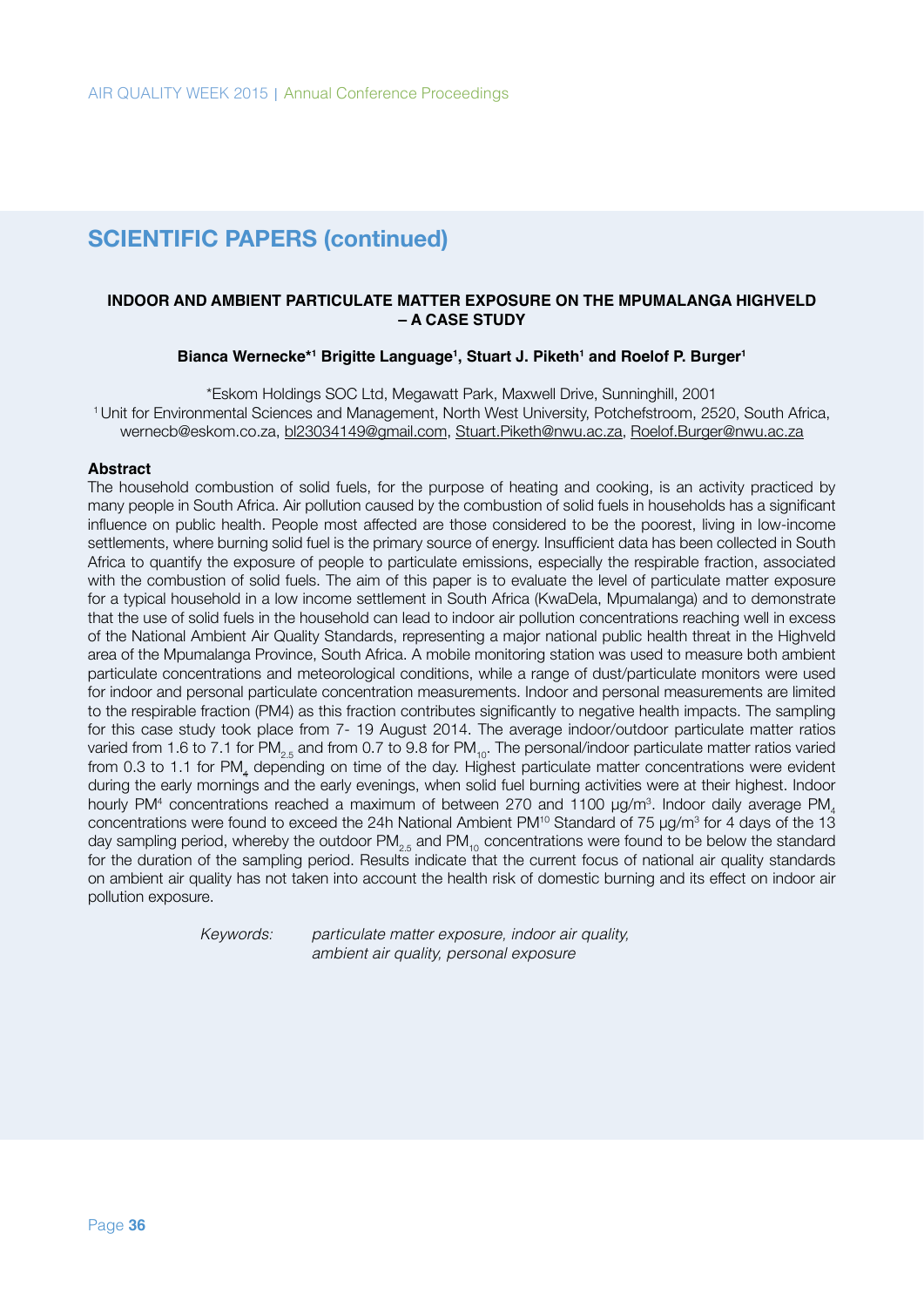

# **QUALITY ASSURANCE OF CONTINUOUS EMISSION MONITORING SYSTEMS: A PRACTITIONER'S GUIDE/TECHNICAL REPORT**

# **G.B Woollatt1**

1 LEVEGO, PO Box 422, Modderfontein, Gauteng, 1645, South Africa, info@levego.co.za, Telephone: 011 608 4148 Fax: 011 608 2621

### **Abstract**

In 2004, the National Environmental Management Act (NEMA) and regulations were promulgated and by 2010 were gazetted into law for the first time in South Africa. Under the NEMA, the Air Quality Act 39 of 2004 (AQA) was promulgated and included priority pollutants identified by the Department of Environmental Affairs (DEA) as having or may have a significant detrimental effect on the environment, including health, social conditions, economic conditions, ecological conditions or cultural heritage. In this context continuous emission monitoring of emissions to air is a requirement under many of the operators as Air Emission Licenses (AEL) issued under section 21 of AQA. The quality of data obtained from continuous emission monitors is ensured by the inclusion of the BS EN14181:2004 (revised standard updated to current BS EN14181:2014) European standard which has been adopted into the South African legislation for this purpose.With this in mind the purpose of this technical paper is to provide an overview of the current status of automated measuring systems (AMS)/continuous emission monitors(CEMs) currently in use by industry to monitor emissions in South Africa, in terms of compliance with relevant emission limit values (ELVs) and the current challenges faced with ensuring the quality and reliability of the data obtained.

 *Keywords: CEMS/AMS, EN14181, TGN-M20, QAL1, 2 and 3*

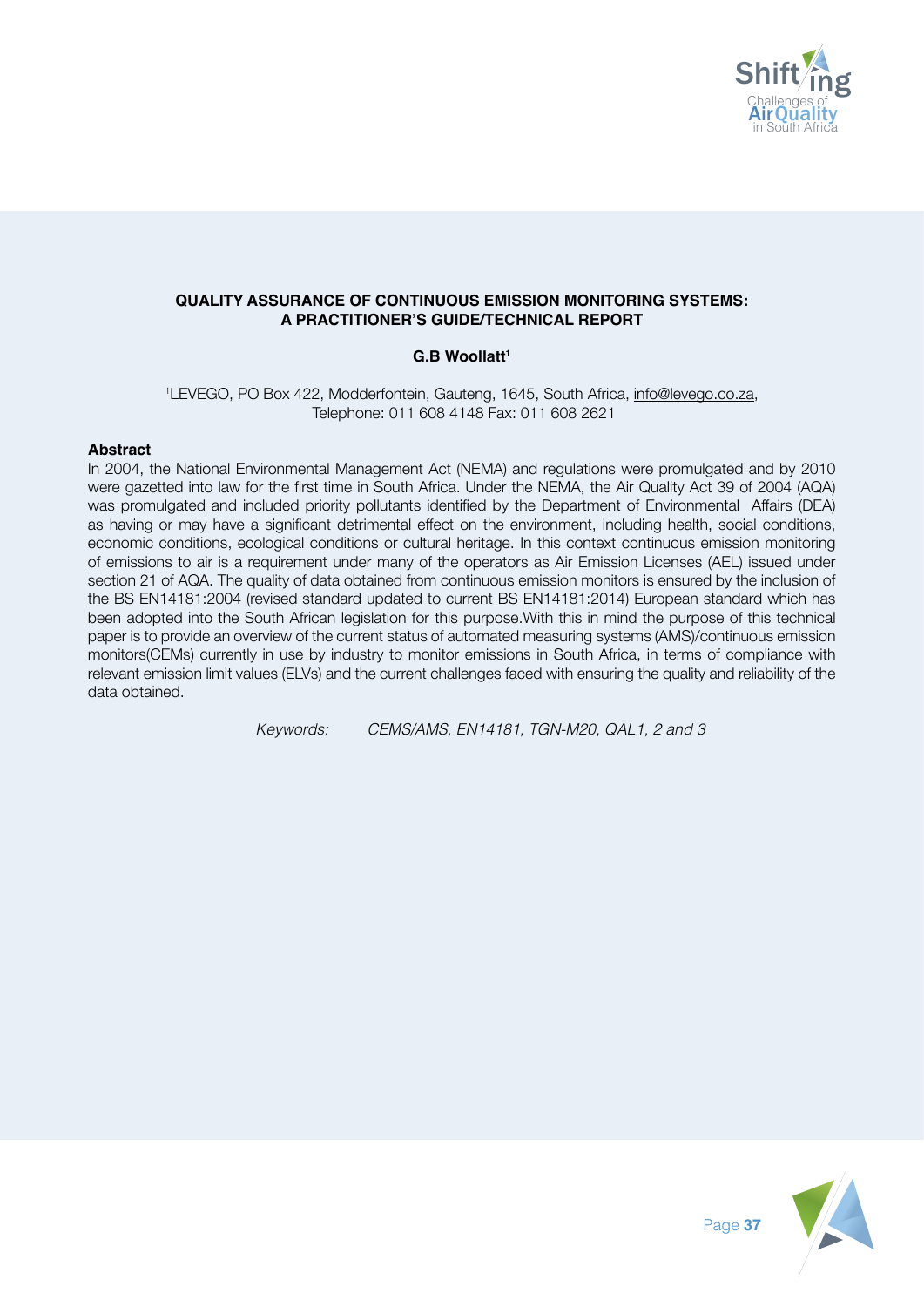### **EXPLORING CROSS-SECTIONAL STUDY DESIGN IN THE STUDY OF MAIN ENERGY CARRIER AND RESPIRATORY HEALTH OUTCOMES**

# **C Y Wright,1,2\* M A Oosthuizen <sup>3</sup> ,J John3 , PN Albers1 , C J Pauw<sup>4</sup> and H J Snyman4**

1 Environment & Health Research Unit, South African Medical Research Council, Pretoria, South Africa 2 Department of Geography, Geoinformatics and Meteorology, University of Pretoria, Pretoria, South Africa.

3 Climate Studies, Modelling and Environmental Health Research Group, Council for Scientific and Industrial

Research, Pretoria, South Africa.

4 NOVA Institute, Mossel Bay, South Africa.

Corresponding author: South African Medical Research Council, 1 Soutpansberg Road, Arcadia, Pretoria, 0001. cwright@mrc.ac.za. Telephone: +27 12 339 8543.

#### **Abstract**

Indoor household fuel combustion is said to be responsible for more than 4 million premature deaths per year. More than 50% of premature deaths among children under the age of 5 years are likely caused by inhalation of particulate matter from domestic indoor air pollution. Collecting household data on indoor fuel use and respiratory health outcomes requires careful planning and consideration of limitations. In a cross-sectional survey of 1 360 households, 397 in Mozambique (Massingir) and 963 in South African (Hoedspruit), informed adult household representatives were asked to report on their main energy carrier. No households in Mozambican homes use electricity and 98% relied on wood. Around 15% of South Africa homes used electricity and 85% relied on wood for cooking. Prevalence of diagnosed upper respiratory infections from the preceding 2 weeks of (1) hay fever, (2) ear infection and (3) sinusitis was relatively low in both country samples, but was higher among Mozambicans (prevalence of 14%, 1% and 9%, respectively) compared to South Africans (prevalence of 0.8%, 0.6% and 0.6%, respectively). These results were surprising given the reliance on wood as main energy carrier. Here, we discuss possible reasons for relatively low prevalence of respiratory infections including timing of the study, questionnaire design, under-reporting, use of alternative medical treatment and lack of understanding.

 *Keywords: Respiratory health, indoor air quality, cross-sectional study, fuel.*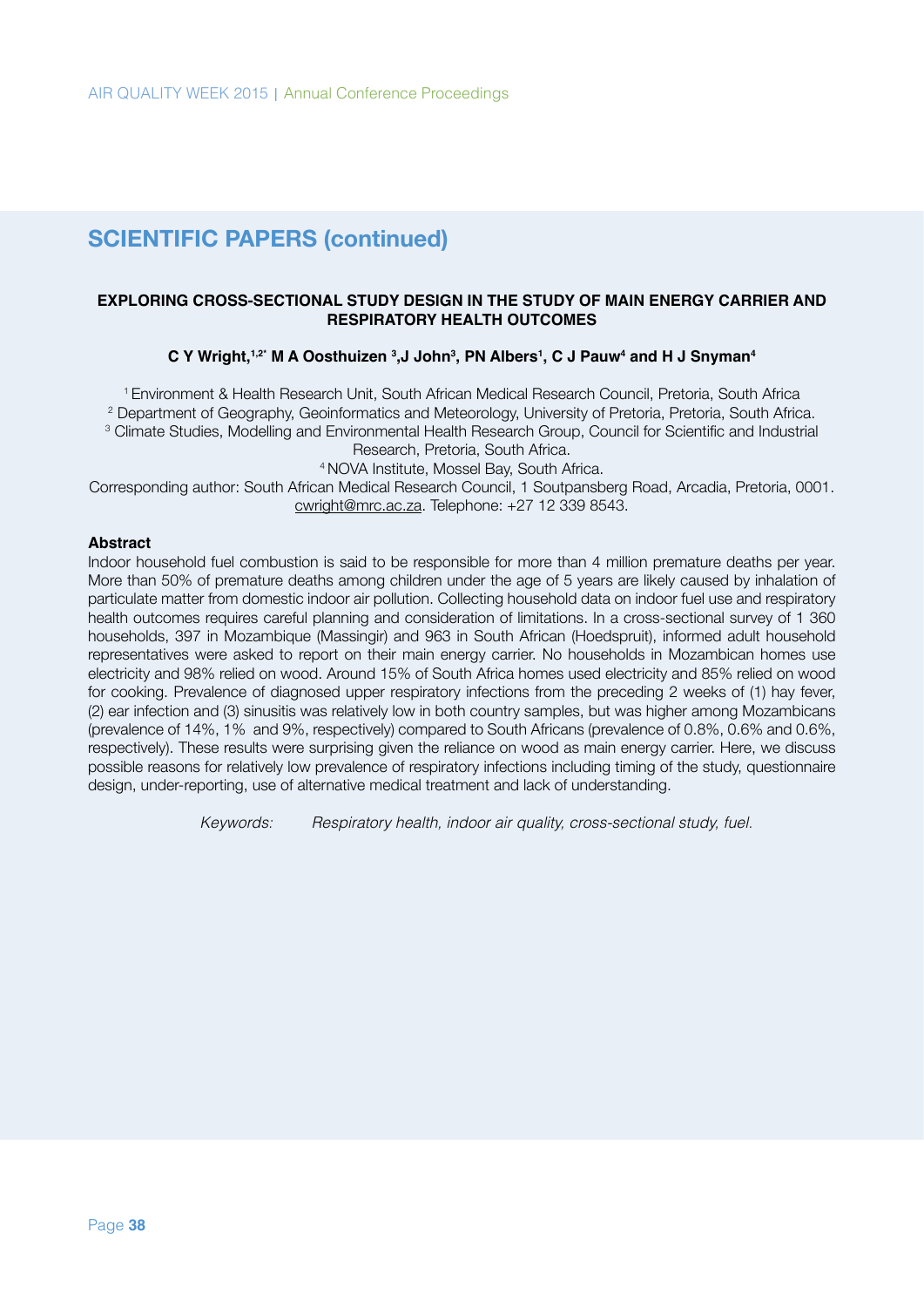

# **POSTER INDEX**

### **SOURCE APPORTIONMENT OF SUMMERTIME AMBIENT PM0.4 AND PM8.0 IN KWADELA, A LOW INCOME AREA**

Monray Belelie<sup>1</sup>, Stuart Piketh<sup>1</sup>, Roelof Burger<sup>1</sup> *Unit for Environmental Sciences and Management, North-West University, Potchefstroom, 2520, South Africa, Potchefstroom, South Africa*

### **IMPROVING THE EFFICIENCY OF PARTICULATE CONTROL TECHNOLOGIES TO MEET INCREASINGLY STRINGENT EMISSION LIMITS**

David Branken<sup>1</sup>, Hein Neomagus<sup>1</sup>, Raymond Everson<sup>1</sup>, Samrana Arif<sup>1</sup>, Leon van Wyk<sup>2</sup>, Louis le Grange<sup>1</sup>

*1 EPPEI Emissions Control SC, School of Chemical and Minerals Engineering, North-West University, Potchefstroom, South Africa*

*2 Group Technology Engineering, Engineering Design Work Lead: Fabric Filter Projects, ESKOM SOC (Ltd), Potchefstroom, South Africa*

#### **AN AIR QUALITY ASSESSMENT OF THE VREDEFORT DOME**

Marcell Dunn<sup>1</sup>, Johan P. Beukes<sup>1</sup>, Pieter G. van Zyl<sup>1</sup>, Andrew D. Venter<sup>1</sup>, Kerneels Jaars<sup>1</sup>,

Micky Josipovic<sup>1</sup>

*Unit for Environmental Sciences and Management, North-West University, Potchefstroom, South Africa*

### **CR(VI) GENERATION DURING FLARING OF CO-RICH OFF-GAS FROM CLOSED FERROCHROMIUM SUBMERGED ARC FURNACES**

Stephanus P. du Preez<sup>1</sup>, Johan P. Beukes<sup>1\*</sup>, Pieter G. van Zyl1

*<sup>1</sup>*Chemical Resource Beneficiation, North-West *University, Potchefstroom Campus, Private Bag X6001, Potchefstroom, 2520, South Africa, paul. beukes@nwu.ac.za*

### **CHARACTERISATION OF PRECIPITATION CHEMISTRY AT WELGEGUND**

Lize Kok<sup>1</sup>, Johan P Beukes<sup>1</sup>, Pieter G Van Zyl<sup>1</sup>, Jan-Stefan Swartz<sup>1</sup>

*Unit for Environmental Sciences and Management, North-West University, Potchefstroom, South Africa*

### **COUPLING DUST-FLUX SCHEMES WITH A REGULATORY DISPERSION MODEL: A CASE STUDY OF A GOLD MINE TAILINGS STORAGE FACILITY**

Hanlie Liebenberg<sup>1, 2,</sup> Harold Annegarn<sup>2, 3</sup> *1 Airshed Planning Professionals, Midrand, South Africa*

*2 Department of Geography, Environmental Management and Energy Studies, University of Johannesburg, Johannesburg, South Africa 3 Energy Institute, Cape Peninsula University of Technology, Cape Town, South Africa*

### **ESTIMATING THE HEALTH AND COST BENEFITS OF AN AIR POLLUTION INTERVENTION IN KWADELA, MPUMALANGA**

Farina Lindeque<sup>1</sup>, Roelof Burger<sup>1</sup>, Stuart Piketh<sup>1</sup>, Christiaan Pauw2

*1 School of Geo and Spatial Science and Unit for Environmental Science and Management, North-West University, Potchefstroom Campus,, Potchefstroom, South Africa*

*2 The Nova Institute, 13 Beuke Place, The Willows Ext 14, Pretoria, South Africa*

## **TESTING THE CAPABILITY OF THE NAME III MODEL IN PREDICTING AIR POLLUTANTS CONCENTRATIONS OVER THE VTPA**

Kabelo H Mathibela\* South African Weather Service, Private bag X097, Pretoria, 0001

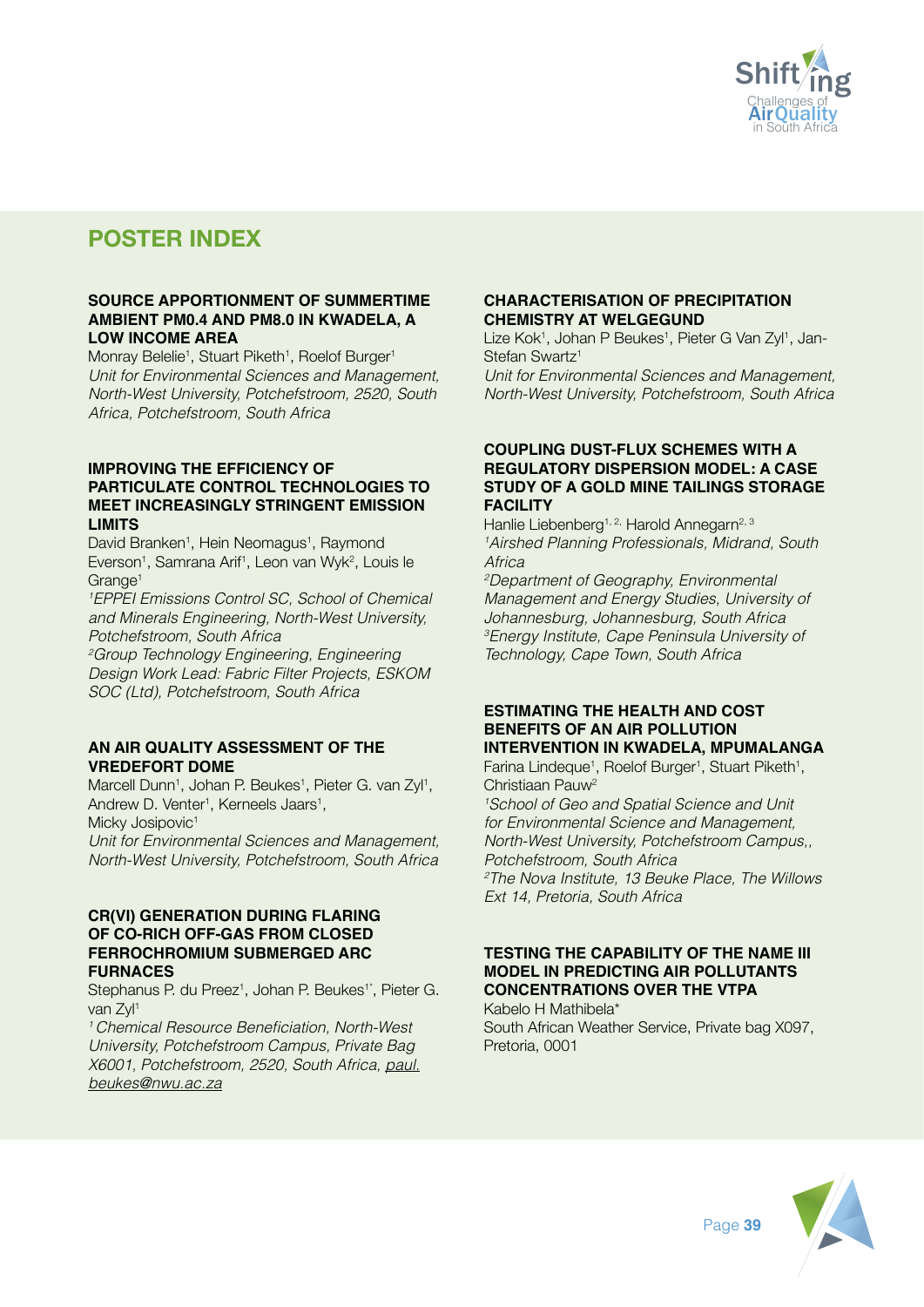# **POSTER INDEX (continued)**

#### **COMPLETING THE REGULATORY PUZZLE - DEVELOPMENT OF AN EMISSIONS COMPLIANCE MONITORING SYSTEM FOR SOUTH AFRICA**

Olebogeng Matshediso<sup>1, 2,</sup> Gerrit Kornelius<sup>2</sup> *1 Air Quality Management; Department of Environmental Affairs, Pretoria, South Africa 2 Environmental Engineering Group, Department of Chemical Engineering, University of Pretoria, Pretoria, South Africa*

#### **EVALUATION OF MERCURY CHEMICAL REACTION MECHANISMS IN SCI-PUFF, CALPUFF AND WRF-CHEM MODELS**

Rean Meyer\*1, Pieter G. van Zyl1, Johan P. Beukes1, Avishkar Ramandh<sup>2</sup> and Maluta Mbedzi<sup>3</sup> *1 Unit for Environmental Sciences and Management, North-West University, Potchefstroom, South Africa, Pieter.VanZyl@nwu.ac.za, Paul.Beukes@nwu.ac.za, 22774688@nwu.ac.za 2 Sasol Technology R&D, Sasolburg, South Africa,* 

*Avishkar.Ramandh@sasol.com*

*3 Eskom Holdings, Rosherville, South Africa, MbedziM@eskom.co.za*

#### **INFLUENCE OF APPROACHING FRONTAL SYSTEM ON THE EXCEEDANCE OF PM10 OVER THE MPUMALANGA HIGHVELD REGION**

Xolile Ncipha *South African Weather Service, Pretoria, South Africa*

#### **AMBIENT AIR QUALITY TRENDS AS MEASURED BY THE WESTERN CAPE AMBIENT AIR QUALITY MONITORING NETWORK**

Bhawoodien Parker<sup>1</sup>, Shawn Le Roux<sup>1</sup>, Leon Wildschut<sup>1</sup>, Joy Leaner<sup>1</sup> *Western Cape Department of Environmental Affairs and Development Planning, Cape Town, South Africa*

#### **A MANAGEMENT DASHBOARD FOR AIR POLLUTION MONITORING**

Christiaan Pauw<sup>1</sup>, Theo Fischer<sup>2</sup>, Michael Weston<sup>2</sup> *1 Nova Institute. 13 Beuke Place, The Willows Ext 14, Pretoria, Gauteng, South Africa, Pretoria, South Africa 2 ESceince Associates (PTY) LTD, 9 Victoria street, Oaklands, Johannesburg, South Africa*

### **AN EFFECT BASED EXCHANGE RATE FOR AIR POLLUTION OFFSETS**

Christiaan Pauw *Nova Institute, INSTITUTE13 Beuke Place, The Willows Ext 14, Pretoria, South Africa*

### **POTENTIAL HEALTH IMPACTS OF AEROSOLS IN SOUTH AFRICAN FORMAL OR INFORMAL SETTLEMENTS**

Keitumetse Segakweng<sup>1</sup>, Johan Beukes<sup>1</sup>, Pieter Van Zyl<sup>1</sup>, Stuart Piketh<sup>1</sup>, Cathy Liousse<sup>2</sup>, Corinne Galy-Lacaux2 *1 Unit for Environmental Sciences and Management, North-West University, Potchefstroom, South Africa 2 Laboratoire d'Aérologie, Université Paul Sabatier, Toulouse III, France*

#### **HIGH ACCURACY PRIMARY REFERENCE GAS MIXTURES FOR AMBIENT AIR QUALITY IN SOUTH AFRICA**

James Tshilongo<sup>1</sup>, Nompumelelo Leshabane<sup>1</sup>, Napo G. Nntsasa<sup>1</sup>, David M. Mogale<sup>1</sup>, Tshepiso Mphamo<sup>1</sup>, Mudalo I. Nemadzhilili<sup>1</sup> *National Metrology Institute of South Africa* 

*(NMISA), Private Bag X34, Lynnwood Ridge, 0040, Pretoria, South Africa*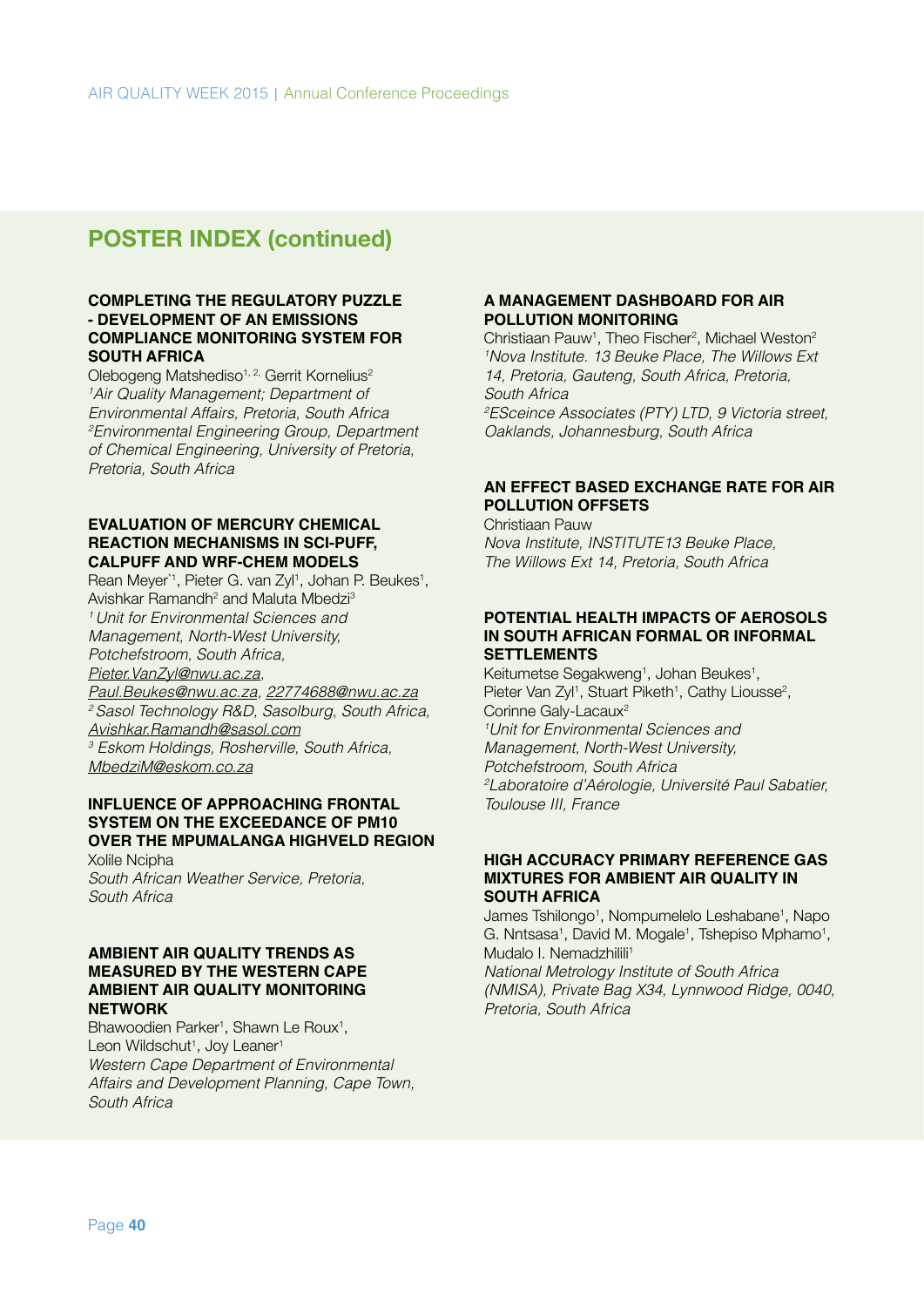

#### **SOURCE APPORTIONMENT OF AMBIENT PARTICULATE MATTER IN KWADELA, MPUMALANGA**

Beanca Van den Berg<sup>1</sup>, Stuart Piketh<sup>1</sup>, Nicola Enslin<sup>1</sup>, Roelof Burger<sup>1</sup>, Paul Beukes<sup>2</sup>, Pieter Van Zyl<sup>2</sup> *1 School of Geo and Spatial Science, North-West University, Potchefstroom, South Africa 2 North-West University, Potchefstroom*

### **ASSESSMENT OF ANIONIC AND CATIONIC ATMOSPHERIC AEROSOLS COLLECTED AT WELGEGUND**

Andrew Venter<sup>1</sup>, Paul Beukes<sup>1</sup>, Pieter van Zyl<sup>1</sup>, Micky Josipovic<sup>1</sup>, Kerneels Jaars<sup>1</sup>, Stefan Swartz<sup>1</sup> *1 Unit for Environmental Sciences and Management, Potchefstroom, South Africa 2 Finnish Meteorological Institute, Helsinki, Finland*

### **CHARACTERIZING LIGHT-ABSORBING AEROSOLS FROM RESIDENTIAL SOLID FUEL COMBUSTION IN MPUMALANGA, SOUTH AFRICA**

Nopasika Angeline Xulu<sup>1</sup>, Rebecca Garland<sup>2</sup>, Stuart Piketh<sup>1</sup>, Gregor Feig<sup>3</sup> *1 North West University, Geo. and Spatial Science Building E4, Hoffman Street, Potchefstroom, Private Bag X6001, North West, 2531, South Africa, mamxulu@gmail.com; Stuart. Piketh @nwu.ac.za, Potchefstroom, South Africa 2* The Council for Scientific and Industrial Research, *Natural Resources and the Environment, Post*  Office Box 395, Pretoria,0001, South Africa, *rgarland@csir.co.za, Pretoria, South Africa 3 South African Weather Service, Air Quality Information, 442 Rigel Avenue South Erasmusrand, Pretoria, 0001, South Africa,* 

*gregor.feig@weathersa.co.za, Pretoria, South Africa*